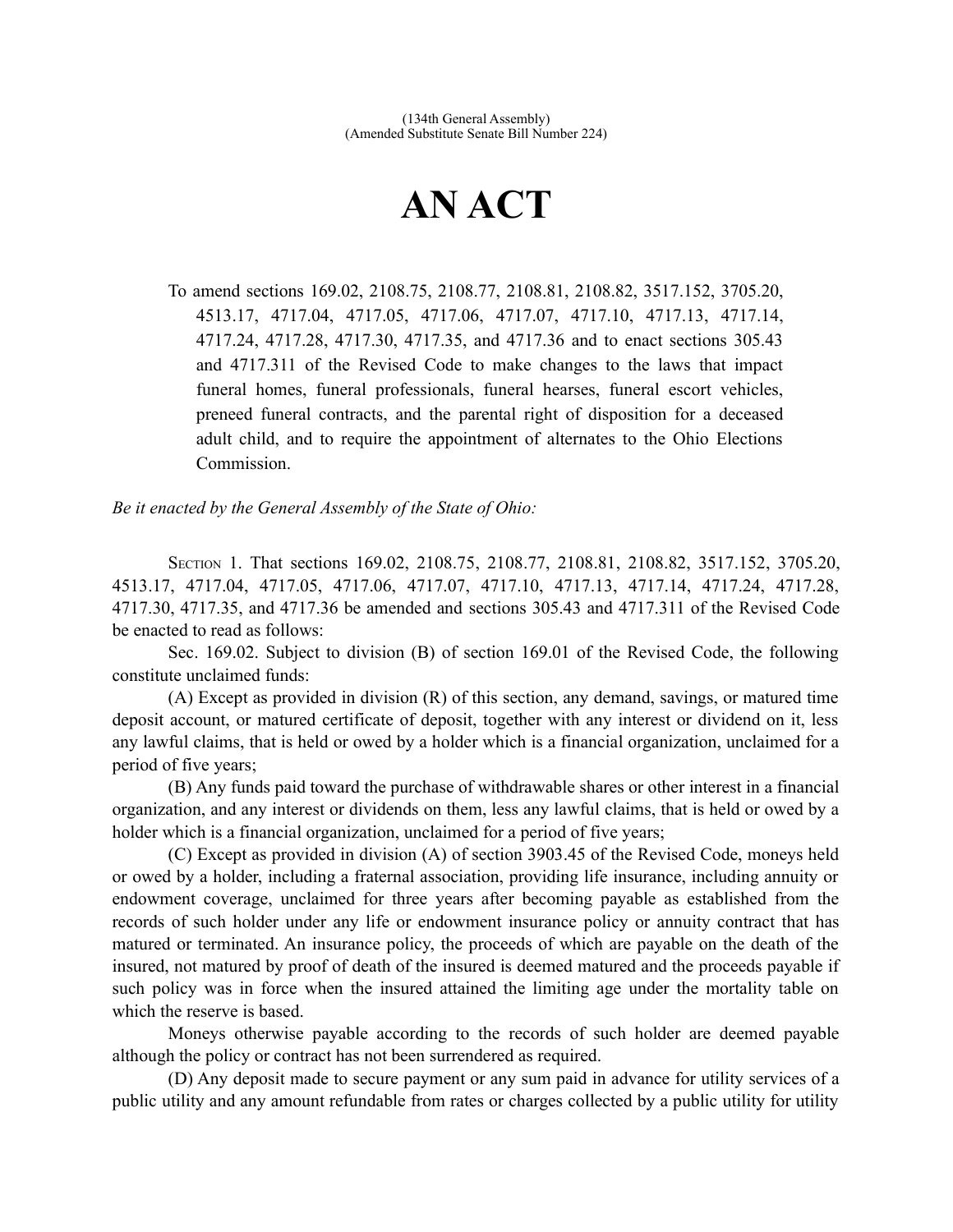services held or owed by a holder, less any lawful claims, that has remained unclaimed for one year after the termination of the services for which the deposit or advance payment was made or one year from the date the refund was payable, whichever is earlier;

(E) Except as provided in division (R) of this section, any certificates, securities as defined in section 1707.01 of the Revised Code, nonwithdrawable shares, other instruments evidencing ownership, or rights to them or funds paid toward the purchase of them, or any dividend, capital credit, profit, distribution, interest, or payment on principal or other sum, held or owed by a holder, including funds deposited with a fiscal agent or fiduciary for payment of them, and instruments representing an ownership interest, unclaimed for five years. Any underlying share or other intangible instrument representing an ownership interest in a business association, in which the issuer has recorded on its books the issuance of the share but has been unable to deliver the certificate to the shareholder, constitutes unclaimed funds if such underlying share is unclaimed for five years. In addition, an underlying share constitutes unclaimed funds if a dividend, distribution, or other sum payable as a result of the underlying share has remained unclaimed by the owner for five years.

This division shall not prejudice the rights of fiscal agents or fiduciaries for payment to return the items described in this division to their principals, according to the terms of an agency or fiduciary agreement, but such a return shall constitute the principal as the holder of the items and shall not interrupt the period for computing the time for which the items have remained unclaimed.

In the case of any such funds accruing and held or owed by a corporation under division (E) of section 1701.24 of the Revised Code, such corporation shall comply with this chapter, subject to the limitation contained in section 1701.34 of the Revised Code. The period of time for which such funds have gone unclaimed specified in section 1701.34 of the Revised Code shall be computed, with respect to dividends or distributions, commencing as of the dates when such dividends or distributions would have been payable to the shareholder had such shareholder surrendered the certificates for cancellation and exchange by the date specified in the order relating to them.

Capital credits of a cooperative which after January 1, 1972, have been allocated to members and which by agreement are expressly required to be paid if claimed after death of the owner are deemed payable, for the purpose of this chapter, fifteen years after either the termination of service by the cooperative to the owner or upon the nonactivity as provided in division (B) of section 169.01 of the Revised Code, whichever occurs later, provided that this provision does not apply if the payment is not mandatory.

(F) Any sum payable on certified checks or other written instruments certified or issued and representing funds held or owed by a holder, less any lawful claims, that are unclaimed for five years from the date payable or from the date of issuance if payable on demand; except that the unclaimed period for money orders that are not third party bank checks is seven years, and the unclaimed period for traveler's checks is fifteen years, from the date payable or from the date of issuance if payable on demand.

As used in this division, "written instruments" include, but are not limited to, certified checks, cashier's checks, bills of exchange, letters of credit, drafts, money orders, and traveler's checks.

If there is no address of record for the owner or other person entitled to the funds, such address is presumed to be the address where the instrument was certified or issued.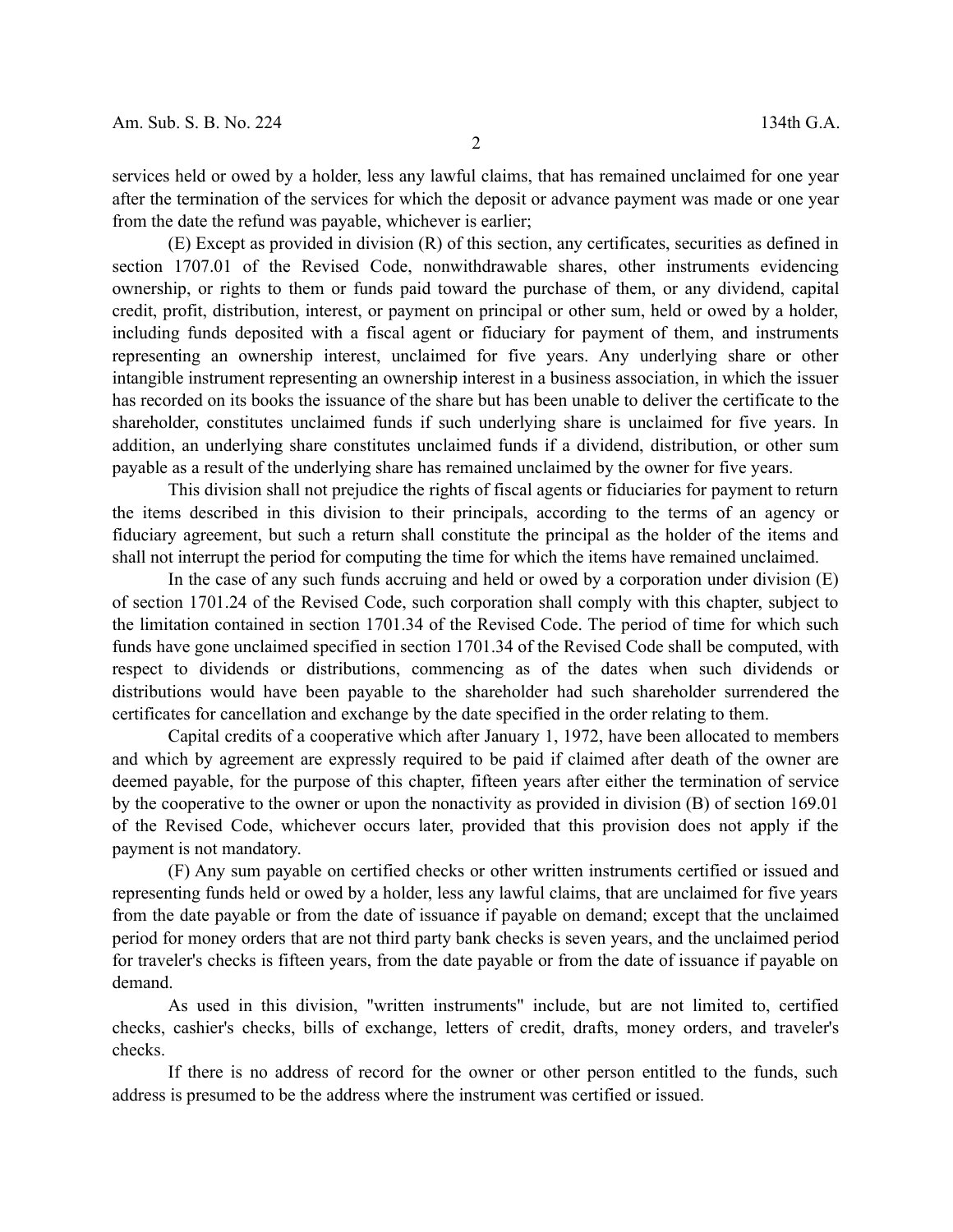(G) Except as provided in division (R) of this section, all moneys, rights to moneys, or other intangible property, arising out of the business of engaging in the purchase or sale of securities, or otherwise dealing in intangibles, less any lawful claims, that are held or owed by a holder and are unclaimed for five years from the date of transaction.

(H) Except as provided in division (A) of section 3903.45 of the Revised Code, all moneys, rights to moneys, and other intangible property distributable in the course of dissolution or liquidation of a holder that are unclaimed for one year after the date set by the holder for distribution;

(I) All moneys, rights to moneys, or other intangible property removed from a safe-deposit box or other safekeeping repository located in this state or removed from a safe-deposit box or other safekeeping repository of a holder, on which the lease or rental period has expired, or any amount arising from the sale of such property, less any lawful claims, that are unclaimed for three years from the date on which the lease or rental period expired;

(J) Subject to division (M)(2) of this section, all moneys, rights to moneys, or other intangible property, and any income or increment on them, held or owed by a holder which is a fiduciary for the benefit of another, or a fiduciary or custodian of a qualified retirement plan or individual retirement arrangement under section 401 or 408 of the Internal Revenue Code, unclaimed for three years after the final date for distribution;

(K) All moneys, rights to moneys, or other intangible property held or owed in this state or held for or owed to an owner whose last known address is within this state, by the United States government or any state, as those terms are described in division (E) of section 169.01 of the Revised Code, unclaimed by the owner for three years, excluding any property in the control of any court in a proceeding in which a final adjudication has not been made;

(L) Amounts payable pursuant to the terms of any policy of insurance, other than life insurance, or any refund available under such a policy, held or owed by any holder, unclaimed for three years from the date payable or distributable;

 $(M)(1)$  Subject to division  $(M)(2)$  of this section, any funds constituting rents or lease payments due, any deposit made to secure payment of rents or leases, or any sum paid in advance for rents, leases, possible damage to property, unused services, performance requirements, or any other purpose, held or owed by a holder unclaimed for one year;

(2) Any escrow funds, security deposits, or other moneys that are received by a licensed broker in a fiduciary capacity and that, pursuant to division (A)(26) of section 4735.18 of the Revised Code, are required to be deposited into and maintained in a special or trust, noninterest-bearing bank account separate and distinct from any personal or other account of the licensed broker, held or owed by the licensed broker unclaimed for two years.

(N) Any sum greater than fifty dollars payable as wages, any sum payable as salaries or commissions, any sum payable for services rendered, funds owed or held as royalties, oil and mineral proceeds, funds held for or owed to suppliers, and moneys owed under pension and profit-sharing plans, held or owed by any holder unclaimed for one year from date payable or distributable, and all other credits held or owed, or to be refunded to a retail customer, by any holder unclaimed for three years from date payable or distributable;

(O) Amounts held in respect of or represented by lay-aways sold after January 1, 1972, less any lawful claims, when such lay-aways are unclaimed for three years after the sale of them;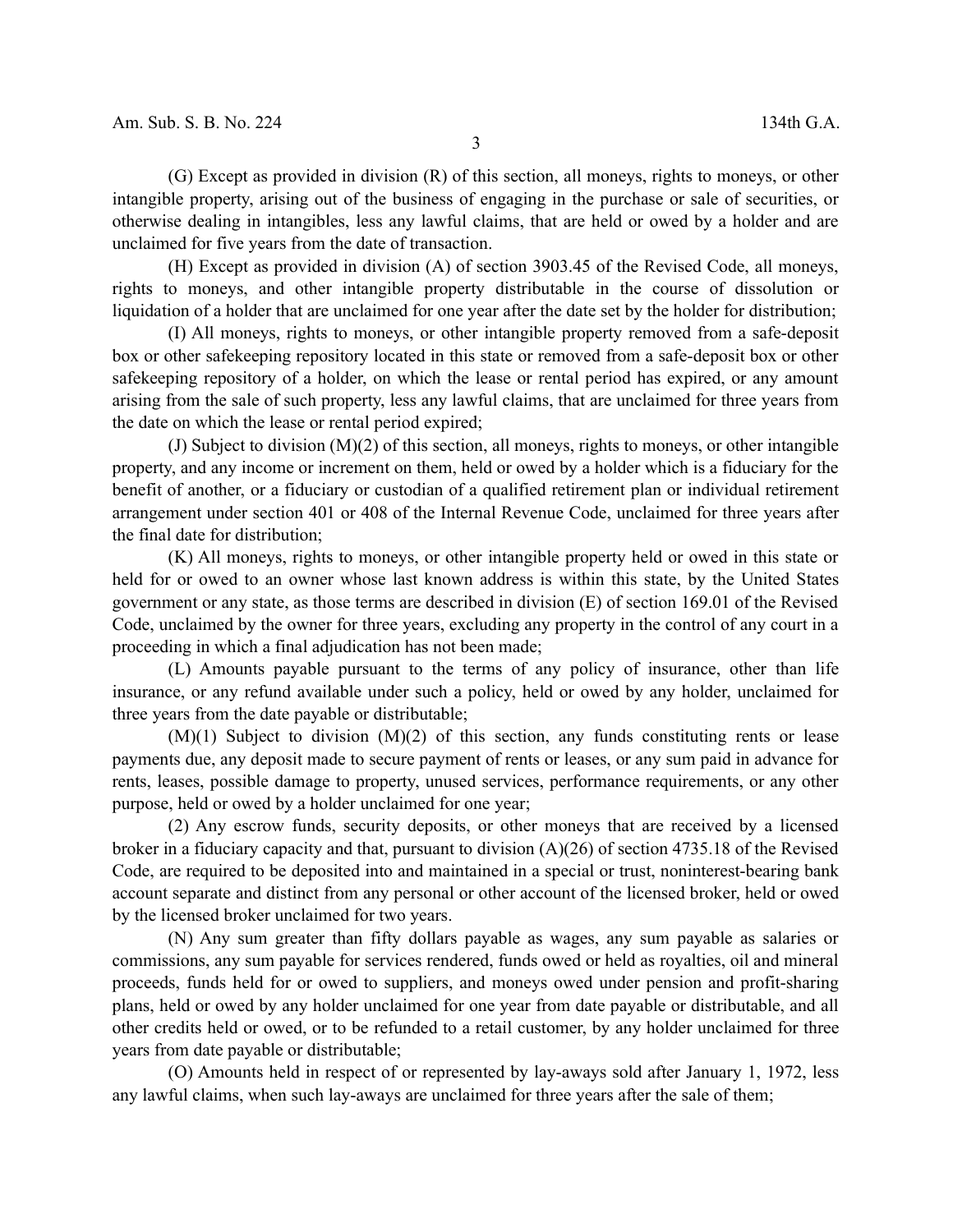(P) All moneys, rights to moneys, and other intangible property not otherwise constituted as unclaimed funds by this section, including any income or increment on them, less any lawful claims, which are held or owed by any holder, other than a holder which holds a permit issued pursuant to Chapter 3769. of the Revised Code, and which have remained unclaimed for three years after becoming payable or distributable;

(Q) All moneys that arise out of a sale held pursuant to section 5322.03 of the Revised Code, that are held by a holder for delivery on demand to the appropriate person pursuant to division (I) of that section, and that are unclaimed for two years after the date of the sale.

(R)(1) Any funds that are subject to an agreement between the holder and owner providing for automatic reinvestment and that constitute dividends, distributions, or other sums held or owed by a holder in connection with a security as defined in section 1707.01 of the Revised Code, an ownership interest in an investment company registered under the "Investment Company Act of 1940," 54 Stat. 789, 15 U.S.C. 80a-1, as amended, or a certificate of deposit, unclaimed for a period of five years.

(2) The five-year period under division  $(R)(1)$  of this section commences from the date a second shareholder notification or communication mailing to the owner of the funds is returned to the holder as undeliverable by the United States postal service or other carrier. The notification or communication mailing by the holder shall be no less frequent than quarterly.

All moneys in a personal allowance account, as defined by rules adopted by the medicaid director, up to and including the maximum resource limitation, of a medicaid recipient who has died after receiving care in a long-term care facility, and for whom there is no identifiable heir or sponsor, are not subject to this chapter.

(S)(1) Funds held or owed by a holder pursuant to a preneed funeral contract, as defined in section 4717.01 of the Revised Code, unclaimed as of the last day of the calendar year in which the beneficiary turns one hundred five years of age, unless the holder or the seller or successor seller confirms during that calendar year that the beneficiary is still alive;

(2) Funds held or owed by a holder that is the trustee of a preneed funeral contract trust if the trustee was unable to pay the net funds held by the trustee as required by division  $(J)(2)$  of section 4717.36 of the Revised Code upon the expiration of the one-hundred-eighty-day period specified in that division.

(3) Funds held or owed by a holder which is a trustee of a preneed funeral contract trust that the trustee was unable to pay as required by division  $(J)(2)$  of section 4717.36 of the Revised Code upon the expiration of the one hundred eighty-day-period specified in that division.

 Sec. 305.43. If a county commissioner is required by law to serve as an ex officio member on a board, commission, or other body of the county or of another political subdivision, including a joint district, but has or may have a conflict of interest under division (D) of section 102.03 of the Revised Code, or has or may have an unlawful interest in a public contract under section 2921.42 of the Revised Code, regarding the commissioner's membership on that body, the other two county commissioners shall appoint an individual to serve on that body in place of the commissioner who has or may have a conflict or unlawful interest.

Sec. 2108.75. (A) A person shall be disqualified from serving as a representative or successor representative, or from having the right of disposition for a deceased adult person pursuant to section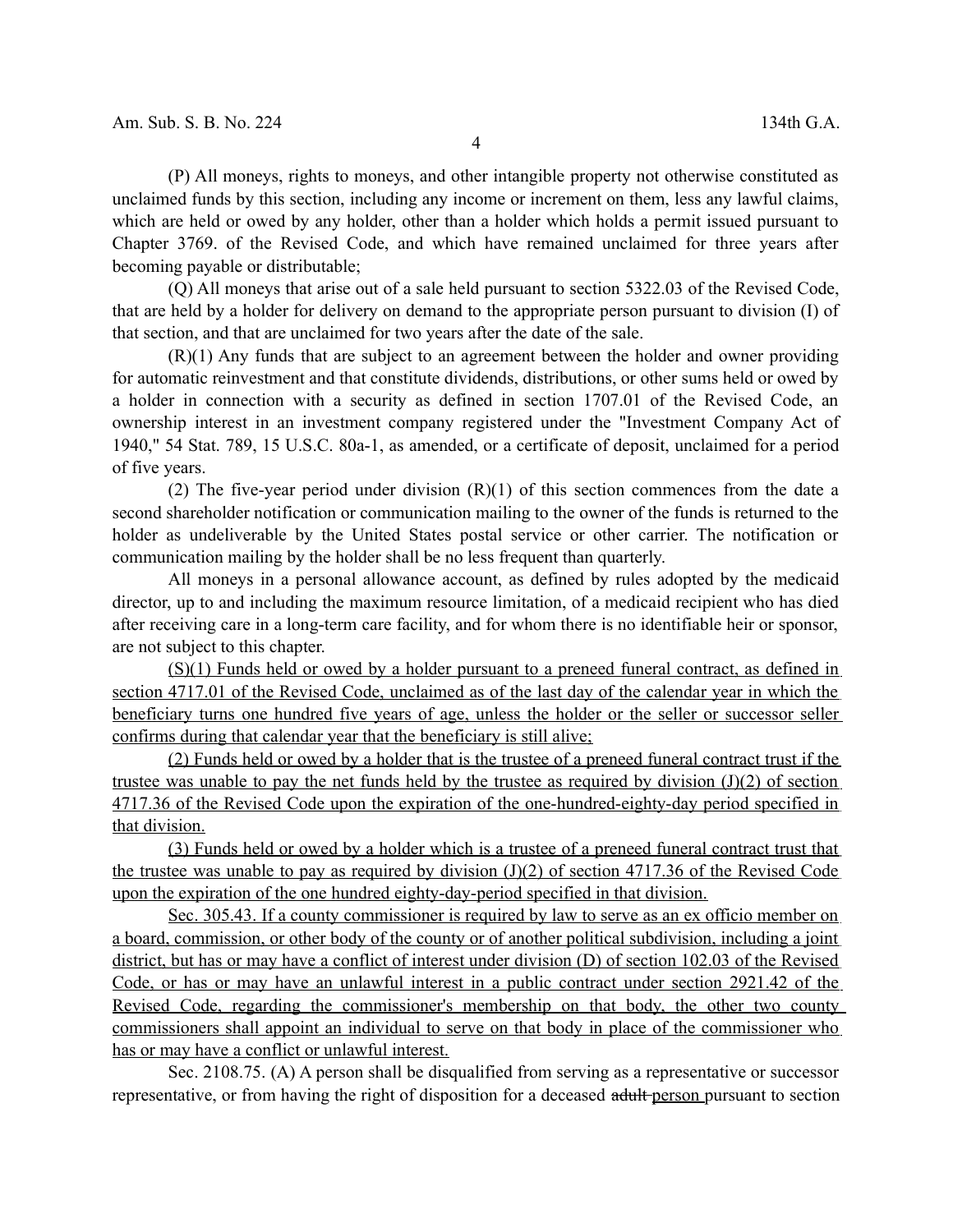2108.81 of the Revised Code, if any of the following occurs:

(1) The person dies.

(2) A probate court declares or determines that the person is incompetent.

(3) The person resigns or declines to exercise the right as described in section 2108.88 of the Revised Code.

(4) The person refuses fails to exercise the right within two days forty-eight hours after notification of the declarant's or deceased person's death or, if there is no notification, within seventytwo hours of either of the following, as applicable:

(a) The declarant's or deceased person's death;

(b) The discovery of the declarant's or deceased person's remains, when such discovery occurs more than an hour after the declarant's or deceased person's death.

(5) The person cannot be located with reasonable effort.

(6) The person meets the criteria described in section 2108.76 or 2108.77 of the Revised Code.

(7) The person refuses to assume the liability for the costs of disposition.

(B) No owner, employee, or agent of a funeral home, cemetery, or crematory providing funeral, burial, or cremation services for a declarant shall serve as a representative or successor representative for the declarant unless the owner, employee, or agent is related to the declarant by blood, marriage, or adoption.

(C) Subject to divisions (C)(2) and  $(\overline{D})(2)$  (D) of section 2108.70 of the Revised Code, if a person is disqualified from serving as the declarant's representative or successor representative, or from having the right of disposition for a deceased adult person pursuant to section 2108.81 of the Revised Code, as described in division (A) of this section, the right is automatically reassigned to, and vests in, the next person who has the right pursuant to the declarant's written declaration or pursuant to the order of priority in section 2108.81 of the Revised Code.

If a right of disposition for a deceased person is assigned to a funeral director under division (B)(9) of section 2108.81 of the Revised Code, the funeral director is not liable for the cost of disposition.

Sec. 2108.77. If the person named as the declarant's representative or successor representative in a written declaration, or the person who has a deceased adult's person's right of disposition pursuant to section 2108.81 of the Revised Code, meets any of the following criteria, the person shall be disqualified from serving as the representative or successor representative, or from having the right:

 $(A)(1)$  Subject to division  $(A)(2)$  of this section, the person has been charged with murder, aggravated murder, or voluntary manslaughter.

(2) If the charges against the person described in division  $(A)(1)$  of this section are dismissed or if the person is acquitted of such charges, the right is restored to the person.

(B)(1) Subject to division (B)(2) of this section, the person has been charged with an act of domestic violence under section 2919.25 of the Revised Code and it has been alleged in the charging instrument or accompanying papers that the act resulted in or contributed to the declarant's death.

(2) If the charges against the person described in division (B)(1) of this section are dismissed or if the person is acquitted of such charges, the right is restored to the person.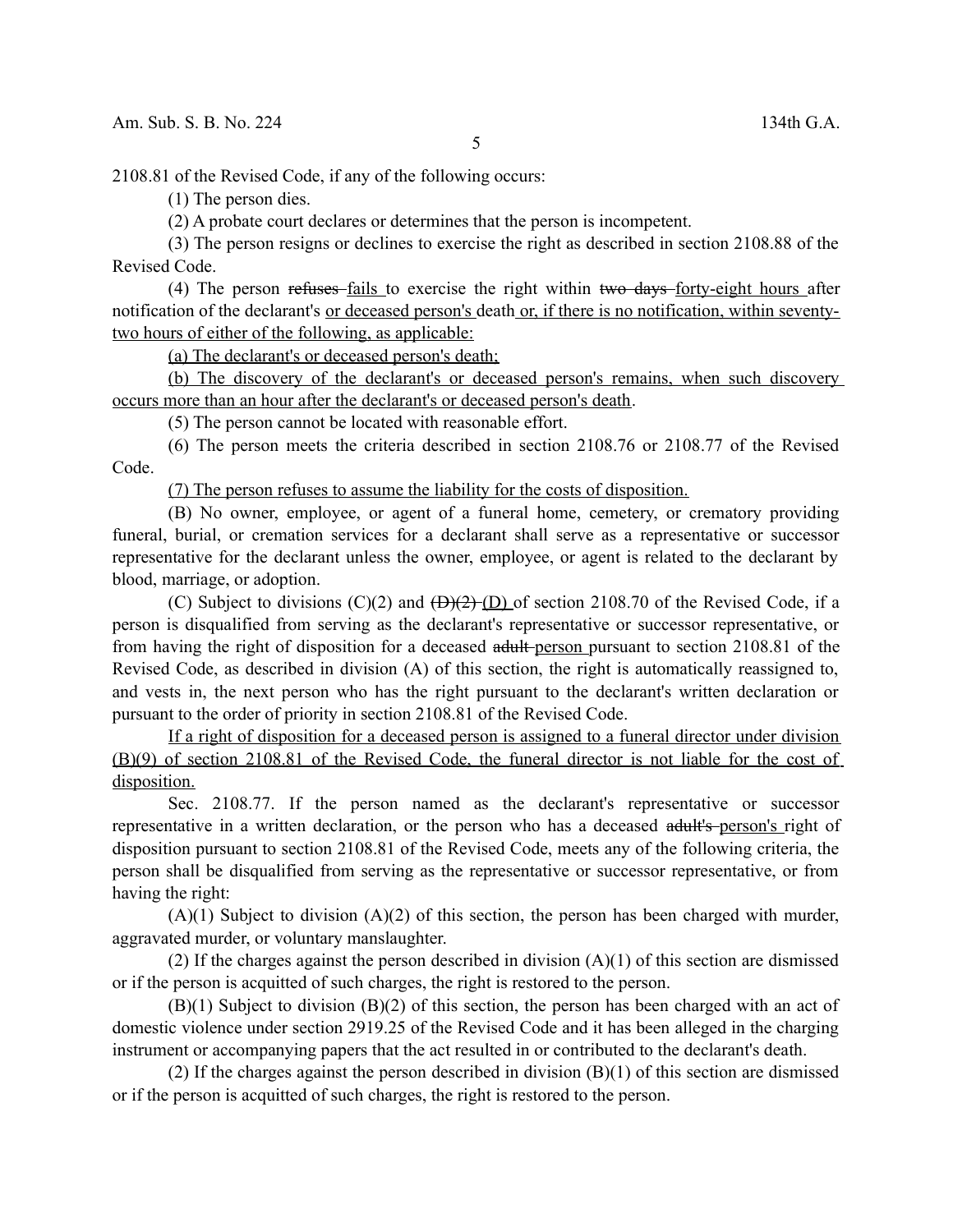(C) The person and the declarant or deceased adult-person are spouses and an action to terminate the marriage pursuant to Chapter 3105. of the Revised Code was pending at the time of the declarant's or deceased adult's person's death.

(D) The person and the declarant or deceased adult person are spouses and a probate court, on the motion of any other person or its own motion, determines that the declarant's or deceased adult's person's spouse and the declarant were estranged at the time of the declarant's or deceased adult's person's death. As used in this division, "estranged" means that a declarant's or a deceased adult's person's spouse and the declarant or deceased adult person were physically and emotionally separated from each other, at the time of the declarant's or deceased adult's person's death, and had been separated for a period of time that clearly demonstrates an absence of due affection, trust, and regard between spouse and the declarant of or deceased adultperson.

Sec. 2108.81. (A) If either of the following is true, division (B) of this section shall apply:

(1) An adult A person has not executed a written declaration pursuant to sections 2108.70 to 2108.73 of the Revised Code that remains in force at the time of the adult's person's death.

(2) Each person to whom the right of disposition has been assigned or reassigned pursuant to a written declaration is disqualified from exercising the right as described in section 2108.75 of the Revised Code.

(B) Subject to division (A) of this section and sections 2108.75 and 2108.79 of the Revised Code, the right of disposition is assigned to the following persons, if mentally competent adults who can be located with reasonable effort, in the order of priority stated:

(1) The deceased person's surviving spouse;

(2) The sole surviving child of the deceased person or, if there is more than one surviving child, all of the surviving children, collectively;

(3) The deceased person's surviving parent or parents, subject to division (C) of this section;

(4) The deceased person's surviving sibling, whether of the whole or of the half blood or, if there is more than one sibling of the whole or of the half blood, all of the surviving siblings, collectively;

(5) The deceased person's surviving grandparent or grandparents;

(6) The deceased person's surviving grandchild, or if there is more than one surviving grandchild, all of the surviving grandchildren collectively;

(7) The lineal descendants of the deceased person's grandparents, as described in division (I) of section 2105.06 of the Revised Code;

(8) The person who was the deceased person's guardian at the time of the deceased person's death, if a guardian had been appointed;

(9) Any other person willing to assume the right of disposition, including the personal representative of the deceased person's estate or the licensed funeral director with custody of the deceased person's body, after attesting in writing that a good faith effort has been made to locate the persons in divisions  $(B)(1)$  to  $(8)$  of this section.

(10) If the deceased person was an indigent person or other person the final disposition of whose body is the financial and statutory responsibility of the state or a political subdivision of this state, the public officer or employee responsible for arranging the final disposition of the remains of the deceased person.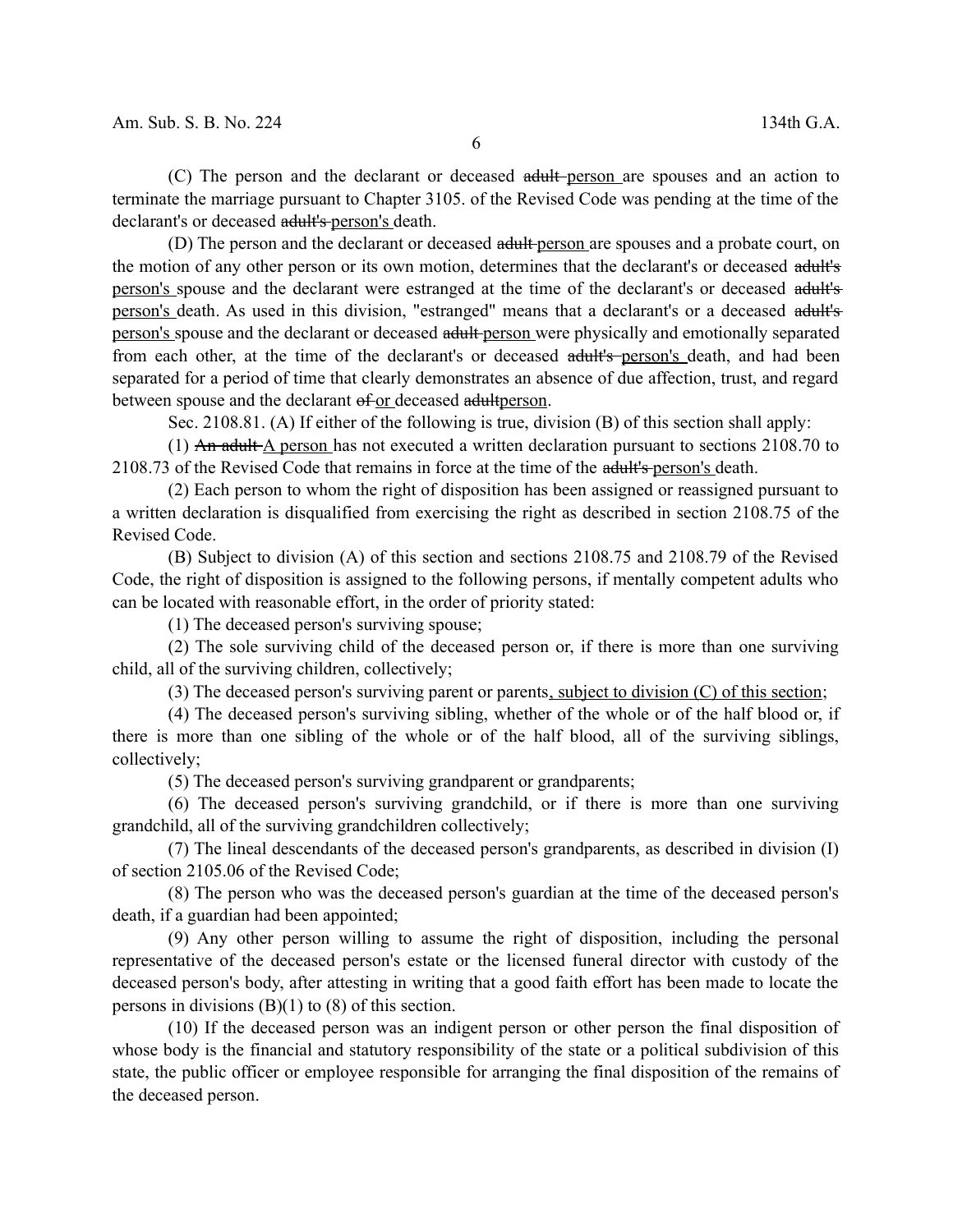(C)(1) If a parent was the residential parent and legal custodian of the deceased person at the time the deceased person reached the age of majority, that parent's right of disposition for the deceased person shall take precedence over the parent who was not the residential parent and legal custodian of the deceased person at that time.

(2) Division (C)(1) of this section shall not apply if the parent with precedence is disqualified from the right of disposition for the deceased person under section 2108.75 of the Revised Code.

(3) Section 2108.79 of the Revised Code shall not affect the precedence under division (C)(1) of this section;

(4) For purposes of this section, a parent's status as a residential parent and legal custodian of a child shall be established by a court order or decree that allocates parental rights and responsibilities for the care of the child and was in effect up to or at the time that the deceased person reached the age of majority, or by other uncontroverted evidence. No funeral director, embalmer, or crematory operator is required to investigate whether or not the person claiming to be the residential parent and legal custodian of a deceased person is in fact the residential parent and legal custodian.

Sec. 2108.82. (A) Notwithstanding section 2108.81 of the Revised Code and in accordance with division (B) of this section, the probate court for the county in which the declarant or deceased person resided at the time of death may, on its own motion or the motion of another person, assign to any person the right of disposition for a declarant or deceased person.

(B) In making a determination for purposes of division (A) of this section and division (C) of section 2108.79 of the Revised Code, the court shall consider the following:

(1) Whether evidence presented to, or in the possession of the court, demonstrates that the person who is the subject of the motion and the declarant or deceased person had a close personal relationship;

(2) The reasonableness and practicality of any plans that the person who is the subject of the motion may have for the declarant's or deceased person's funeral, burial, cremation, or final disposition, including the degree to which such plans allow maximum participation by all persons who wish to pay their final respects to the deceased person;

(3) The willingness of the person who is the subject of the motion to assume the responsibility to pay for the declarant's or deceased person's funeral, burial, cremation, or finaldisposition and the desires of that person;

(4) The convenience and needs of other families and friends wishing to pay their final respects to the declarant or deceased person;

 $(5)$  (4) The express written desires of the declarant or deceased person.

(C) Except to the extent considered under division (B)(3) of this section, the following persons do The personal representative of either the declarant or the deceased person does not have a greater claim to the right of disposition than such persons otherwise have pursuant to law-

(1) A person who is willing to assume the responsibility to pay for the declarant's or deceased person's funeral, burial, cremation, or final disposition;

(2) The personal representative of the declarant or deceased person.

Sec. 3517.152. (A)(1) There is hereby created the Ohio elections commission consisting of seven members.

Not later than forty-five days after August 24, 1995, the speaker of the house of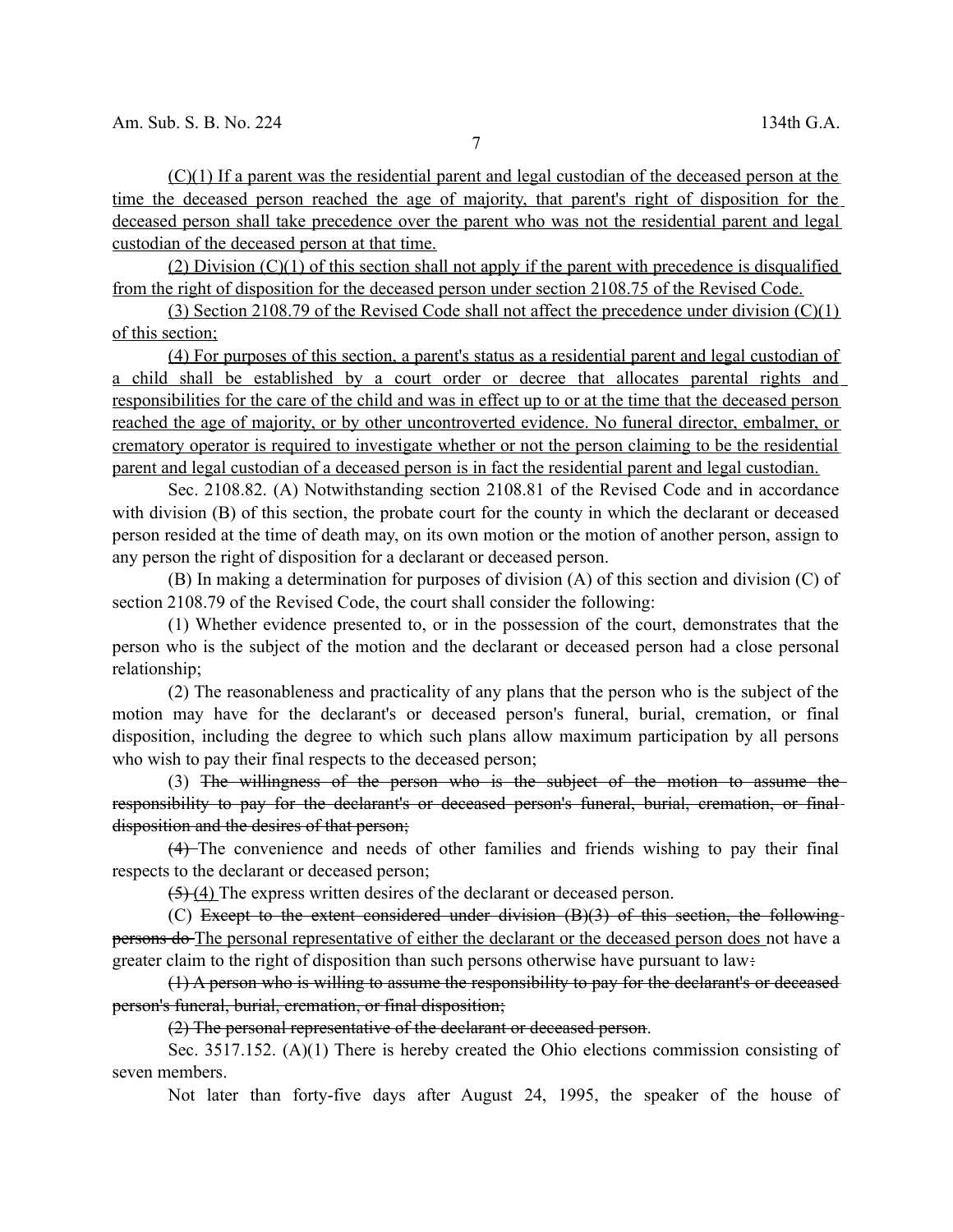representatives and the leader in the senate of the political party of which the speaker is a member shall jointly submit to the governor a list of five persons who are affiliated with that political party. Not later than forty-five days after August 24, 1995, the two legislative leaders in the two houses of the general assembly of the major political party of which the speaker is not a member shall jointly submit to the governor a list of five persons who are affiliated with the major political party of which the speaker is not a member. Not later than fifteen days after receiving each list, the governor shall appoint three persons from each list to the commission. The governor shall appoint one person from each list to a term that ends on December 31, 1996, one person from each list to a term that ends on December 31, 1997, and one person from each list to a term that ends on December 31, 1998.

Not later than thirty days after the governor appoints these six members, they shall, by a majority vote, appoint to the commission a seventh member, who shall not be affiliated with a political party. If the six members fail to appoint the seventh member within this thirty-day period, the chief justice of the supreme court, not later than thirty days after the end of the period during which the six members were required to appoint a member, shall appoint the seventh member, who shall not be affiliated with a political party. The seventh member shall be appointed to a term that ends on December 31, 2001. Terms of the initial members appointed under this division begin on January 1, 1996.

 $(2)(2)(a)$  If a vacancy occurs in the position of the seventh member, who is not affiliated with a political party, the six remaining members by a majority vote shall appoint, not later than forty-five days after the date of the vacancy, the seventh member of the commission, who shall not be affiliated with a political party. If these members fail to appoint the seventh member within this forty-five-day period, the chief justice of the supreme court, within fifteen days after the end of this period, shall appoint the seventh member, who shall not be affiliated with a political party.

(b) If a vacancy occurs in any of the other six positions on the commission, the legislative leaders of the political party from whose list of persons the member being replaced was appointed shall submit to the governor, not later than thirty days after the date of the vacancy, a list of three persons who are affiliated with that political party. Not later than fifteen days after receiving the list, the governor, with the advice and consent of the senate, shall appoint one person from the list to the commission.

 $(3)(3)(a)$  For the purpose of appointing alternates to the commission, not later than forty-five days after the effective date of this section, the speaker of the house of representatives and the leader in the senate of the political party of which the speaker is a member shall jointly submit to the governor a list of three persons who are affiliated with that political party. Not later than forty-five days after the effective date of this section, the two legislative leaders in the two houses of the general assembly of the major political party of which the speaker is not a member shall jointly submit to the governor a list of three persons who are affiliated with the major political party of which the speaker is not a member. Not later than fifteen days after receiving each list, the governor shall appoint one person from each list as an alternate to the commission to a term that ends on December 31, 2026. The initial term described in this division begins upon appointment by the governor. If a vacancy occurs in the position of alternate under this division, the vacancy shall be filled in the same manner as described in division  $(A)(2)(b)$  of this section.

(b) For the purpose of appointing an alternate for the seventh member who is not affiliated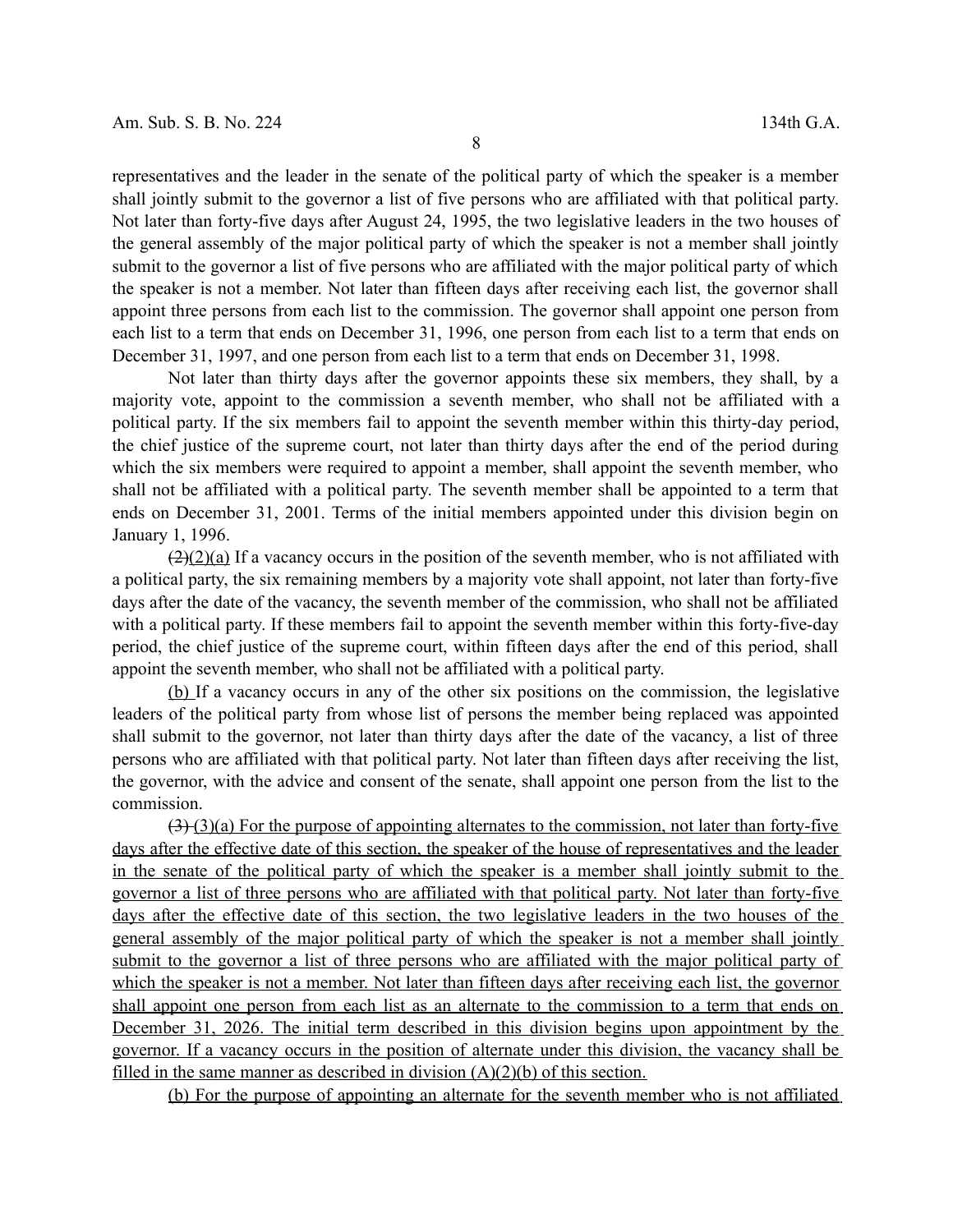9

with a political party, the six members who are affiliated with a political party by a majority vote shall appoint, not later than forty-five days after the effective date of this amendment, the alternate for the seventh member of the commission, who shall not be affiliated with a political party. If these members fail to appoint the alternate for the seventh member within this forty-five-day period, the chief justice of the supreme court, within fifteen days after the end of that period, shall appoint the alternate for the seventh member, who shall not be affiliated with a political party. The seventh member shall be appointed to a term that ends on December 31, 2026. The initial term described in this division begins upon the appointment of the alternate. If a vacancy occurs in the position of alternate for the seventh member who is not affiliated with a political party, the vacancy shall be filled in the same manner as described in division  $(A)(2)(a)$  of this section.

(4) At no time shall more than six members of the commission be affiliated with a political party, and, of these six members, not more than three shall be affiliated with the same political party.

 $(4)$  (5) In making appointments to the commission, including alternates, the governor shall take into consideration the various geographic areas of this state and shall appoint members and alternates so that those areas are represented on the commission in a balanced manner, to the extent feasible.

(5) (6) Members and alternates of the commission shall be registered electors and shall be of good moral character.

(7) Alternates shall serve on the commission when a member of the commission is recused from hearing a complaint or is otherwise unable to hear a complaint. Alternates shall serve on the commission during a vacancy until the vacancy is filled. An alternate may only serve in lieu of a member affiliated with the same political party as the alternate. The alternate for the unaffiliated seventh member of the commission may only serve in lieu of the unaffiliated seventh member of the commission. When serving in this capacity, alternates count as members of the commission for the purpose of constituting a quorum under division (G)(3) of this section.

(B) Each member and alternate of the Ohio elections commission shall hold office from the date of the member's appointment until the end of the term for which the member was appointed. A member appointed to fill a vacancy occurring prior to the expiration of the term for which the member's predecessor was appointed shall hold office for the remainder of that term. A member shall continue in office subsequent to the expiration date of the member's term until the member's successor takes office or until a period of sixty days has elapsed, whichever occurs first. After the initial terms of office provided for in division-divisions  $(A)(1)$  and  $(B)$  of this section, terms of office shall be for five years.

(C) A vacancy in the Ohio elections commission may be caused by death, resignation, or three absences from commission meetings in a calendar year if those absences are caused by reasons declared invalid by a vote of five members of the remaining members of the commission.

(D) Each member of the Ohio elections commission while in the performance of the business of the commission shall be entitled to receive compensation at the rate of twenty-five thousand dollars per year. Members shall be reimbursed for expenses actually and necessarily incurred in the performance of their duties.

Each alternate of the Ohio elections commission, when serving on the commission as described in division  $(A)(7)$  of this section, shall be paid at the per diem rate of one hundred fifty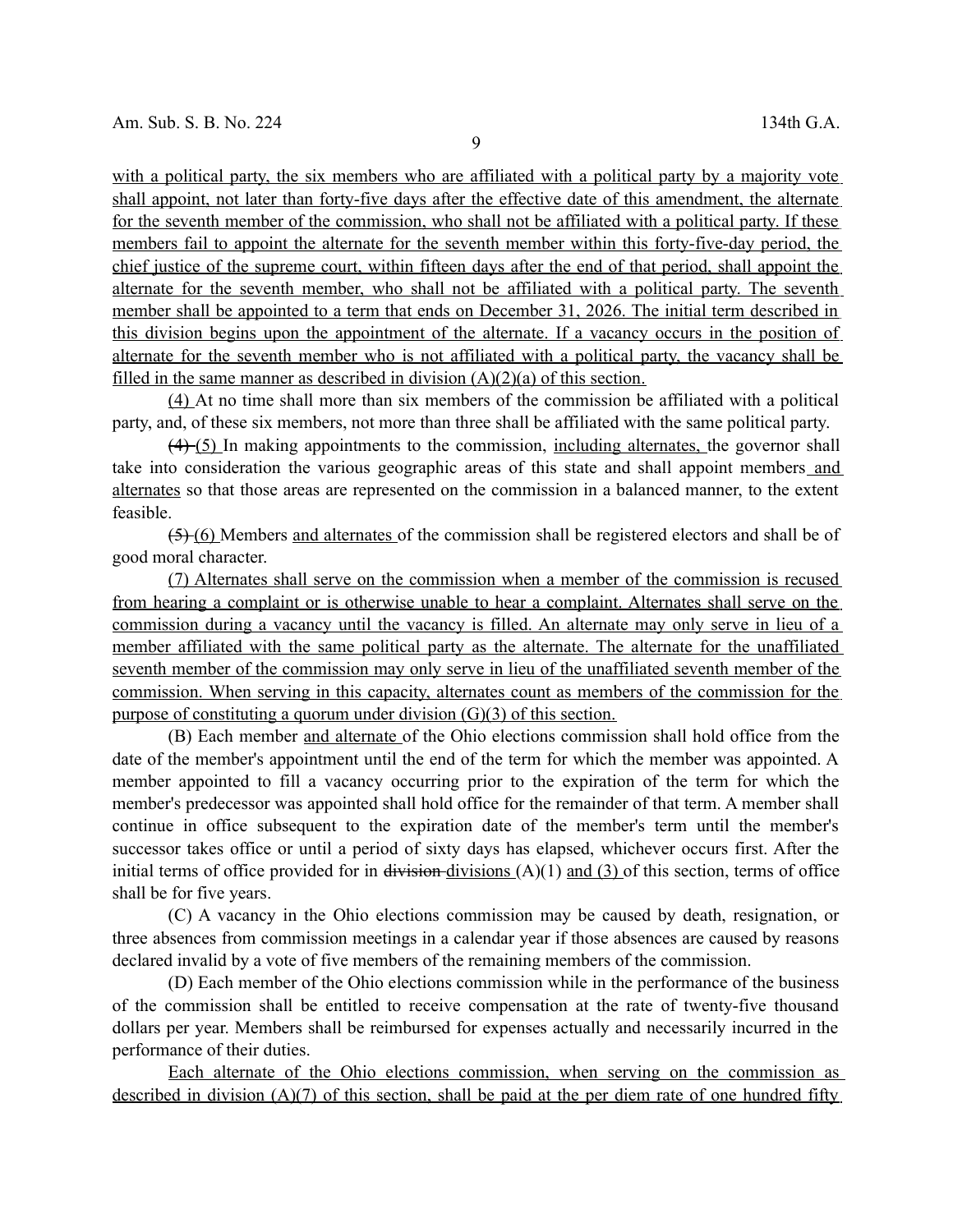dollars, and shall be reimbursed for expenses actually and necessarily incurred in the performance of the alternate's duties.

(E) No member of the Ohio elections commission shall serve more than one full term unless the terms served are served nonconsecutively.

(F)(1) No member or alternate of the Ohio elections commission shall do or be any of the following:

(a) Hold, or be a candidate for, a public office;

(b) Serve on a committee supporting or opposing a candidate or ballot question or issue;

(c) Be an officer of the state central committee, a county central committee, or a district, city, township, or other committee of a political party or an officer of the executive committee of the state central committee, a county central committee, or a district, city, township, or other committee of a political party;

(d) Be a legislative agent as defined in section 101.70 of the Revised Code or an executive agency lobbyist as defined in section 121.60 of the Revised Code;

(e) Solicit or be involved in soliciting contributions on behalf of a candidate, campaign committee, political party, political action committee, or political contributing entity;

(f) Be in the unclassified service under section 124.11 of the Revised Code;

(g) Be a person or employee who is excluded from the definition of public employee pursuant to division (C) of section 4117.01 of the Revised Code.

(2) No member, alternate, or employee of the commission shall make a contribution to, or for the benefit of, a campaign committee or committee in support of or opposition to a ballot question or issue, a political party, a legislative campaign fund, a political action committee, or a political contributing entity.

(G)(1) The members of the Ohio elections commission shall elect a chairperson and a vicechairperson. At no time shall the chairperson and vice-chairperson be affiliated with the same political party. The chairperson shall serve in that capacity for one year and shall not serve as chairperson more than twice during a term as a member of the commission. No two successive chairpersons shall be affiliated with the same political party.

(2) The commission shall meet at the call of the chairperson or upon the written request of a majority of the members. The meetings and hearings of the commission or a panel of the commission under sections 3517.153 to 3517.157 of the Revised Code are subject to section 121.22 of the Revised Code.

(3) The commission shall adopt rules for its procedures in accordance with Chapter 119. of the Revised Code. Five of the seven members constitute a quorum. Except as otherwise provided in this section and in sections 3517.154 to 3517.157 of the Revised Code, no action shall be taken without the concurrence of a majority of the members.

(H)(1) The Ohio elections commission shall employ the technical, professional, and clerical employees that are necessary for it to carry out its duties.

(2)(a) Notwithstanding section 109.02 of the Revised Code, the commission shall employ a full-time attorney, and, as needed, one or more investigatory attorneys to conduct investigations for the commission or a panel of the commission. The commission may employ or contract for the services of additional attorneys, as needed. The full-time attorney shall do all of the following: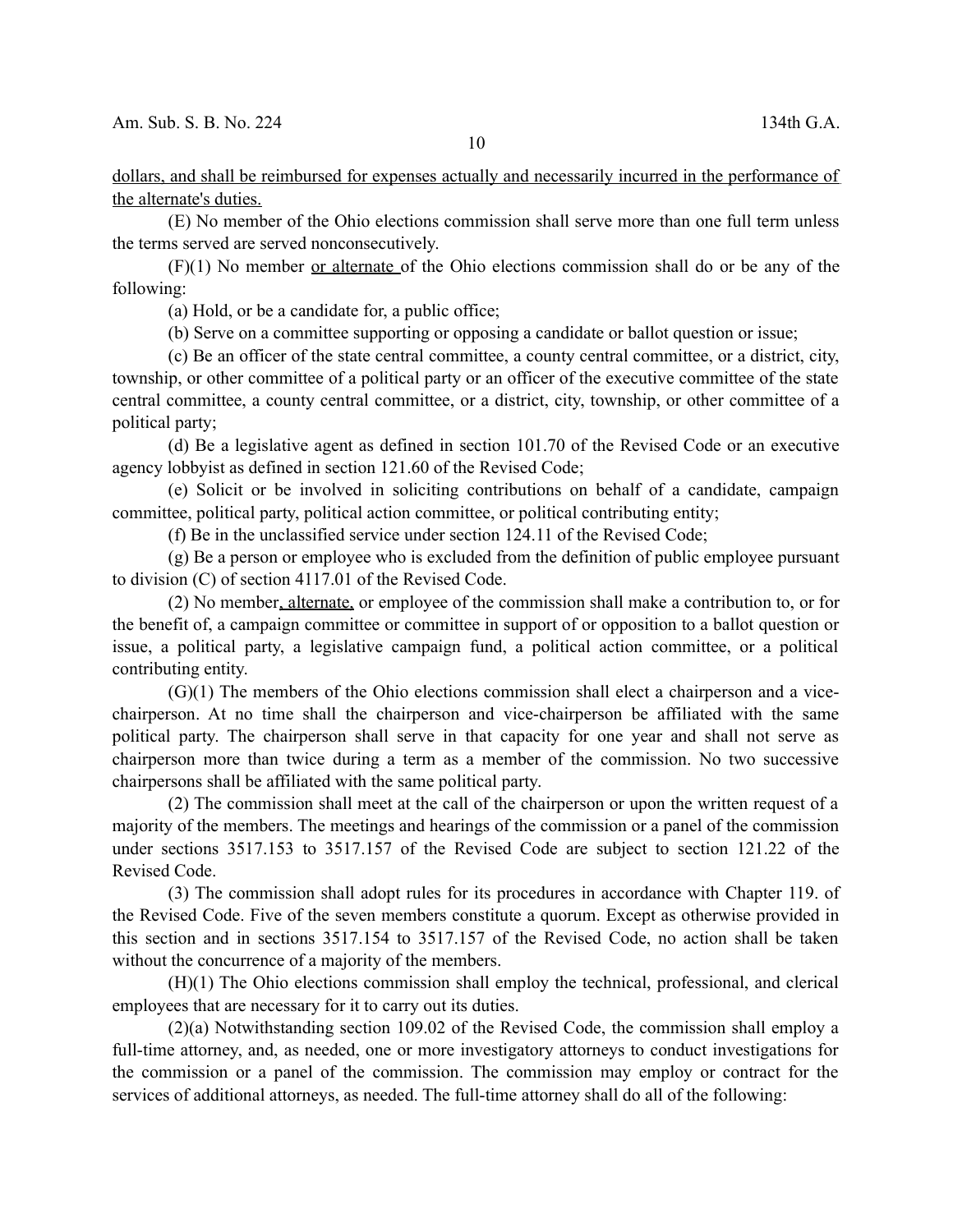(i) Serve as the commission's attorney in regard to all legal matters, including representing the commission at appeals from a final determination of the commission, except that the full-time attorney shall not perform the duties that an investigatory attorney is required or requested to perform or that another attorney the commission employs or contracts with for services is required or requested to perform, and shall not represent the commission in any legal proceeding in which the commission is a named party;

(ii) At the request of the commission or a panel of the commission, be present at a hearing held under sections 3517.154 to 3517.156 of the Revised Code to rule on the admissibility of evidence and to advise on the conduct of procedure;

(iii) Perform other duties as required by rule of the commission.

(b) An attorney employed by or under contract with the commission shall be licensed to practice law in this state.

 $(3)(a)$  Except as otherwise provided in division  $(H)(3)(b)$  of this section, at least five members of the commission shall agree on the employment of a person, a majority of the members shall agree on the discharge of an employee, and a person employed by the commission shall serve at the pleasure of the commission.

(b) At least five of the seven members shall agree on the discharge of an investigatory attorney.

(I) There is hereby created in the state treasury the Ohio elections commission fund. All moneys credited to the fund shall be used solely for the purpose of paying expenses related to the operation of the Ohio elections commission.

Sec. 3705.20. (A) The fetal death of the product of human conception of at least twenty weeks of gestation shall be registered on a fetal death certificate.

On application of the funeral director or either parent, the fetal death of the product of human conception prior to twenty weeks of gestation shall be registered on a fetal death certificate, except that the fetal death certificate shall not list the cause of death.

The funeral director or the parent shall include with the application a copy of the statement required by division (B)(1) of section 3727.16 or division (B)(1) of section 4731.82 of the Revised Code. If the father submits the application, he shall also include with it a signed and notarized document from the mother attesting that she voluntarily provided the father with a copy of the statement.

A fetal death certificate for the product of human conception prior to twenty weeks gestation is not proof of a live birth for purposes of federal, state, and local taxes.

(B) The product of human conception of at least twenty weeks of gestation that suffers a fetal death occurring in Ohio shall not be interred, deposited in a vault or tomb, cremated, or otherwise disposed of by a funeral director or other person until a fetal death certificate or provisional death certificate has been filed with and a burial permit is issued by the local registrar of vital statistics of the registration district in which the fetal death occurs, or the body is found.

A burial permit for the product of human conception that suffers a fetal death prior to twenty weeks of gestation shall be issued by the local registrar of vital statistics of the registration district in which the fetal death occurs if the funeral director or either parent files a fetal death certificate with that registrar.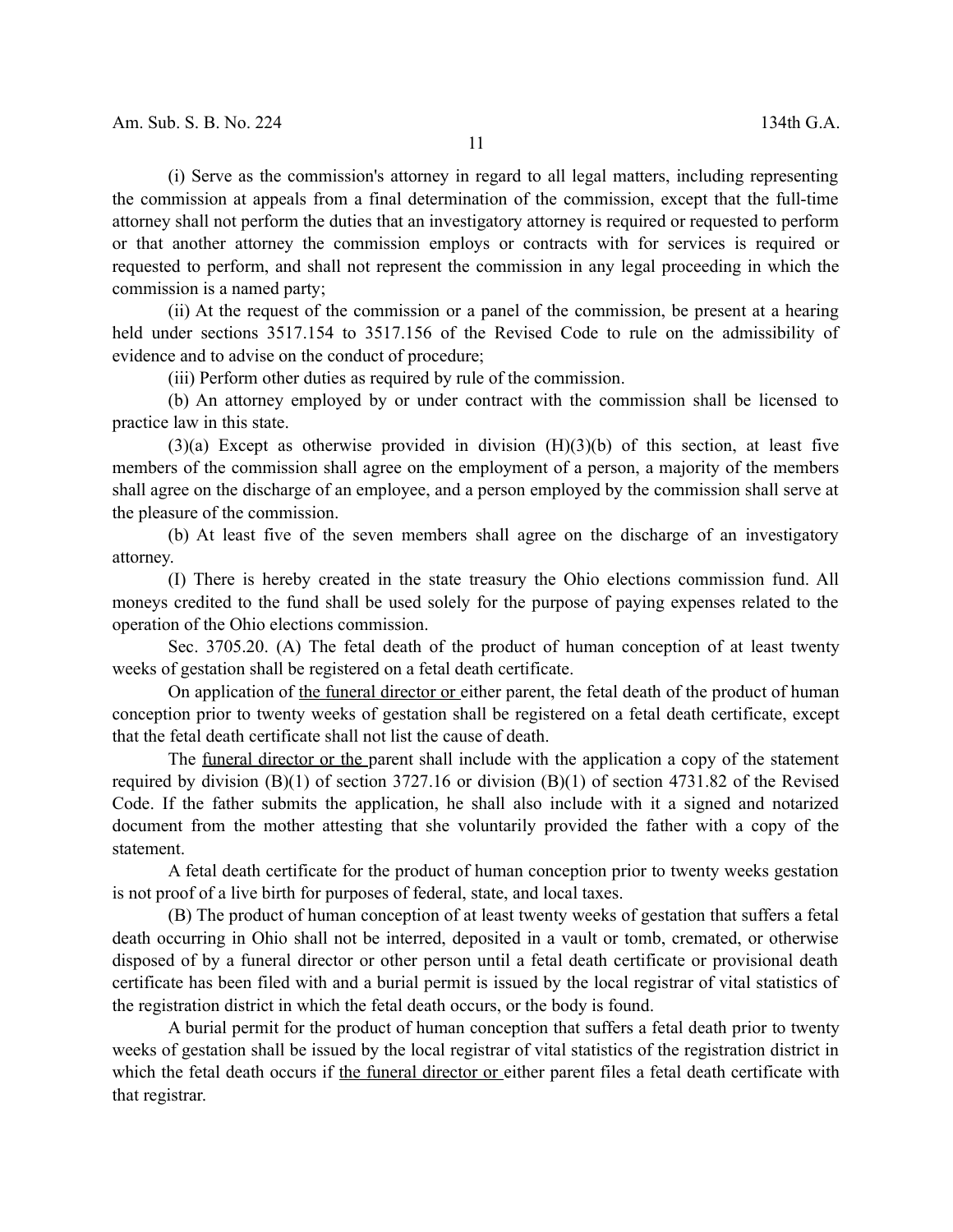(C)(1) The department of health and the local registrar shall keep a separate record and index record of fetal death certificates.

(2) The personal or statistical information on the fetal death certificate shall be obtained by the funeral director or other person in charge of interment or cremation from the best qualified persons or sources available.

(D) When a burial permit is issued under division (B) of this section for the product of human conception of at least twenty weeks of gestation that suffers a fetal death, the local registrar shall inform the parent or parents listed on the fetal death certificate or provisional death certificate of the option of applying for a certificate that is issued under division (B)(3) of section 3705.23 of the Revised Code.

Sec. 4513.17. (A) Whenever a motor vehicle equipped with headlights also is equipped with any auxiliary lights or spotlight or any other light on the front thereof projecting a beam of an intensity greater than three hundred candle power, not more than a total of five of any such lights on the front of a vehicle shall be lighted at any one time when the vehicle is upon a highway.

(B) Any lighted light or illuminating device upon a motor vehicle, other than headlights, spotlights, signal lights, or auxiliary driving lights, that projects a beam of light of an intensity greater than three hundred candle power, shall be so directed that no part of the beam will strike the level of the roadway on which the vehicle stands at a distance of more than seventy-five feet from the vehicle.

(C)(1) Flashing lights are prohibited on motor vehicles, except as a means for indicating a right or a left turn, or in the presence of a vehicular traffic hazard requiring unusual care in approaching, or overtaking or passing. This

(2) The prohibition in division  $(C)(1)$  of this section does not apply to emergency any of the following:

(a) Emergency vehicles, road service vehicles servicing or towing a disabled vehicle, stationary waste collection vehicles actively collecting garbage, refuse, trash, or recyclable materials on the roadside, rural mail delivery vehicles, vehicles as provided in section 4513.182 of the Revised Code, highway maintenance vehicles, funeral hearses, funeral escort vehicles, and similar equipment operated by the department or local authorities, which shall be provided such vehicles are equipped with and display, when used on a street or highway for the special purpose necessitating such lights, a flashing, oscillating, or rotating amber light<del>, but shall not display a flashing, oscillating, or rotating</del> light of any other color, nor to vehicles;

(b) Vehicles or machinery permitted by section 4513.11 of the Revised Code to have a flashing red light.

(2) When used on a street or highway, farm;

(c) Farm machinery and vehicles escorting farm machinery  $\frac{m}{m}$  be, provided such machinery and vehicles are equipped with and display, when used on a street or highway, a flashing, oscillating, or rotating amber light, and the prohibition contained in division  $(C)(1)$  of this section does not apply to such machinery or vehicles. Farm machinery also may display the lights described in section 4513.11 of the Revised Code.

(d) A funeral hearse or funeral escort vehicle, provided that the funeral hearse or funeral escort vehicle is equipped with and displays, when used on a street or highway for the special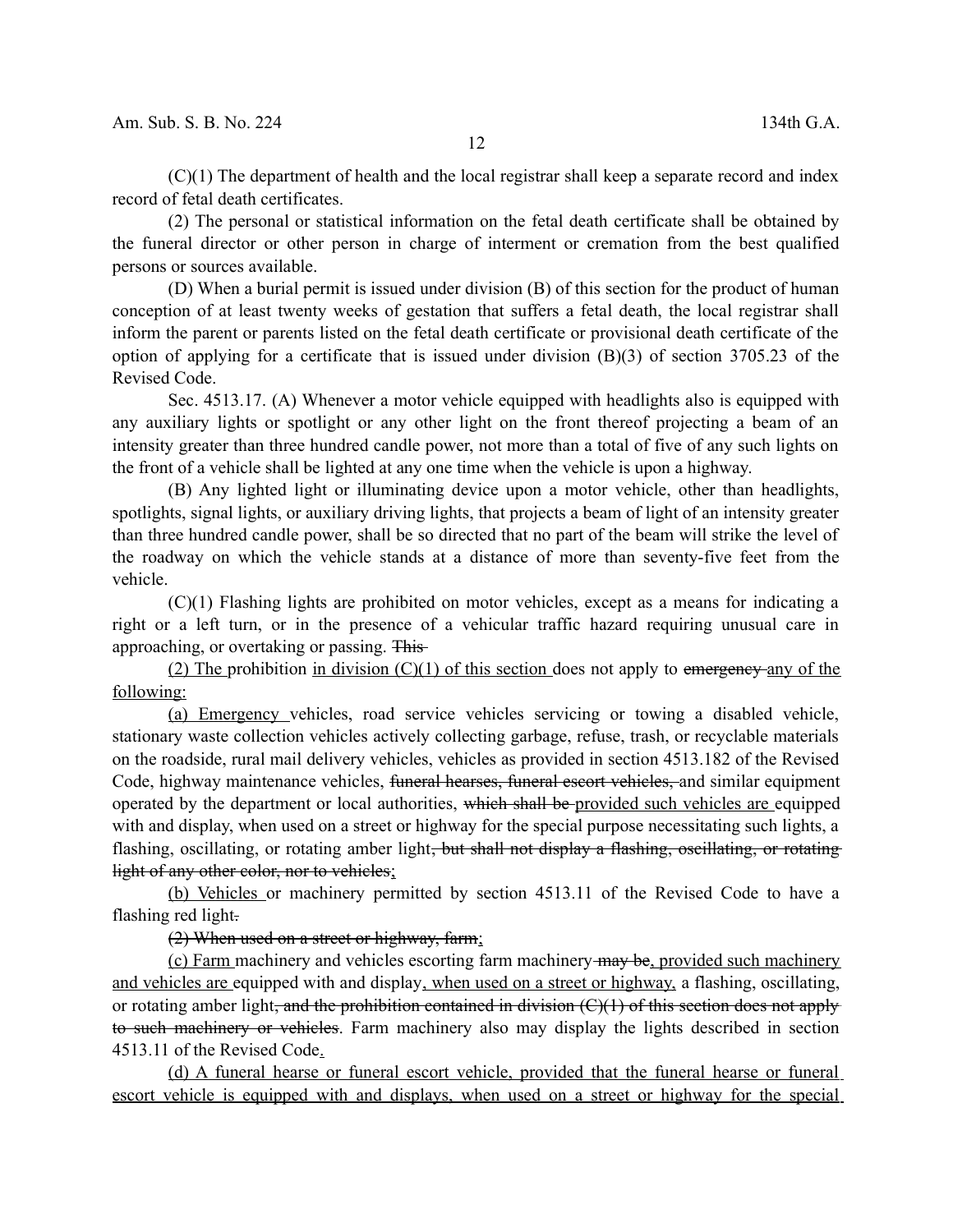purpose necessitating such lights, a flashing, oscillating, or rotating purple or amber light.

(D)(1) Except a person operating a public safety vehicle, as defined in division (E) of section 4511.01 of the Revised Code, or a school bus, no person shall operate, move, or park upon, or permit to stand within the right-of-way of any public street or highway any vehicle or equipment that is equipped with and displaying a flashing red or a flashing combination red and white light, or an oscillating or rotating red light, or a combination red and white oscillating or rotating light; and except.

(2) Except a public law enforcement officer, or other person sworn to enforce the criminal and traffic laws of the state, operating a public safety vehicle when on duty, no person shall operate, move, or park upon, or permit to stand within the right-of-way of any street or highway any vehicle or equipment that is equipped with, or upon which is mounted, and displaying a flashing blue or a flashing combination blue and white light, or an oscillating or rotating blue light, or a combination blue and white oscillating or rotating light.

(E) This section does not prohibit the use of warning lights required by law or the simultaneous flashing of turn signals on disabled vehicles or on vehicles being operated in unfavorable atmospheric conditions in order to enhance their visibility. This section also does not prohibit the simultaneous flashing of turn signals or warning lights either on farm machinery or vehicles escorting farm machinery, when used on a street or highway.

(F) Whoever violates this section is guilty of a minor misdemeanor.

Sec. 4717.04. (A) The board of embalmers and funeral directors shall adopt rules in accordance with Chapter 119. of the Revised Code for the government, transaction of the business, and the management of the affairs of the board of embalmers and funeral directors and the crematory review board, and for the administration and enforcement of this chapter. These rules shall include all of the following:

(1) The nature, scope, content, and form of the application that must be completed and license examination that must be passed in order to receive an embalmer's license or a funeral director's license under section 4717.05 of the Revised Code. The rules shall ensure both of the following:

(a) That the embalmer's license examination tests the applicant's knowledge through at least a comprehensive section and an Ohio laws section;

(b) That the funeral director's license examination tests the applicant's knowledge through at least a comprehensive section, an Ohio laws section, and a sanitation section.

(2) The minimum license examination score necessary to be licensed under section 4717.05 of the Revised Code as an embalmer or as a funeral director;

(3) Procedures for determining the dates of the embalmer's and funeral director's license examinations, which shall be administered at least once each year, the time and place of each examination, and the supervision required for each examination;

(4) Procedures for determining whether the board shall accept an applicant's compliance with the licensure, registration, or certification requirements of another state as grounds for granting the applicant a license under this chapter;

(5) A determination of whether completion of a nationally recognized embalmer's or funeral director's examination sufficiently meets the license requirements for the comprehensive section of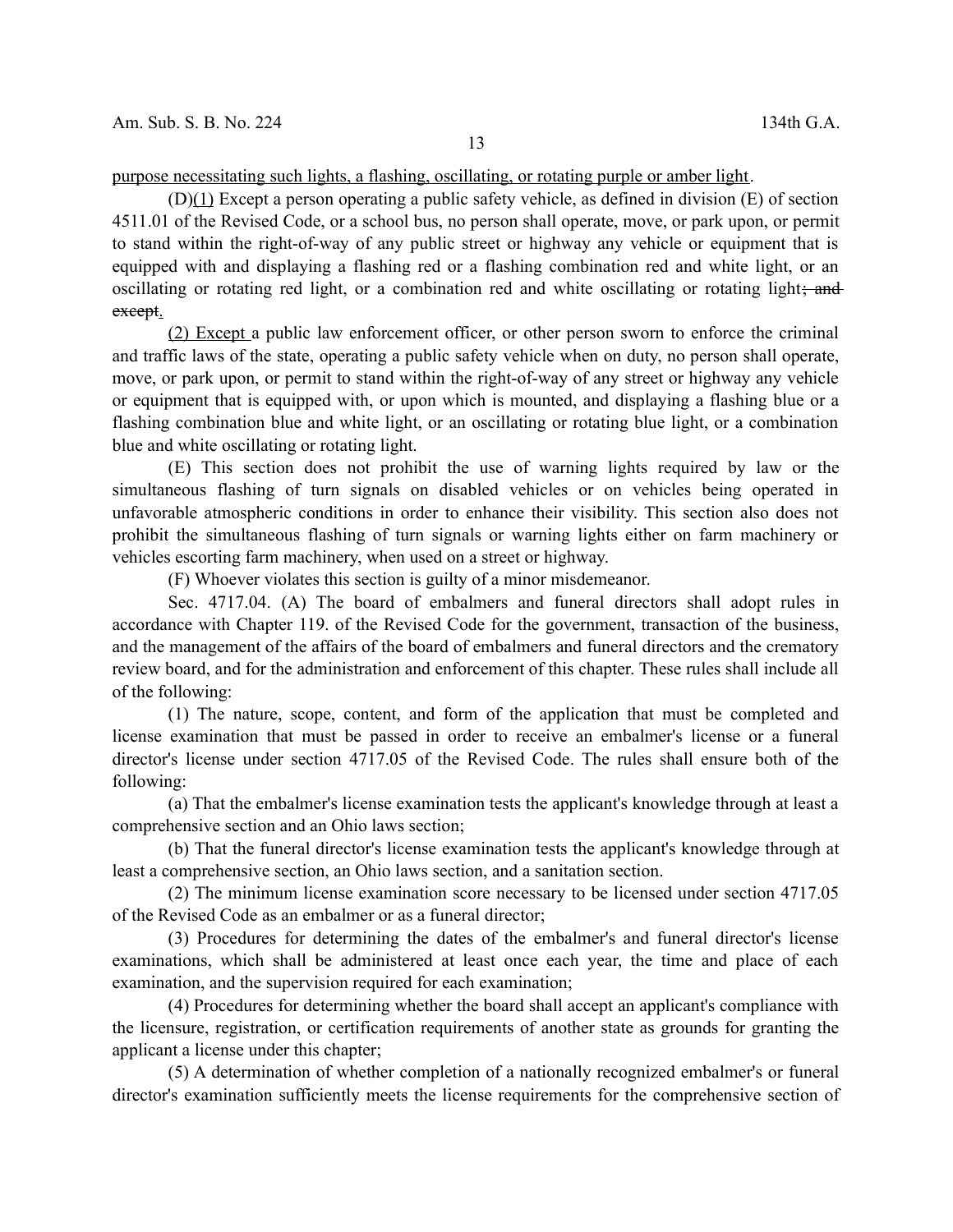either the embalmer's or the funeral director's license examination administered under this chapter;

(6) Continuing education requirements for licensed embalmers and funeral directors;

(7) Requirements for the licensing and operation of funeral homes;

(8) Requirements for the licensing and operation of embalming facilities;

(9) A schedule that lists, and specifies a forfeiture commensurate with, each of the following types of conduct which, for the purposes of division (A)(9) of this section and section 4717.15 of the Revised Code, are violations of this chapter:

(a) Obtaining a license under this chapter by fraud or misrepresentation either in the application or in passing the required examination for the license;

(b) Purposely violating any provision of sections 4717.01 to 4717.15 of the Revised Code or a rule adopted under any of those sections; division (A) or (B) of section 4717.23; division (B)(1) or (2), (C)(1) or (2), (D), (E), or (F)(1) or (2), or divisions (H) to (K) of section 4717.26; division (D)(1) of section 4717.27; or divisions (A) to (C) of section 4717.28 of the Revised Code;

(c) Committing unprofessional conduct;

(d) Knowingly permitting an unlicensed person, other than a person serving an apprenticeship, to engage in the profession or business of embalming or funeral directing under the licensee's supervision;

(e) Refusing to promptly submit the custody of a dead human body or cremated remains upon the express order of the person legally entitled to the body;

(f) Transferring a license to operate a funeral home, embalming facility, or crematory facility from one owner or operator to another, or from one location to another, without notifying the board and following the requirements of section 4717.11 of the Revised Code;

(g) Misleading the public using false or deceptive advertising;

(h) Failing to forward to the board on or before its due date the annual report of preneed funeral sales required by division (J) of section 4717.31 of the Revised Code. If the annual report is sent to the board by United States mail, it shall be postmarked on or before the due date for the submission of the annual report in order to be timely filed with the board. Mail that is not postmarked shall be considered filed on the date it is received by the board.

Each instance of the commission of any of the types of conduct described in division (A)(9) of this section is a separate violation. The rules adopted under division (A)(9) of this section shall establish the amount of the forfeiture for a violation of each of those divisions. The forfeiture for a first violation shall not exceed five thousand dollars, and the forfeiture for a second or subsequent violation shall not exceed ten thousand dollars. The amount of the forfeiture may differ among the types of violations according to what the board considers the seriousness of each violation.

(10) Requirements for the licensing and operation of crematory facilities;

(11) Procedures for the board to take possession of and to arrange the lawful disposition of unclaimed cremated remains that were held or stored at a funeral home or crematory that has been closed;

(12) Procedures for the issuance of duplicate licenses;

(13) Requirements for criminal records checks of applicants under section 4776.03 of the Revised Code;

(14) The amount and content of corrective action courses required by the board under section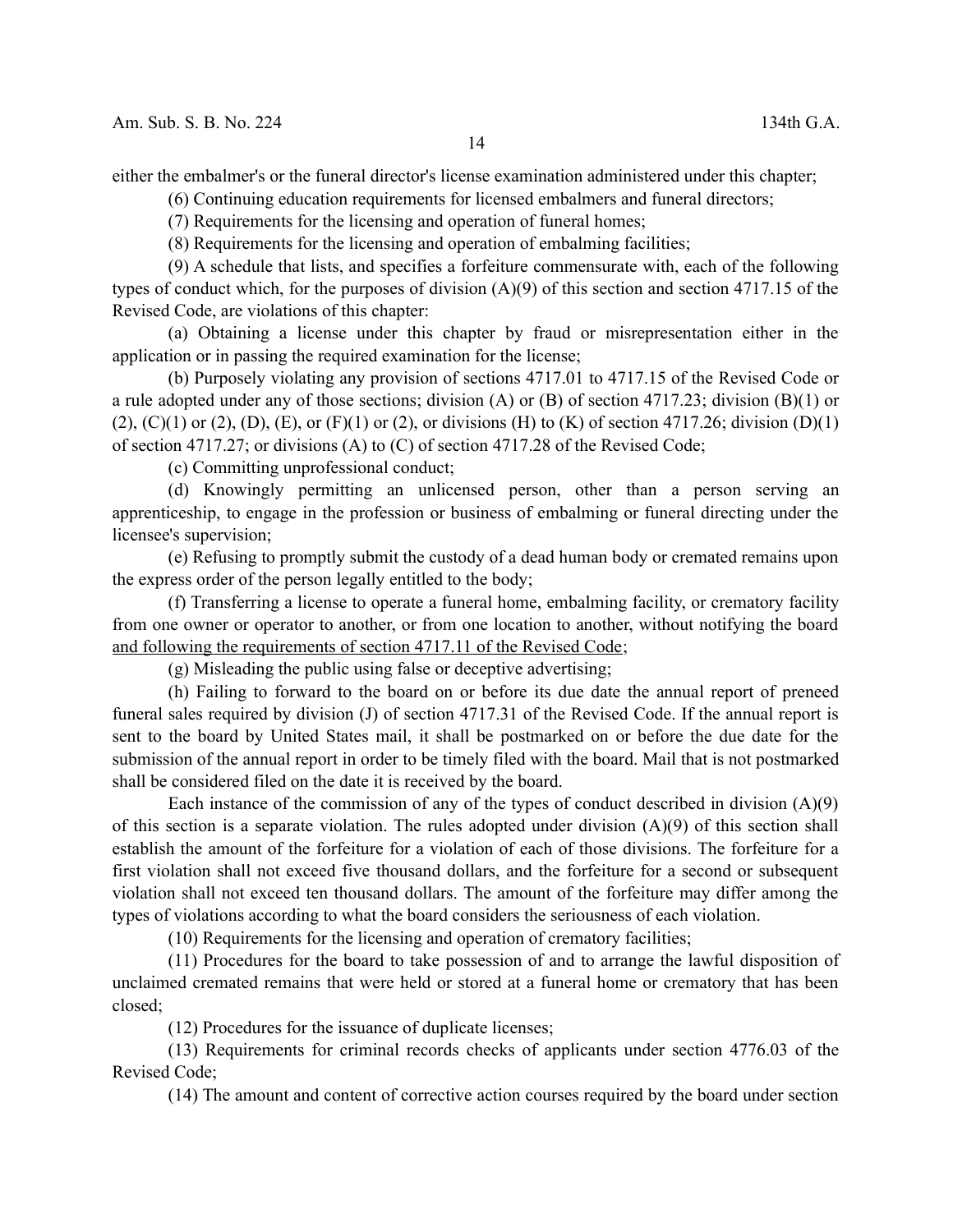4717.14 of the Revised Code.

(B) The board may adopt rules governing the educational standards for licensure as an embalmer or funeral director, or obtaining a permit to be a crematory operator, and the standards of service and practice to be followed in embalming, funeral directing, and cremation, and in the operation of funeral homes, embalming facilities, and crematory facilities in this state.

(C) Nothing in this chapter authorizes the board of embalmers and funeral directors to regulate cemeteries, except that the board shall license and regulate funeral homes, embalming facilities, and crematory facilities located at cemeteries in accordance with this chapter.

(D) If the executive director of the board has knowledge or notice of a violation of division  $(A)(1)$ ,  $(3)$ ,  $(5)$ , or  $(6)$  of section 4717.13 of the Revised Code or that a person is engaging in the business or profession of funeral directing in violation of division (A)(14) of that section, the executive director shall investigate the matter, and, upon probable cause appearing, cause an attorney employed by or contracting with the board to file a complaint and prosecute the offender. When requested by the executive director, the prosecuting attorney of the proper county or the attorney general shall take charge of and conduct such prosecution.

Sec. 4717.05. (A) Any person who desires to be licensed as an embalmer shall apply to the board of embalmers and funeral directors on a form provided by the board. The applicant shall include with the application an initial license fee as set forth in section 4717.07 of the Revised Code and evidence, verified by oath and satisfactory to the board, that the applicant meets all of the following requirements:

(1) The applicant is at least eighteen years of age.

(2) The applicant holds at least a bachelor's degree from a college or university authorized to confer degrees by the department of higher education or the comparable legal agency of another state in which the college or university is located and submits an official transcript from that college or university with the application.

(3) The applicant has satisfactorily completed at least twelve months of instruction in a prescribed course in mortuary science as approved by the board and has presented to the board a certificate showing successful completion of the course. The course of mortuary science college training may be completed either before or after the completion of the educational standard set forth in division  $(A)(2)$  of this section.

(4) The applicant has been certified by the board prior to beginning an embalmer apprenticeship.

(5) The applicant has satisfactorily completed at least one year of apprenticeship under an embalmer licensed in this state and has participated in embalming at least twenty-five dead human bodies.

(6) The applicant, upon meeting the educational standards provided for in divisions  $(A)(2)$ and (3) of this section and completing the apprenticeship required in division (A)(5) of this section, has completed the examination for an embalmer's license required by the board.

(B) Upon receiving satisfactory evidence verified by oath that the applicant meets all the requirements of division (A) of this section, the board shall issue the applicant an embalmer's license.

(C) Any person who desires to be licensed as a funeral director shall apply to the board on a form prescribed by the board. The application shall include an initial license fee as set forth in section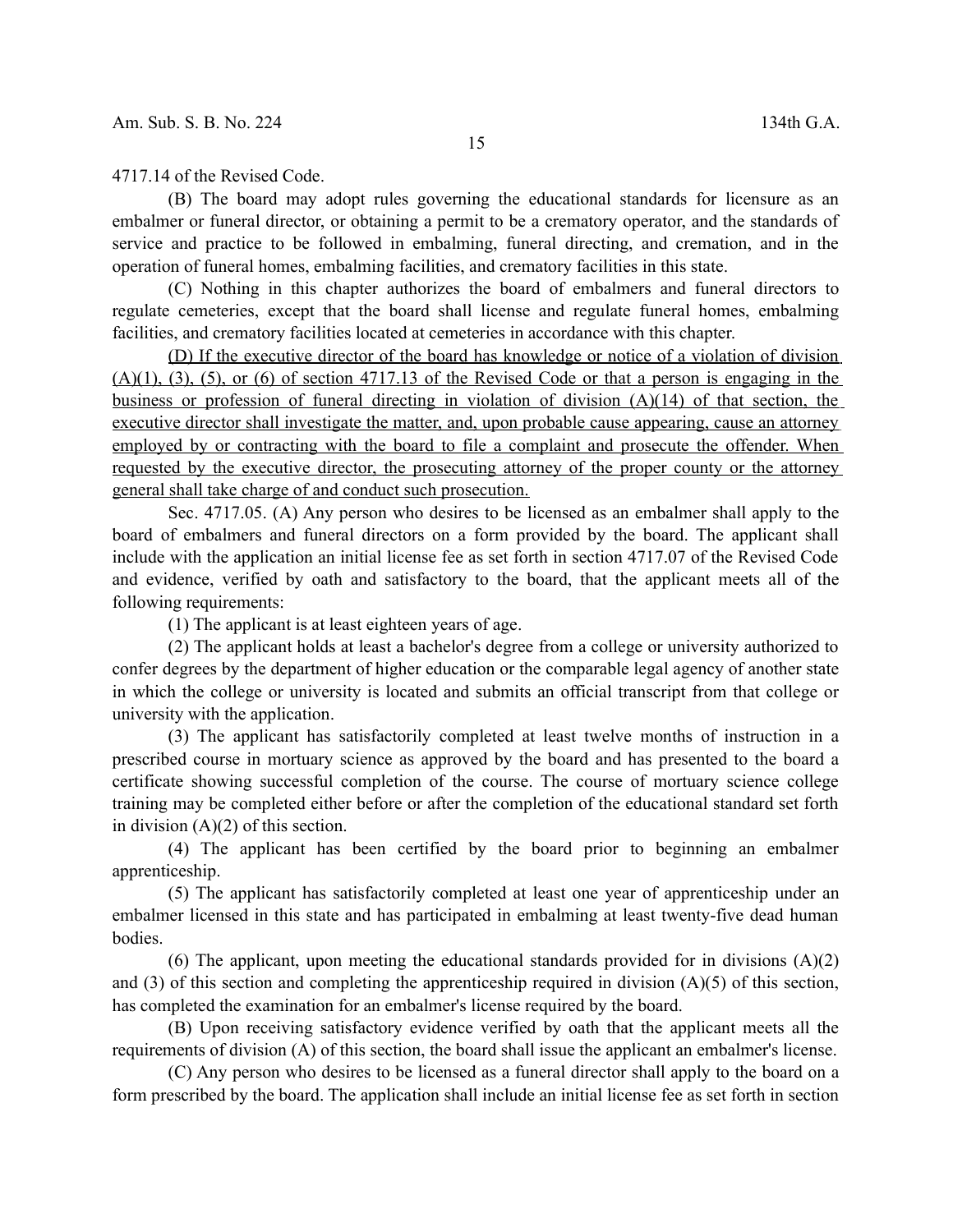4717.07 of the Revised Code and evidence, verified by oath and satisfactory to the board, that the applicant meets all of the following requirements:

(1) Except as otherwise provided in division (D) of this section, the applicant has satisfactorily met all the requirements for an embalmer's license as described in divisions (A)(1) to (3) of this section.

(2) The applicant has been certified by the board prior to beginning a funeral director apprenticeship.

(3) The applicant, following mortuary science college training described in division (A)(3) of this section, has satisfactorily completed a one-year apprenticeship under a licensed funeral director in this state and has participated in directing at least twenty-five funerals.

(4) The applicant has satisfactorily completed the examination for a funeral director's license as required by the board.

(D) In lieu of mortuary science college training required for a funeral director's license under division  $(C)(1)$  of this section, the applicant may substitute a satisfactorily completed two-year apprenticeship under a licensed funeral director in this state assisting that person in directing at least fifty funerals.

(E) Upon receiving satisfactory evidence that the applicant meets all the requirements of division (C) of this section, the board shall issue to the applicant a funeral director's license.

(F) A funeral director or embalmer may request the funeral director's or embalmer's license be placed on inactive status by submitting to the board a form prescribed by the board and such other information as the board may request. A funeral director or embalmer may not place the funeral director's or embalmer's license on inactive status unless the funeral director or embalmer is in good standing with the board and is in compliance with applicable continuing education requirements. A funeral director or embalmer who is granted inactive status is prohibited from participating in any activity for which a funeral director's or embalmer's license is required in this state. A funeral director or embalmer who has been granted inactive status is exempt from the continuing education requirements under section 4717.09 of the Revised Code during the period of the inactive status.

(G) A funeral director or embalmer who has been granted inactive status may not return to active status for at least two years following the date that the inactive status was granted. Following a period of at least two years of inactive status, the funeral director or embalmer may apply to return to active status upon completion of all of the following conditions:

(1) The funeral director or embalmer files with the board a form prescribed by the board seeking active status and provides any other information as the board may request;

(2) The funeral director or embalmer takes and passes the Ohio laws examination for each license being activated;

 $(3)$  The funeral director or embalmer pays a reactivation fee to the board in the amount of one hundred forty dollars for each license being reactivated the reactivation fee described in division (A) (1) of section 4717.07 of the Revised Code.

Sec. 4717.06. (A)(1) A licensed funeral director who desires to obtain a license to operate a funeral home, a licensed embalmer who desires to obtain a license to operate an embalming facility, or a holder of a crematory operator permit who desires to obtain a license to operate a crematory facility shall apply to the board of embalmers and funeral directors on a form prescribed by the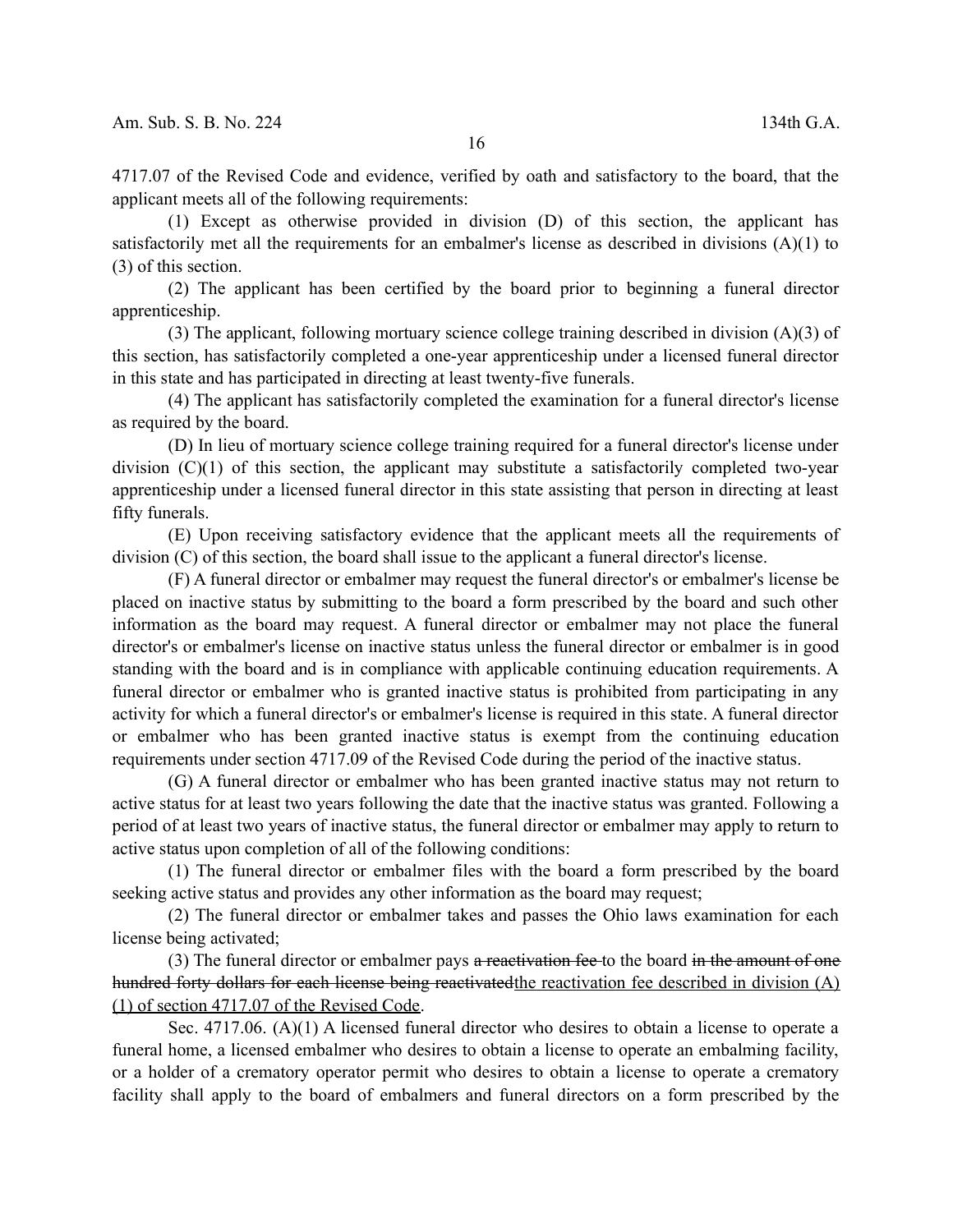board. The application shall include the initial license application fee set forth in section 4717.07 of the Revised Code and proof satisfactory to the board that the funeral home, embalming facility, or crematory facility is in compliance with rules adopted by the board under section 4717.04 of the Revised Code, rules adopted by the board of building standards under Chapter 3781. of the Revised Code, and all other federal, state, and local requirements relating to the safety of the premises.

(2) If the funeral home, embalming facility, or crematory facility to which the license application pertains is owned by a corporation or limited liability company, the application shall include the name and address of the corporation's or limited liability company's statutory agent appointed under section 1701.07 of the Revised Code, former section 1705.06 of the Revised Code as that section existed prior to February 11, 2022, or section 1706.09 of the Revised Code or, in the case of a foreign corporation, the corporation's designated agent appointed under section 1703.041 of the Revised Code. If the funeral home, embalming facility, or crematory facility to which the application pertains is owned by a partnership, the application shall include the name and address of each of the partners. If, at any time after the submission of a license application or issuance of a license, the statutory or designated agent of a corporation or limited liability company owning a funeral home, embalming facility, or crematory facility or the address of the statutory or designated agent changes or, in the case of a partnership, any of the partners of the funeral home, embalming facility, or crematory facility or the address of any of the partners changes, the applicant for or holder of the license to operate the funeral home, embalming facility, or crematory facility shall submit written notice to the board, within thirty days after the change, informing the board of the change and of any name or address of a statutory or designated agent or partner that has changed from that contained in the application for the license or the most recent notice submitted under division (A)(2) of this section.

(B)(1) The board of embalmers and funeral directors shall issue a license to operate a funeral home only to a licensed funeral director who is named in the application as the funeral director actually in charge and ultimately responsible for the funeral home. The board shall issue the license only for the address at which the funeral home is physically located and operated. The funeral home license and licenses of the embalmers and funeral directors employed by the funeral home shall be displayed in a conspicuous place within the funeral home. The name of the funeral director to whom the funeral home license has been issued shall be conspicuously displayed immediately on the outside or the inside of the primary entrance to the funeral home that is used by the public.

(2) The funeral home shall have on the premises one of the following:

(a) If embalming will take place at the funeral home, an embalming room that is adequately equipped and maintained. The embalming room shall be kept in a clean and sanitary manner and used only for the embalming, preparation, or holding of dead human bodies. The embalming room shall contain only the articles, facilities, and instruments necessary for those purposes.

(b) If embalming will not take place at the funeral home, a holding room that is adequately equipped and maintained. The holding room shall be kept in a clean and sanitary manner and used only for the preparation, other than embalming, and holding of dead human bodies. The holding room shall contain only the articles and facilities necessary for those purposes.

(3) Each funeral home shall be directly supervised by a funeral director licensed under this chapter, who may supervise more than one funeral home.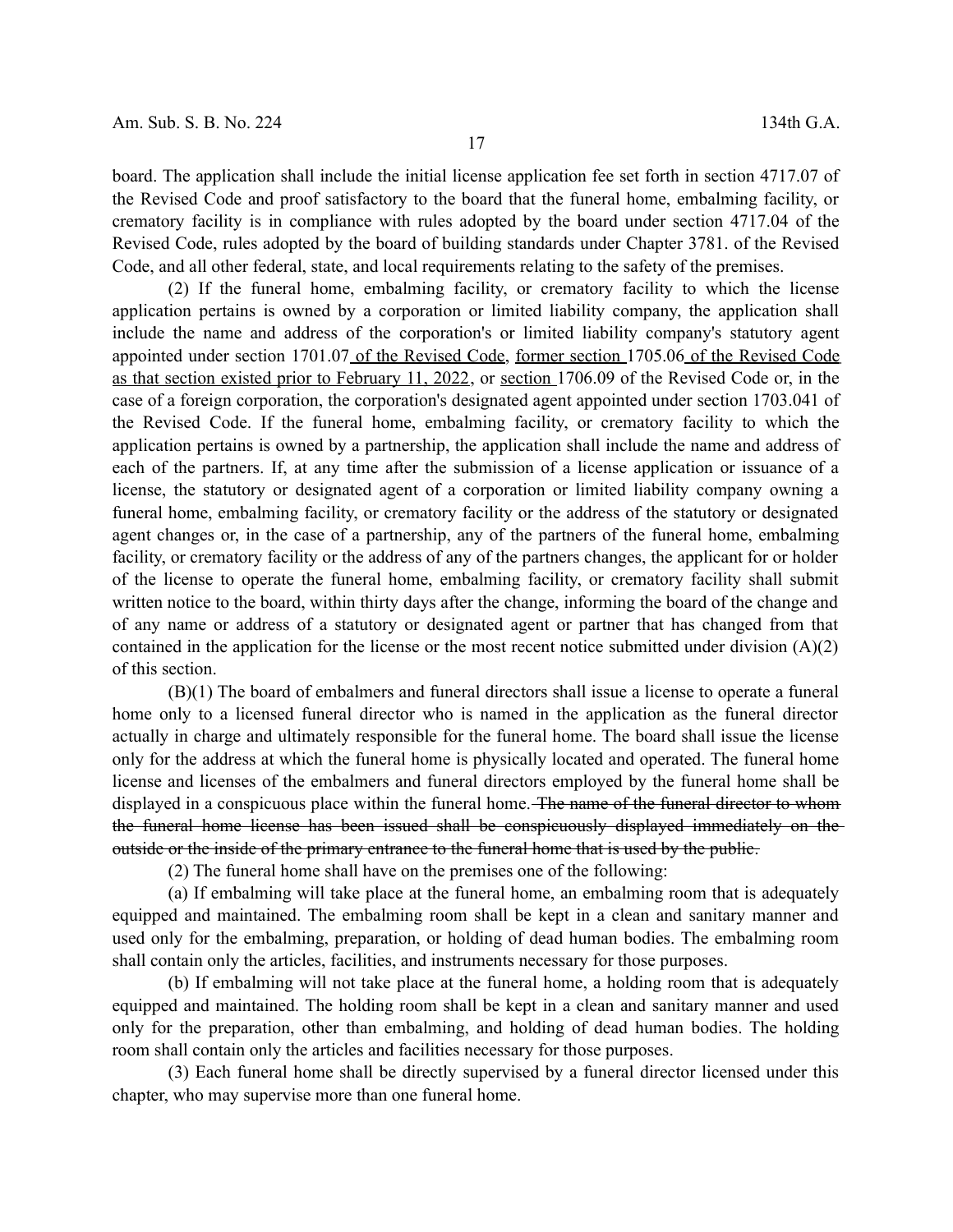(C)(1) The board shall issue a license to operate an embalming facility only to a licensed embalmer who is actually in charge of and ultimately responsible for the embalming facility. The board shall issue the license only for the address at which the embalming facility is physically located and operated. The license shall be displayed in a conspicuous place within the facility. The name of the embalmer to whom the embalming facility license has been issued shall beconspicuously displayed on the outside or inside of the primary entrance to the embalming facility.

(2) The embalming facility shall be adequately equipped and maintained in a sanitary manner. The embalming room at such a facility shall contain only the articles, facilities, and instruments necessary for its stated purpose. The embalming room shall be kept in a clean and sanitary condition and used only for the care and preparation of dead human bodies.

(D)(1) The board shall issue a license to operate a crematory facility only to a crematory operator who is actually in charge and ultimately responsible for the crematory facility. The board shall issue the license only for the address at which the crematory facility is physically located and operated. The license shall be displayed in a conspicuous place within the crematory facility. The name of the crematory operator to whom the crematory facility license has been issued shall be conspicuously displayed on the outside or inside of the primary entrance to the crematory facility.

(2) The crematory facility shall be adequately equipped and maintained in a clean and sanitary manner. The crematory facility may be located in a funeral home, embalming facility, cemetery building, or other building in which the crematory facility may lawfully operate. If a crematory facility engages in the cremation of animals, the crematory facility shall cremate animals in a cremation chamber that also is not used to cremate dead human bodies or human body parts and shall not cremate animals in a cremation chamber used for the cremation of dead human bodies and human body parts. Cremation chambers that are used for the cremation of dead human bodies or human body parts and cremation chambers used for the cremation of animals may be located in the same area. Cremation chambers used for the cremation of animals shall have conspicuously displayed on the unit a notice that the unit is to be used for animals only.

(3) A license to operate a crematory facility shall be issued to the person actually in charge of the crematory facility. This section does not require the individual who is actually in charge of the crematory facility to be an embalmer or funeral director licensed under this chapter.

(4) Nothing in this section or rules adopted under section 4717.04 of the Revised Code precludes the establishment and operation of a crematory facility on or adjacent to the property on which a cemetery, funeral home, or embalming facility is located.

Sec. 4717.07. (A) The board of embalmers and funeral directors shall charge and collect the following fees:

(1) For applying for an initial or biennial renewal of an embalmer's or funeral director's license, or a reactivation of a license as described in division (G) of section 4717.05 of the Revised Code, two hundred dollars;

(2) For applying for an embalmer or funeral director certificate of apprenticeship, thirty-five dollars;

(3) For the application to take the examination for a license to practice as an embalmer or funeral director, or to retake a section of the examination, thirty-five dollars;

(4) For applying for an initial license to operate a funeral home, four hundred dollars and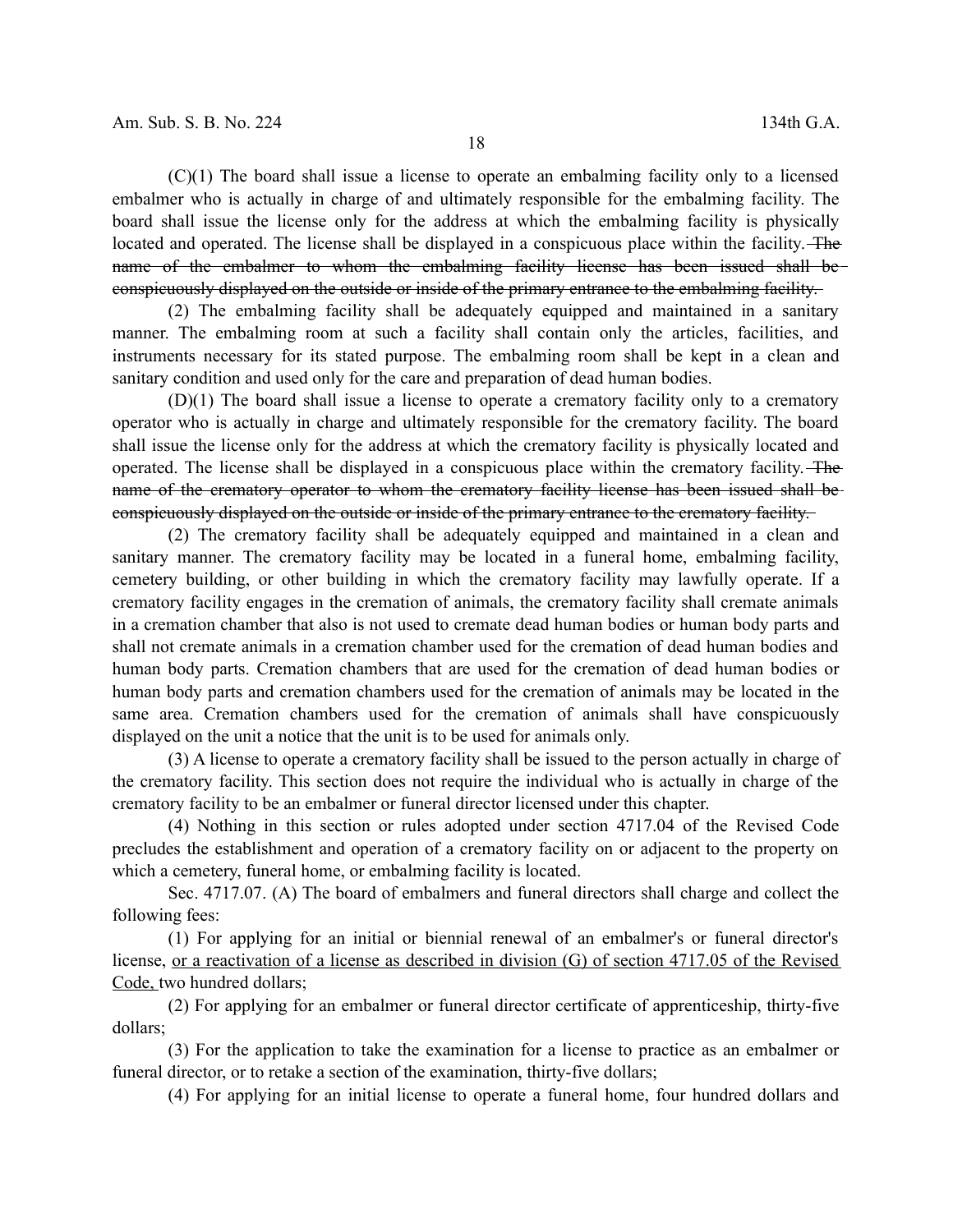biennial renewal of a license to operate a funeral home, four hundred dollars;

(5) For the reinstatement of a lapsed embalmer's or funeral director's license, the renewal fee prescribed in division  $(A)(1)$  of this section plus fifty dollars for each month or portion of a month the license is lapsed, but not more than one thousand dollars;

(6) For the reinstatement of a lapsed license to operate a funeral home, the renewal fee prescribed in division (A)(4) of this section plus fifty dollars for each month or portion of a month the license is lapsed until reinstatement, but not more than one thousand dollars;

(7) For applying for a license to operate an embalming facility, four hundred dollars and biennial renewal of a license to operate an embalming facility, four hundred dollars;

(8) For the reinstatement of a lapsed license to operate an embalming facility, the renewal fee prescribed in division (A)(7) of this section plus fifty dollars for each month or portion of a month the license is lapsed until reinstatement, but not more than one thousand dollars;

(9) For applying for a license to operate a crematory facility, four hundred dollars and biennial renewal of a license to operate a crematory facility, four hundred dollars;

(10) For the reinstatement of a lapsed license to operate a crematory facility, the renewal fee prescribed in division (A)(9) of this section plus fifty dollars for each month or portion of a month the license is lapsed until reinstatement, but not more than five hundred dollars;

(11) For applying for the initial or biennial renewal of a crematory operator permit, one hundred fifty dollars;

(12) For the reinstatement of a lapsed crematory operator permit, the renewal fee prescribed in division (A)(11) of this section plus fifty dollars for each month or portion of a month the permit is lapsed, but not more than five hundred dollars;

(13) For the issuance of a duplicate of a license issued under this chapter, ten dollars;

(14) For each preneed funeral contract sold in the state other than those funded by the assignment of an existing insurance policy, ten dollars.

(B) In addition to the fees set forth in division (A) of this section, an applicant shall pay the examination fee assessed by any examining agency the board uses for any section of an examination required under this chapter.

(C) Subject to the approval of the controlling board, the board of embalmers and funeral directors may establish fees in excess of the amounts set forth in this section, provided that these fees do not exceed the amounts set forth in this section by more than fifty per cent.

Sec.  $4717.10$ . (A) The board of embalmers and funeral directors may recognize licenses  $a$ license issued to embalmers and an embalmer or a funeral directors director by other states, and upon another state. Upon presentation of such licenseslicense and evidence satisfactory to the board showing such embalmer or funeral director meets all requirements of this division and is in good standing in that other state, may the board shall issue to the holder an embalmer's or funeral director's license under this chapter. The board shall charge the same fee as prescribed in section 4717.07 of the Revised Code to issue or renew such an embalmer's or funeral director's license. Such licenses shall be renewed biennially as provided in section 4717.08 of the Revised Code. The board shall not issue a license to any person under this division  $(A)$  of this section unless the applicant proves that the applicant, in the state in which the applicant is licensed, has complied with requirements substantially equal to those established in section 4717.05 of the Revised Code.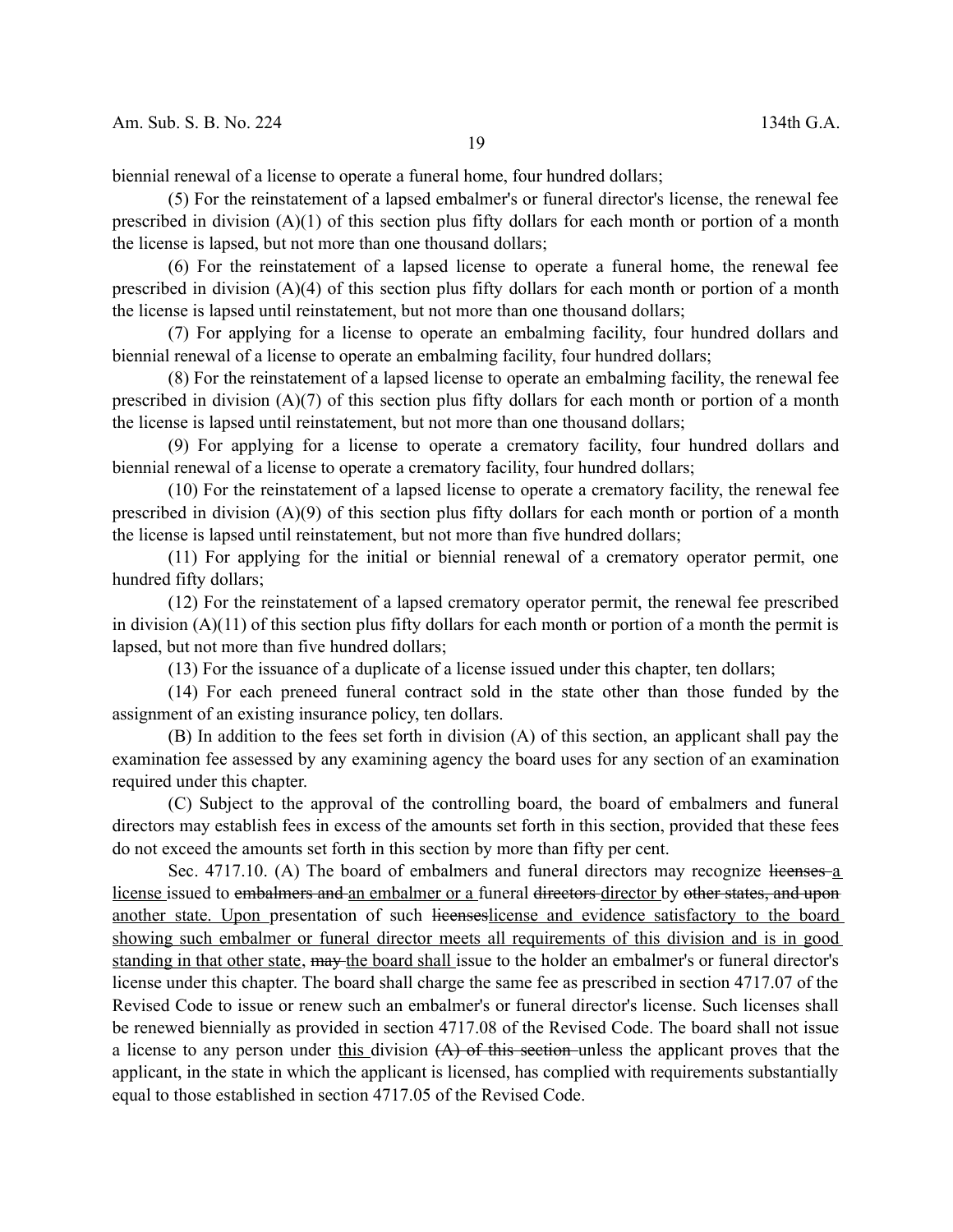(B) The board of embalmers and funeral directors may issue courtesy card permits. A courtesy card permit holder shall be authorized to undertake both the following acts in this state:

(1) Prepare and complete those sections of a death certificate and other permits needed for disposition of deceased human remains in this state and sign and file such death certificates and permits;

(2) Supervise and conduct funeral ceremonies, interments, and entombments in this state.

(C) The board of embalmers and funeral directors may shall determine under what conditions a courtesy card permit may shall be issued to funeral directors in bordering states after taking into account whether and under what conditions and fees such border states issue similar courtesy card permits to funeral directors licensed in this state. A courtesy card permit holder shall comply with all applicable laws and rules of this state while engaged in any acts of funeral directing in this state. The board may revoke or suspend a courtesy card permit or subject a courtesy card permit holder to discipline in accordance with the laws, rules, and procedures applicable to funeral directors under this chapter. Applicants for courtesy card permits shall apply on forms prescribed by the board, pay a biennial fee set by the board for initial applications and renewals, and adhere to such other requirements imposed by the board on courtesy card permit holders.

(D) No courtesy card permit holder shall be authorized to undertake any of the following activities in this state:

(1) Arranging funerals or disposition services with members of the public in this state;

(2) Be employed by or under contract to a funeral home licensed in this state to perform funeral services in this state;

(3) Advertise funeral or disposition services in this state;

(4) Enter into or execute funeral or disposition contracts in this state;

(5) Prepare or embalm deceased human remains in this state;

(6) Arrange for or carry out the disinterment of human remains in this state.

(E) As used in this section, "courtesy card permit" means a special permit that may be issued to a funeral director licensed in a state that borders this state and who does not hold a funeral director's license under this chapter.

Sec. 4717.13. (A) No person shall do any of the following:

(1) Engage in the business or profession of funeral directing unless the person is licensed as a funeral director under this chapter, is certified as an apprentice funeral director in accordance with rules adopted under section 4717.04 of the Revised Code and under the supervision of a funeral director licensed under this chapter, or is a student in a college of mortuary sciences approved by the board of embalmers and funeral directors and is under the direct supervision of a funeral director licensed by the board;

(2) Engage in embalming unless the person is licensed as an embalmer under this chapter, is certified as an apprentice embalmer in accordance with rules adopted under section 4717.04 of the Revised Code and is under the supervision of an embalmer licensed under this chapter, or is a student in a college of mortuary science approved by the board and is under the direct supervision of an embalmer licensed by the board;

(3) Advertise or otherwise offer to provide or convey the impression that the person provides funeral directing services unless the person is licensed as a funeral director under this chapter and is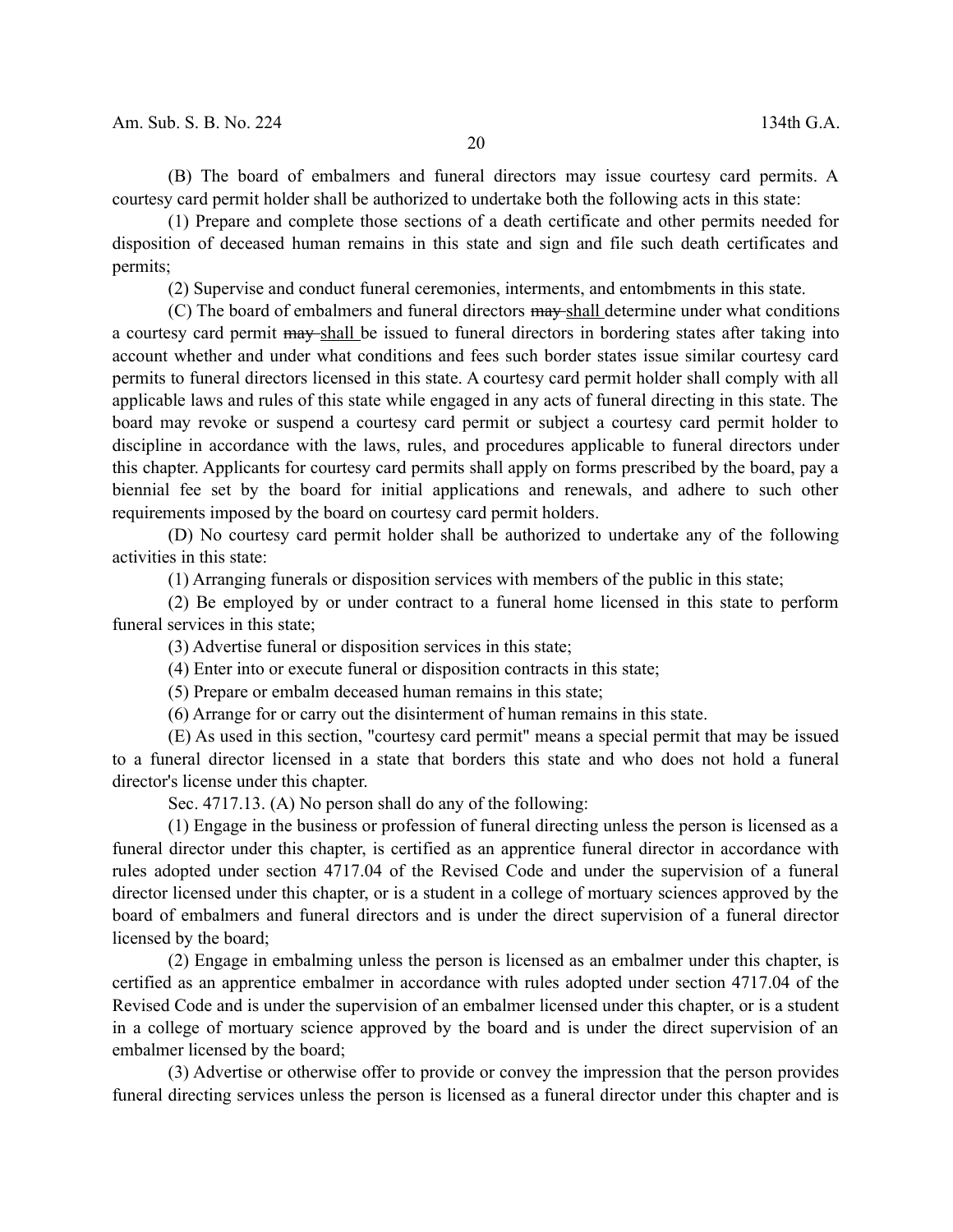employed by or under contract to a licensed funeral home and performs funeral directing services for that funeral home in a manner consistent with the advertisement, offering, or conveyance;

(4) Advertise or otherwise offer to provide or convey the impression that the person provides embalming services unless the person is licensed as an embalmer under this chapter and is employed by or under contract to a licensed funeral home or a licensed embalming facility and performs embalming services for the funeral home or embalming facility in a manner consistent with the advertisement, offering, or conveyance;

(5) Operate a funeral home without a license to operate the funeral home issued by the board under this chapter;

(6) Practice the business or profession of funeral directing from any place except from a funeral home that a person is licensed to operate under this chapter;

(7) Practice embalming from any place except from a funeral home or embalming facility that a person is licensed to operate under this chapter;

(8) Operate a crematory or perform cremation without a license to operate the crematory issued under this chapter;

(9) Cremate animals in a cremation chamber in which dead human bodies or body parts are cremated or cremate dead human bodies or human body parts in a cremation chamber in which animals are cremated;

(10) Hold a dead human body, before final disposition, for more than forty-eight hours after the time of death unless the dead human body is embalmed or placed into refrigeration and maintained at a constant temperature of less than forty degrees;

(11) Knowingly refuse to promptly submit the custody of a dead human body or cremated remains upon the oral or written order of the person legally entitled to the body or cremated remains;

(12) Except as ordered by the coroner or the person holding the right of disposition under section 2108.70 or 2108.81 of the Revised Code, knowingly fail to carry out the final disposition of a dead human body within thirty days after taking custody of the body;

(13) Engage in cremation as defined in section 4717.01 of the Revised Code unless the person holds a crematory operator permit under this chapter;

(14) Engage in the business or profession of funeral directing, engage in embalming, or operate a crematory or perform cremation with a lapsed license as defined under section 4717.01 of the Revised Code.

(B) No funeral director or other person in charge of the final disposition of a dead human body shall fail to do one of the following prior to the interment of the body:

(1) Affix to the ankle or wrist of the deceased a tag encased in a durable and long-lasting material that contains the name, date of birth, date of death, and social security number of the deceased;

(2) Place in the casket a capsule containing a tag bearing the information described in division (B)(1) of this section;

(3) If the body was cremated, place in the vessel containing the cremated remains a tag bearing the information described in division  $(B)(1)$  of this section in any vessel containing either of the following:

(a) All the cremated remains;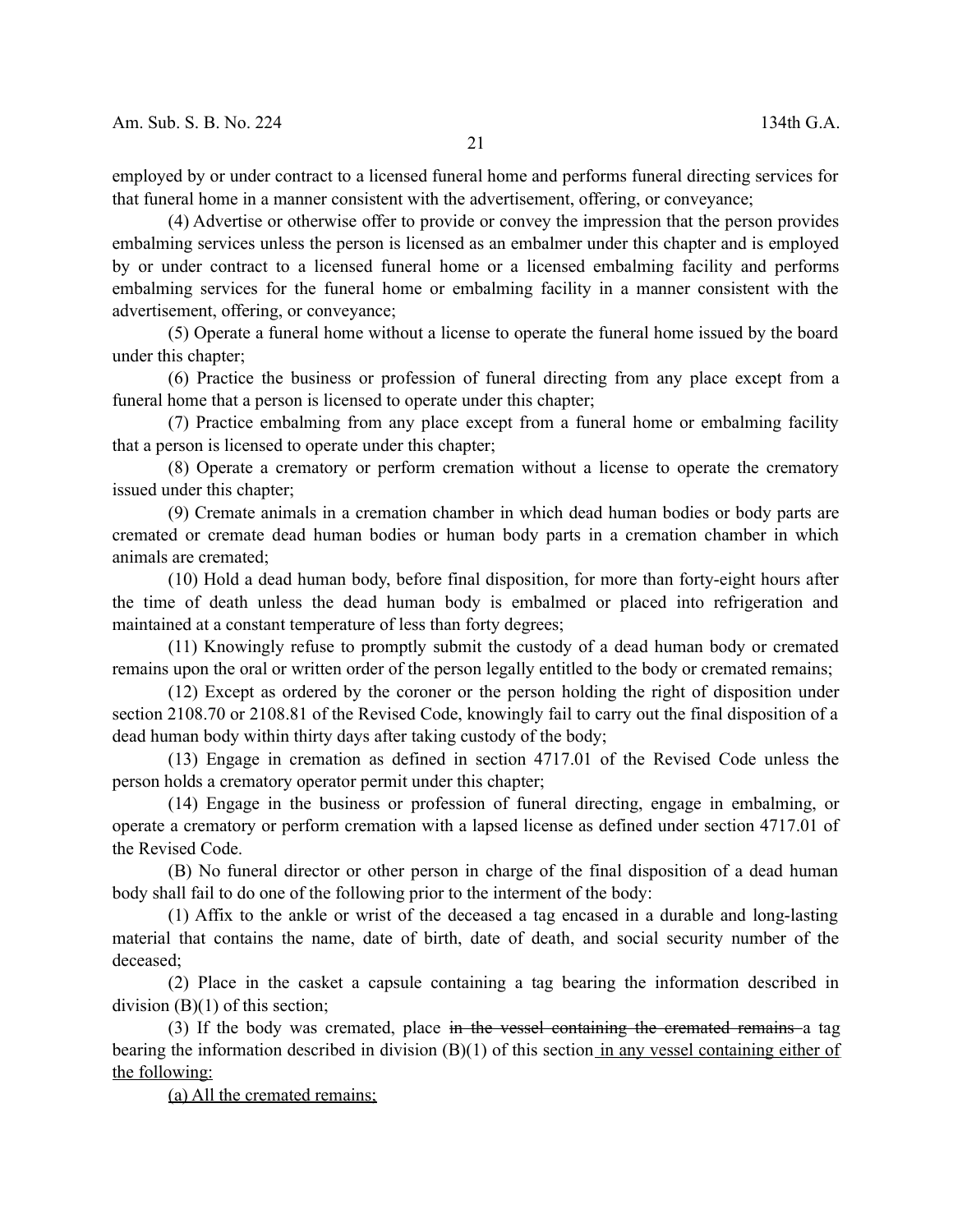(b) More than ten cubic inches of the cremated remains.

(C) No person who holds a funeral home license for a funeral home that is closed, or that is owned by a funeral business in which changes in the ownership of the funeral business result in a majority of the ownership of the funeral business being held by one or more persons who solely or in combination with others did not own a majority of the funeral business immediately prior to the change in ownership, shall fail to submit to the board within thirty days after the closing or such change of ownership of the funeral business owning the funeral home, a clearly enumerated account of all of the following from which the licensee, at the time of the closing or change of ownership of the funeral business and in connection with the funeral home, was to receive payment for providing the funeral services, funeral goods, or any combination of those in connection with the funeral or final disposition of a dead human body:

(1) Preneed funeral contracts governed by sections 4717.31 to 4717.38 of the Revised Code;

(2) Life insurance policies or annuities the benefits of which are payable to the provider of funeral or burial goods or services;

(3) Accounts at banks or savings banks insured by the federal deposit insurance corporation, savings and loan associations insured by the federal savings and loan insurance corporation or the Ohio deposit guarantee fund, or credit unions insured by the national credit union administration or a credit union share guaranty corporation organized under Chapter 1761. of the Revised Code that are payable upon the death of the person for whose benefit deposits into the accounts were made.

(D)(1) No person who holds a funeral home license for a funeral home that is closed shall negligently fail to send written notice to the purchaser of every preneed funeral contract to which the funeral business is a party via first class United States mail. Such notice shall be addressed to the purchaser's last known address and shall explain that the funeral business is being closed and the name of any funeral business that has been designated to assume the obligations of the preneed contract.

(2) Within thirty days of the closing of a funeral home, no person who held the funeral home license for the closed funeral home shall negligently fail to transfer all preneed contracts to the funeral home or funeral homes that have been designated to assume the obligation of the preneed contracts. If the person who holds a funeral home license for a funeral home that is closed fails to designate a successor funeral home or funeral homes to assume the obligations of the preneed funeral contracts, the board shall make such designations and order the transfer of the preneed funeral contracts to the designated funeral home or funeral homes.

(E) No person who holds a license under this chapter for a facility that is going out of business and that is in possession of unclaimed cremated remains shall fail to submit to the board, within thirty days prior to the closing, a copy of the written notice required in division (F) of this section and a clearly enumerated account of all unclaimed cremated remains in possession of the facility.

(F) Within thirty days prior to the closing of a facility that is going out of business and that is in possession of unclaimed cremated remains, the person who is actually in charge of and ultimately responsible for the facility shall send written notice via first-class mail to the last known address of the authorizing agent who executed the cremation authorization form or the person designated on the cremation authorization form to receive the cremated remains. Such notice shall include the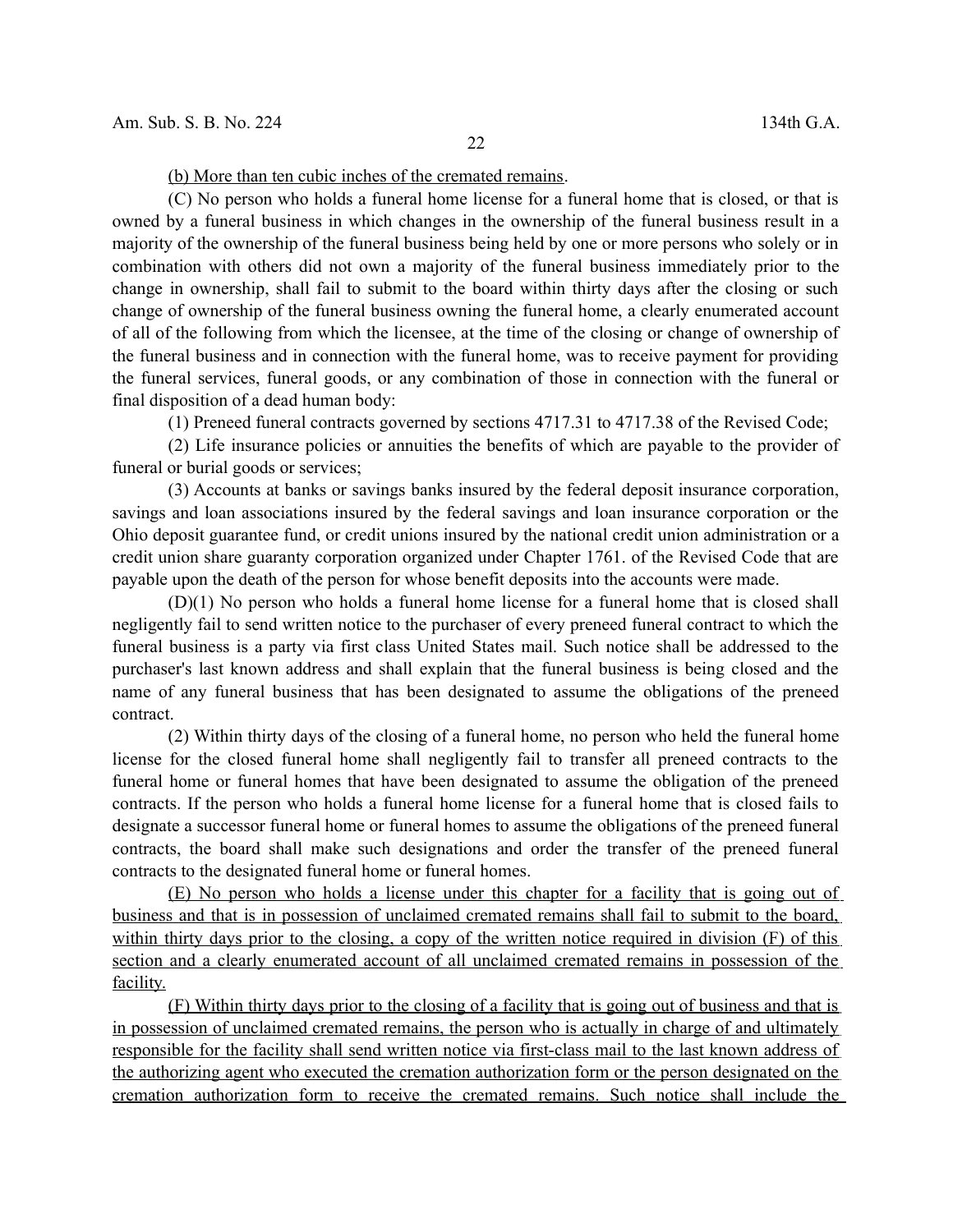following:

(1) A statement that the funeral business is going out of business and will close;

(2) The expected date of closure;

(3) The manner in which the unclaimed cremated remains will be disposed and, if applicable, the location from which the cremated remains can be retrieved.

(G) If the person who is actually in charge of and ultimately responsible for the facility is unable to comply with divisions  $(F)(1)$  to  $(3)$  of this section and cannot locate the last known address of the authorizing agent who executed the cremation authorization form or the person designated on the cremation authorization form to receive the cremated remains, the person who is actually in charge of and ultimately responsible for the facility may seek a declaratory judgment to dispose of the unclaimed cremated remains from the probate court in the county in which the facility is located.

(H) Within thirty days prior to the closing of a facility that is going out of business, no person who held the license for the facility shall negligently fail to dispose of all unclaimed cremated remains as designated in the written notice or, if unclaimed in excess of sixty days, in a manner consistent with section 4717.27 of the Revised Code.

Sec. 4717.14. (A) The board of embalmers and funeral directors may, except as provided in division (G) of this section, refuse to grant or renew, or may suspend or revoke, any license or permit issued under this chapter or may require the holder of a license or permit to take corrective action courses for any of the following reasons:

(1) The holder of a license or permit obtained the license or permit by fraud or misrepresentation either in the application or in passing the examination.

(2) The licensee or permit holder has been convicted of or has pleaded guilty to a felony or of any crime involving moral turpitude.

(3) The applicant, licensee, or permit holder has recklessly violated any provision of sections 4717.01 to 4717.15 or a rule adopted under any of those sections; division (A) or (B) of section 4717.23; division (B)(1) or (2), (C)(1) or (2), (D), (E), or (F)(1) or (2), or divisions (H) to (K) of section 4717.26; division (D)(1) of section 4717.27; or divisions (A) to (C) of section 4717.28 of the Revised Code; or any provisions of sections 4717.31 to 4717.38 of the Revised Code; any rule or order of the department of health or a board of health of a health district governing the disposition of dead human bodies; or any other rule or order applicable to the applicant or licensee.

(4) The licensee or permit holder has committed immoral or unprofessional conduct.

(5) The applicant or licensee knowingly permitted an unlicensed person, other than a person serving an apprenticeship, to engage in the profession or business of embalming or funeral directing under the applicant's or licensee's supervision.

(6) The applicant, licensee, or permit holder has been habitually intoxicated, or is addicted to the use of morphine, cocaine, or other habit-forming or illegal drugs.

(7) The applicant, licensee, or permit holder has refused to promptly submit the custody of a dead human body or cremated remains upon the express order of the person legally entitled to the body or cremated remains.

(8) The licensee or permit holder loaned the licensee's own license or the permit holder's own permit, or the applicant, licensee, or permit holder borrowed or used the license or permit of another person, or knowingly aided or abetted the granting of an improper license or permit.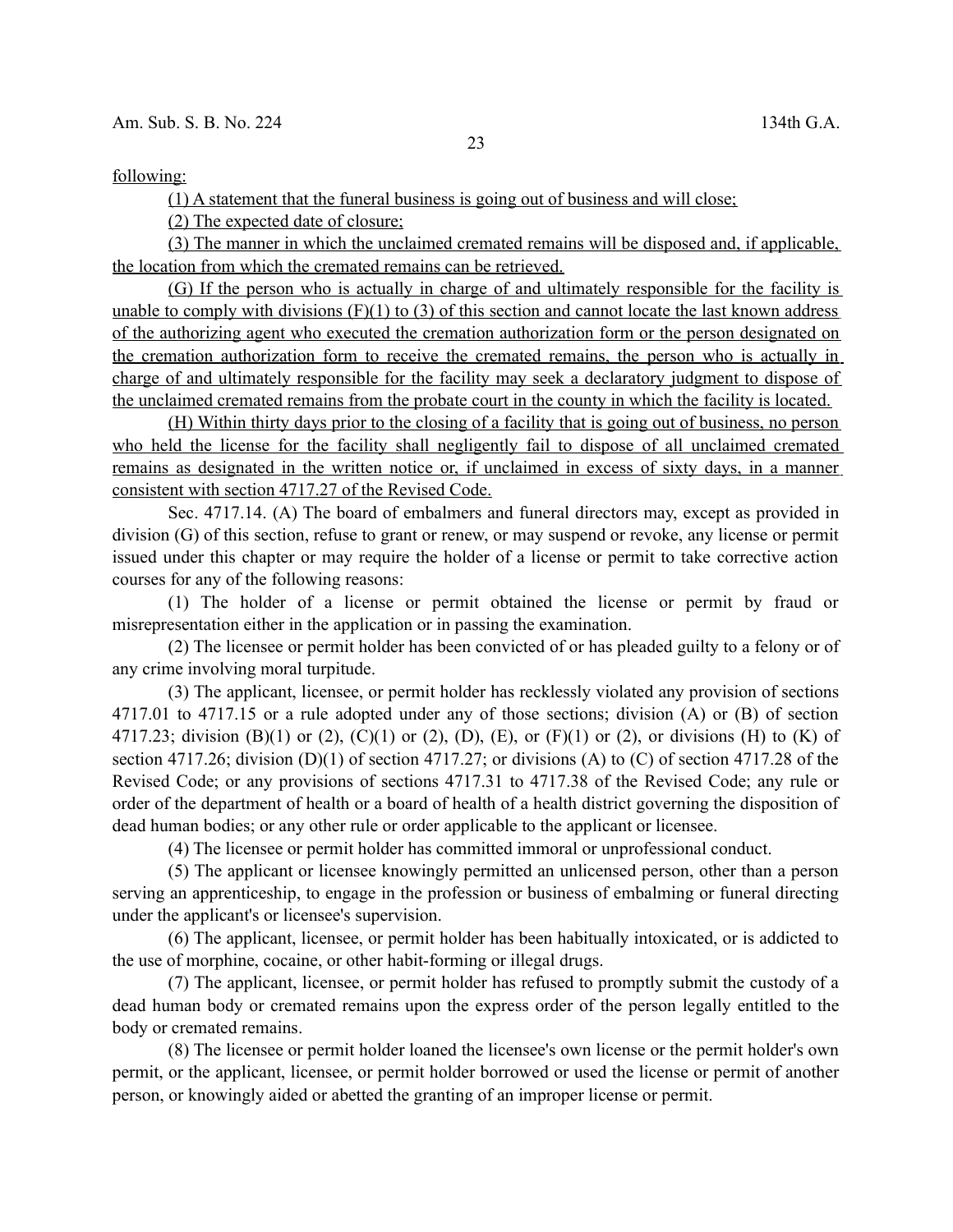(9) The applicant, licensee, or permit holder misled the public by using false or deceptive advertising. As used in this division, "false and deceptive advertising" includes, but is not limited to, any of the following:

(a) Using the names of persons who are not licensed to practice funeral directing in a way that leads the public to believe that such persons are engaging in funeral directing;

(b) Using any name for the funeral home other than the name under which the funeral home is licensed;

(c) Using in the funeral home's name the surname of an individual who is not directly, actively, or presently associated with the funeral home, unless such surname has been previously and continuously used by the funeral home.

(10) The licensee or permit holder provided services to a person knowing that those services were sold to that person by another person who lacked a license or permit under this chapter to perform the services.

(B)(1) The board of embalmers and funeral directors shall refuse to grant or renew, or shall suspend or revoke a license or permit only in accordance with Chapter 119. of the Revised Code.

(2) The board shall send to the crematory review board written notice that it proposes to refuse to issue or renew, or proposes to suspend or revoke, a license to operate a crematory facility. If, after the conclusion of the adjudicatory hearing on the matter conducted under division (F) of section 4717.03 of the Revised Code, the board of embalmers and funeral directors finds that any of the circumstances described in divisions  $(A)(1)$  to (9) of this section apply to the person named in its proposed action, the board may issue a final order under division (F) of section 4717.03 of the Revised Code refusing to issue or renew, or suspending or revoking, the person's license to operate a crematory facility.

(C) If the board of embalmers and funeral directors determines that there is clear and convincing evidence that any of the circumstances described in divisions  $(A)(1)$  to (9) of this section apply to the holder of a license or permit issued under this chapter and that the licensee's or permit holder's continued practice presents a danger of immediate and serious harm to the public, the board may suspend the licensee's license or permit holder's permit without a prior adjudicatory hearing. The executive director of the board shall prepare written allegations for consideration by the board.

The board, after reviewing the written allegations, may suspend a license or permit without a prior hearing.

Notwithstanding section 121.22 of the Revised Code, the board may suspend a license or permit under this division by utilizing a telephone conference call to review the allegations and to take a vote.

The board shall issue a written order of suspension by a delivery system or in person in accordance with section 119.07 of the Revised Code. Such an order is not subject to suspension by the court during the pendency of any appeal filed under section 119.12 of the Revised Code. If the licensee or permit holder requests an adjudicatory hearing by the board, the date set for the hearing shall be within fifteen days, but not earlier than seven days, after the licensee or permit holder has requested a hearing, unless the board and the licensee or permit holder agree to a different time for holding the hearing.

Upon issuing a written order of suspension to the holder of a license to operate a crematory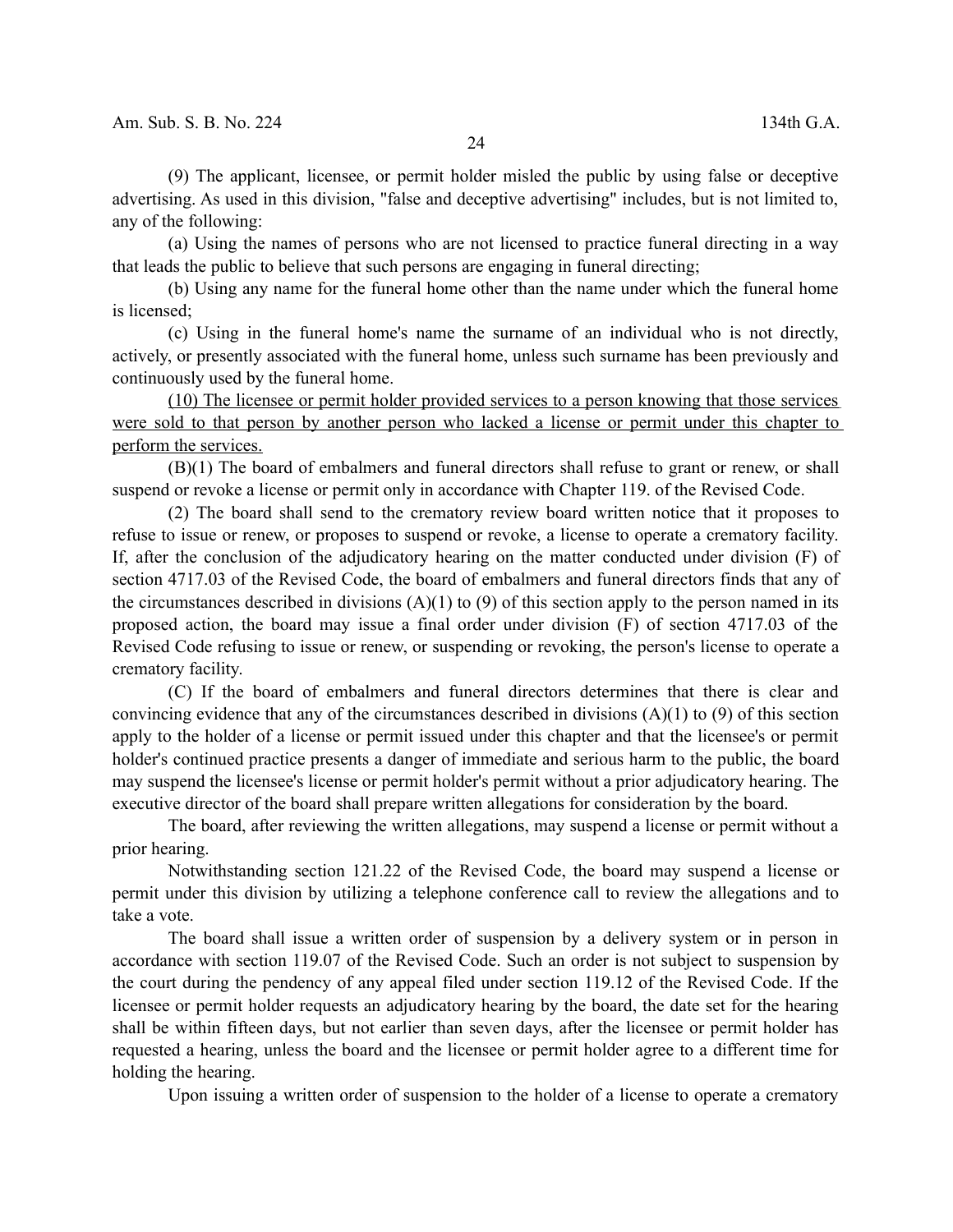facility, the board of embalmers and funeral directors shall send written notice of the issuance of the order to the crematory review board. The crematory review board shall hold an adjudicatory hearing on the order under division (F) of section 4717.03 of the Revised Code within fifteen days, but not earlier than seven days, after the issuance of the order, unless the crematory review board and the licensee agree to a different time for holding the adjudicatory hearing.

Any summary suspension imposed under this division shall remain in effect, unless reversed on appeal, until a final adjudicatory order issued by the board of embalmers and funeral directors pursuant to this division and Chapter 119. of the Revised Code, or division (F) of section 4717.03 of the Revised Code, as applicable, becomes effective. The board of embalmers and funeral directors shall issue its final adjudicatory order within sixty days after the completion of its hearing or, in the case of the summary suspension of a license to operate a crematory facility, within sixty days after completion of the adjudicatory hearing by the crematory review board. A failure to issue the order within that time results in the dissolution of the summary suspension order, but does not invalidate any subsequent final adjudicatory order.

(D) If the board of embalmers and funeral directors suspends or revokes a funeral director's license or a license to operate a funeral home for any reason identified in division (A) of this section, the board may file a complaint with the court of common pleas in the county where the violation occurred requesting appointment of a receiver and the sequestration of the assets of the funeral home that held the suspended or revoked license or the licensed funeral home that employs the funeral director that held the suspended or revoked license. If the court of common pleas is satisfied with the application for a receivership, the court may appoint a receiver.

The board or a receiver may employ and procure whatever assistance or advice is necessary in the receivership or liquidation and distribution of the assets of the funeral home, and, for that purpose, may retain officers or employees of the funeral home as needed. All expenses of the receivership or liquidation shall be paid from the assets of the funeral home and shall be a lien on those assets, and that lien shall be a priority to any other lien.

(E) Any holder of a license or permit issued under this chapter who has pleaded guilty to, has been found by a judge or jury to be guilty of, or has had a judicial finding of eligibility for treatment in lieu of conviction entered against the individual in this state for aggravated murder, murder, voluntary manslaughter, felonious assault, kidnapping, rape, sexual battery, gross sexual imposition, aggravated arson, aggravated robbery, or aggravated burglary, or who has pleaded guilty to, has been found by a judge or jury to be guilty of, or has had a judicial finding of eligibility for treatment in lieu of conviction entered against the individual in another jurisdiction for any substantially equivalent criminal offense, is hereby suspended from practice under this chapter by operation of law, and any license or permit issued to the individual under this chapter is hereby suspended by operation of law as of the date of the guilty plea, verdict or finding of guilt, or judicial finding of eligibility for treatment in lieu of conviction, regardless of whether the proceedings are brought in this state or another jurisdiction. The board shall notify the suspended individual of the suspension of the individual's license or permit by the operation of this division by a delivery system or in person in accordance with section 119.07 of the Revised Code. If an individual whose license or permit is suspended under this division fails to make a timely request for an adjudicatory hearing, the board shall enter a final order revoking the license.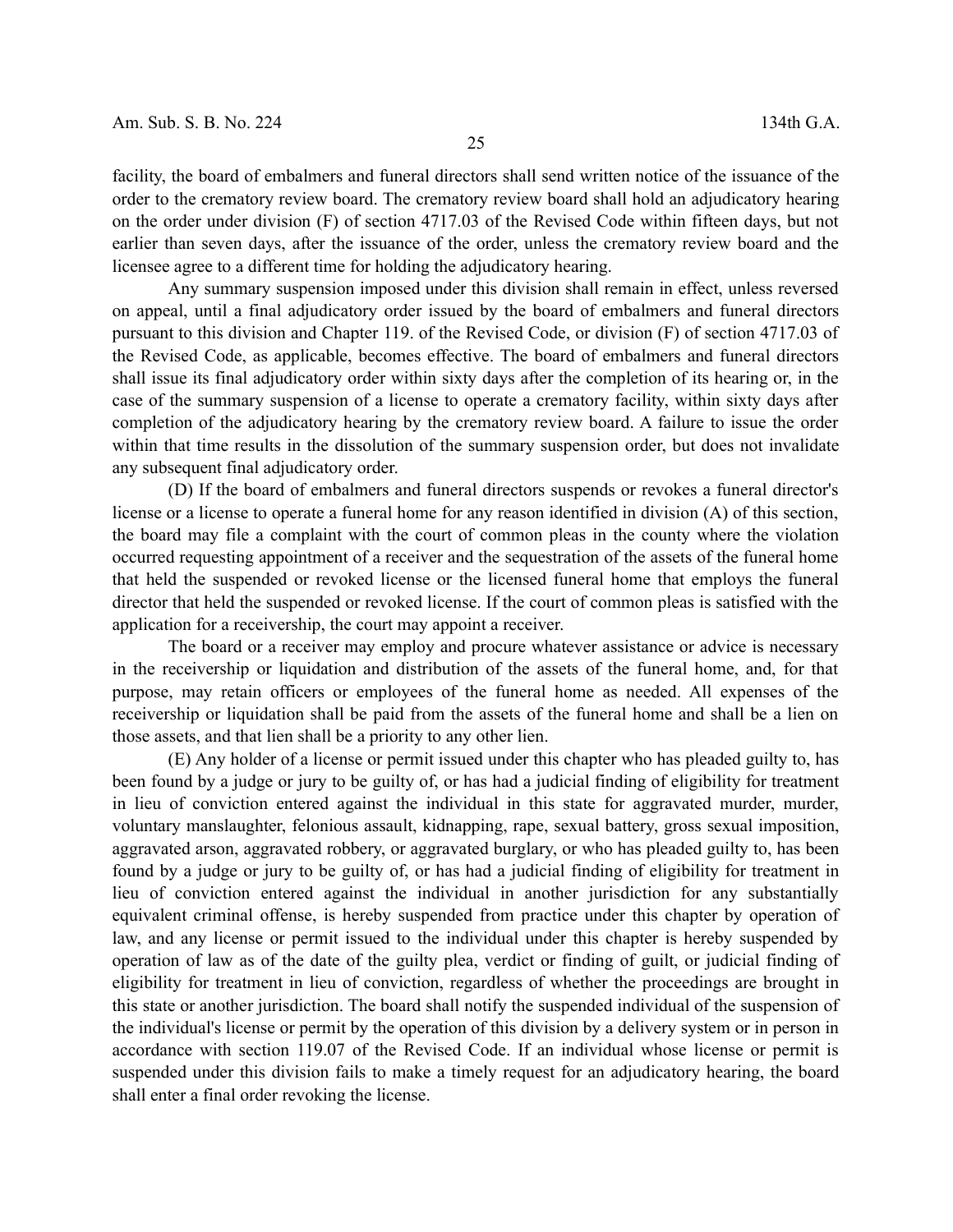(F) No person whose license or permit has been suspended or revoked under or by the operation of this section shall knowingly practice embalming, funeral directing, or cremation, or operate a funeral home, embalming facility, or crematory facility until the board has reinstated the person's license or permit.

(G) The board shall not refuse to issue a license or permit to an applicant because of a conviction of or plea of guilty to a criminal offense unless the refusal is in accordance with section 9.79 of the Revised Code.

Sec. 4717.24. (A) A cremation authorization form authorizing the cremation of a dead human body, other than one that was donated to science for purposes of medical education or research, shall include at least all of the following information and statements:

(1) A statement that the decedent has been identified in accordance with division (B) of this section;

(2) The name of the funeral director or other individual who obtained the burial or burialtransit permit authorizing the cremation of the decedent;

(3) The name of the authorizing agent and the relationship of the authorizing agent to the decedent;

(4) A statement that the authorizing agent in fact has the right to authorize cremation of the decedent and that the authorizing agent does not have actual knowledge of the existence of any living person who has a superior priority right to act as the authorizing agent under section 4717.22 of the Revised Code. If the person executing the cremation authorization form knows of another living person who has such a superior priority right, the authorization form shall include a statement indicating that the person executing the authorization form has made reasonable efforts to contact the person having the superior priority right and has been unable to do so and that the person executing the authorization form has no reason to believe that the person having the superior priority right would object to the cremation of the decedent.

(5) A statement of whether the authorizing agent has actual knowledge of the presence in the decedent of a pacemaker, defibrillator, or any other mechanical or radioactive device or implant that poses a hazard to the health or safety of personnel performing the cremation;

(6) A statement indicating the crematory facility is to cremate the casket or alternative container in which the decedent was delivered to or accepted by the crematory facility;

(7) A statement of whether the crematory facility is authorized to simultaneously cremate the decedent in the same cremation chamber with one or more other decedents who were related to the decedent named in the cremation authorization form by consanguinity or affinity or who, at any time during the one-year period preceding the decedent's death, lived with the decedent in a common law marital relationship or otherwise cohabited with the decedent. A cremation authorization form executed under this section shall not authorize the simultaneous cremation of a decedent in the same cremation chamber with one or more other decedents except under the circumstances described in the immediately preceding sentence.

(8) The names of any persons designated by the authorizing agent to be present in the holding facility or cremation room prior to or during the cremation of the decedent or during the removal of the cremated remains from the cremation chamber;

(9) The authorization for the crematory facility to cremate the decedent and to process or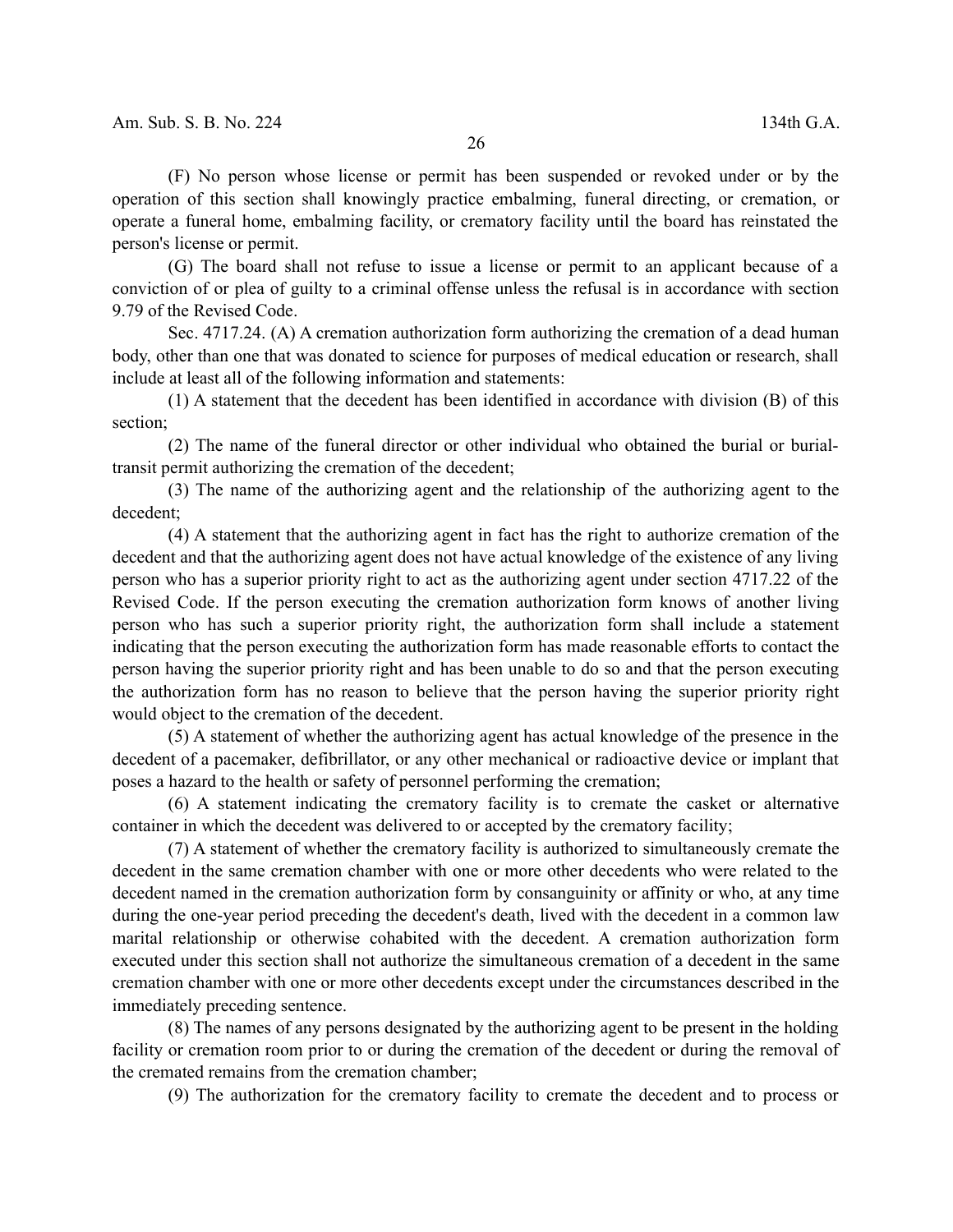pulverize the cremated remains as is the practice at the particular crematory facility;

(10) A statement of whether it is the crematory facility's practice to return all of the residue removed from the cremation chamber following the cremation or to separate and remove foreign matter from the residue before returning the cremated remains to the authorizing agent or the person designated on the authorization form to receive the cremated remains pursuant to division  $(A)(11)$  of this section;

(11) The name of the person who is to receive the cremated remains of the decedent from the crematory facility;

(12) The manner in which the final disposition of the cremated remains of the decedent is to occur, if known. If the cremation authorization form does not specify the manner of the final disposition of the cremated remains, it shall indicate that the cremated remains will be held by the crematory facility for thirty days after the cremation, unless, prior to the end of that period, they are picked up from the crematory facility by the person designated on the cremation authorization form to receive them, the authorizing agent, or, if applicable, the funeral director who obtained the burial or burial-transit permit for the decedent, or are delivered or shipped by the crematory facility to one of those persons. The authorization form shall indicate that if no instructions for the final disposition are provided on the authorization form and that if no arrangements for final disposition have been made within the thirty-day period, the crematory facility may return the cremated remains to the authorizing agent. The authorization form shall further indicate that if no arrangements for the final disposition of the cremated remains have been made within sixty days after the completion of the cremation and if the authorizing agent has not picked them up or caused them to be picked up within that period, the crematory operator or crematory facility may dispose of them in accordance with division (C) of section 4717.27 of the Revised Code.

(13) A listing of the items of value to be delivered to the crematory facility along with the dead human body, if any, and instructions regarding how those items are to be handled;

(14) A statement of whether the authorizing agent has made arrangements for any type of viewing of the decedent or for a service with the decedent present prior to the cremation and, if so, the date, time, and place of the service;

(15) A statement of whether the crematory facility may proceed with the cremation at any time after the conditions set forth in division (A) of section 4717.23 of the Revised Code have been met and the decedent has been received at the facility;

(16) The certification of the authorizing agent to the effect that all of the information and statements contained in the authorization form are accurate;

(17) The signature of the authorizing agent and the signature of at least one witness who observed the authorizing agent execute the cremation authorization form.

(B) In making the identification of the decedent required by division (A)(1) of this section, the funeral home arranging the cremation shall require the authorizing agent or the agent's appointed representative to visually identify the decedent's remains or a photograph or other visual image of the remains. If identification is by photograph or other visual image, the authorizing agent or representative shall sign the photograph or other visual image. If visual identification is not feasible, other positive identification of the decedent may be used including, but not limited to, reliance upon an identification made through the coroner's office or identification of photographs or other visual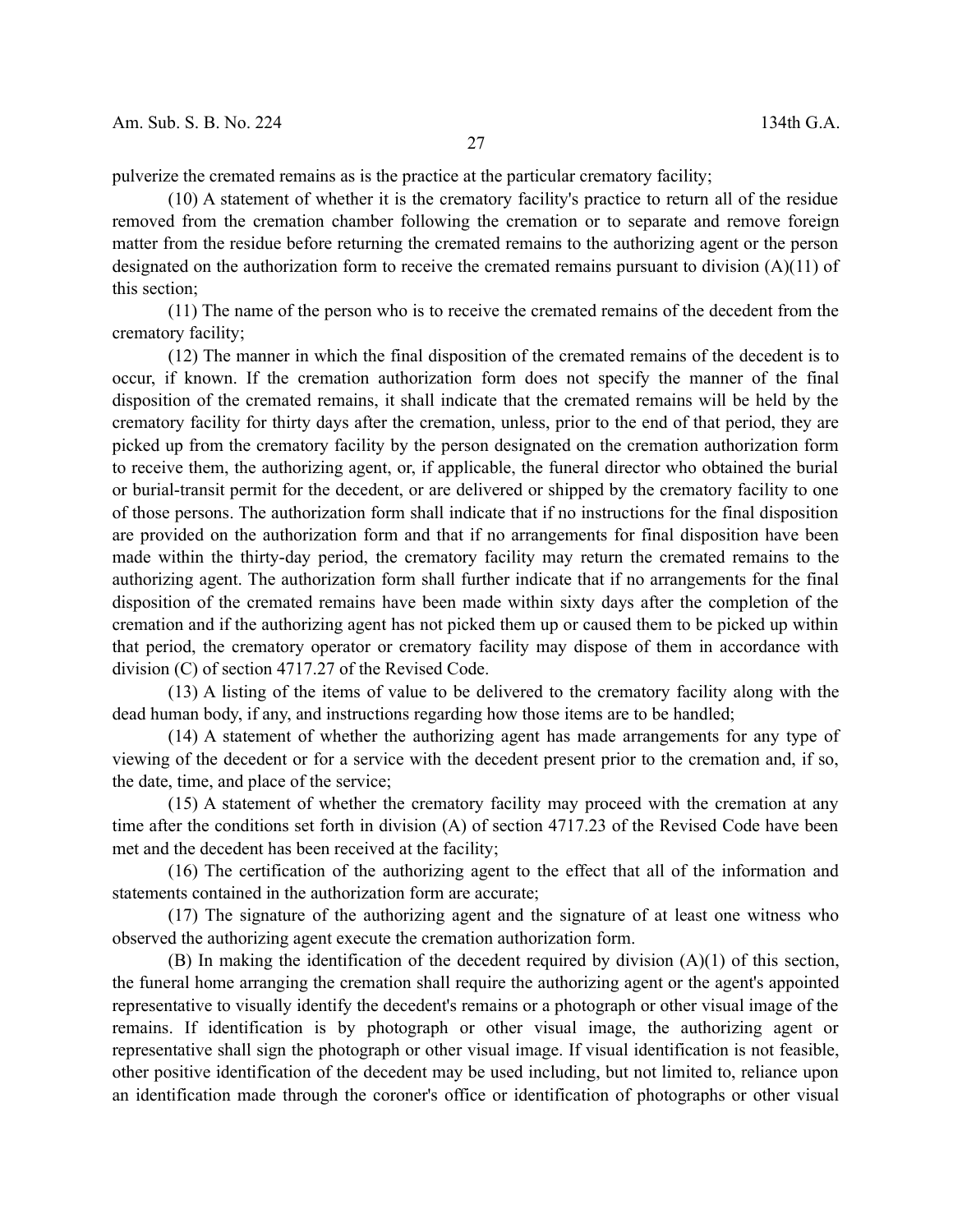images of scars, tattoos, or physical deformities taken from the decedent's remains.

(C) An authorizing agent who is not available to execute a cremation authorization form in person may designate another individual to serve as the authorizing agent by providing to the crematory facility where the cremation is to occur a written designation, acknowledged before a notary public or other person authorized to administer oaths, signed by the authorizing agent and by a witness who observed the authorizing agent execute the designation, authorizing that other individual to serve as the authorizing agent. Any such written designation shall contain the name of the decedent, the name and address of the authorizing agent, the relationship of the authorizing agent to the decedent, and the name and address of the individual who is being designated to serve as the authorizing agent. Upon receiving such a written designation, the operator shall permit the individual named in the written designation to serve as the authorizing agent and to execute the cremation authorization form authorizing the cremation of the decedent named in the written designation.

(D) An authorizing agent who signs a cremation authorization form under this section is hereby deemed to warrant the accuracy of the information and statements contained in such authorization form, including the identification of the decedent and the agent's authority to authorize the cremation. A funeral home and its employees are not responsible for verifying the accuracy of any information or statements the authorizing agent made on the authorization form, unless the funeral home or its employees have actual knowledge to the contrary regarding any such information or statement. When delivering the decedent's remains to a crematory facility or in carrying out the disposition in its own facility, the funeral home is responsible for having the decedent identified pursuant to division (B) of this section and carrying out the obligations imposed on the funeral home by division (B) of section 4717.29 of the Revised Code.

(E) At any time after executing a cremation authorization form and prior to the beginning of the cremation process, the authorizing agent who executed the cremation authorization form under division (A) or (C) of this section may, in writing, modify the arrangements for the final disposition of the cremated remains of the decedent set forth in the authorization form or may, in writing, revoke the authorization, cancel the cremation, and claim the decedent's body for purposes of making alternative arrangements for the final disposition of the decedent's body. The crematory facility shall cancel the cremation if the crematory facility receives such a revocation before beginning the cremation.

(F) A cremation authorization form executed under this section does not constitute a contract for conducting the cremation of the decedent named in the authorization form or for the final disposition of the cremated remains of the decedent. The revocation of a cremation authorization form or modification of the arrangements for the final disposition of the cremated remains of the decedent pursuant to division (E) of this section does not affect the validity or enforceability of any contract for the cremation of the decedent named in the authorization form or for the final disposition of the cremated remains of the decedent.

Sec. 4717.28. (A) No crematory facility shall fail to ensure that a written receipt is provided to the person who delivers a dead human body or body parts to the facility for cremation. If the dead human body is other than one that was donated to science for purposes of medical education or research, the receipt shall be signed by both a representative of the crematory facility and the person who delivered the decedent to the crematory facility and shall indicate the name of the decedent; the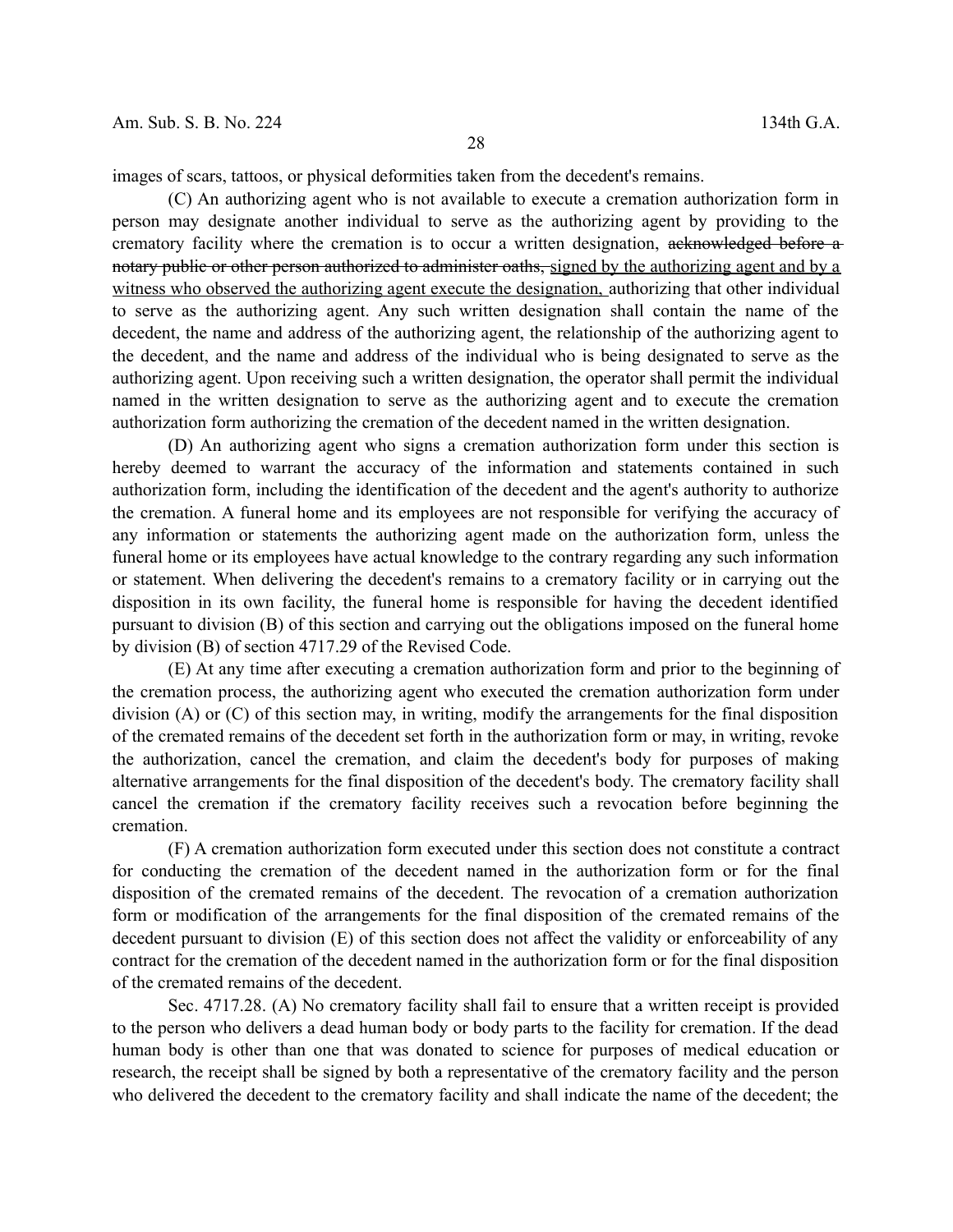date and time of delivery; the type of casket or alternative container in which the decedent was delivered to the facility; the name of the person who delivered the decedent to the facility; if applicable, the name of the funeral home or other establishment with whom the delivery person is affiliated; and the name of the person who received the decedent on behalf of the facility. If the dead human body was donated to science for purposes of medical education or research, the receipt shall consist of a copy of the cremation authorization form executed under section 4717.21, 4717.24, or 4717.25 of the Revised Code that authorizes the cremation of the decedent or body parts that has been signed by both a representative of the crematory facility and the person who delivered the decedent or body parts to the crematory facility and that indicates the date and time of the delivery. The operator may provide the copy of the receipt to the person who delivered the decedent or body parts to the facility either in person or by certified mail, return receipt requested.

(B) No crematory facility shall fail to ensure at the time of releasing cremated remains that a written receipt signed by both a representative of the crematory facility and the person who received the cremated remains is provided to the person who received the cremated remains. Unless the cremated remains are those of a dead human body that was donated to science for purposes of medical education or research or are those of body parts, the receipt shall indicate the name of the decedent; the date and time of the release; the name of the person to whom the cremated remains were released; if applicable, the name of the funeral home, cemetery, or other entity to whom the cremated remains were released; and the name of the person who released the cremated remains on behalf of the crematory facility. If the cremated remains are those of a dead human body that was donated to science for purposes of medical education or research or are those of body parts, the receipt shall consist of a copy of the cremation authorization form executed under section 4717.21, 4717.24, or 4717.25 of the Revised Code that authorizes the cremation of the decedent or body parts that has been signed by both a representative of the crematory facility and the person who received the cremated remains and that indicates the date and time of the release. If the cremated remains were delivered to the authorizing agent or other individual designated on the cremation authorization form by a method described in division (I) of section 4717.26 of the Revised Code that is acceptable under that division, the receipt required by this division shall accompany the cremated remains, and the signature of the authorizing agent or other designated individual on the delivery receipt meets the requirement of this division that the person receiving the cremated remains sign the receipt provided by the crematory facility.

(C) No For each cremation carried out at a crematory facility shall fail to make or keep on file during the time that, the crematory facility remains engaged in the business of cremating dead human bodies or body parts, all of shall make and keep on file the following records and documents for the time period described in division (E) of this section:

(1) A copy of each receipt issued upon acceptance by or delivery to the crematory facility of a dead human body under division (A) of this section;

(2) A copy of each delivery receipt issued under division (B) of this section;

(3) A record of each cremation conducted at the facility, containing at least the name of the decedent or, in the case of body parts, the name of the decedent or living person from whom the body parts were removed, the date and time of the cremation, and the final disposition made of the cremated remains;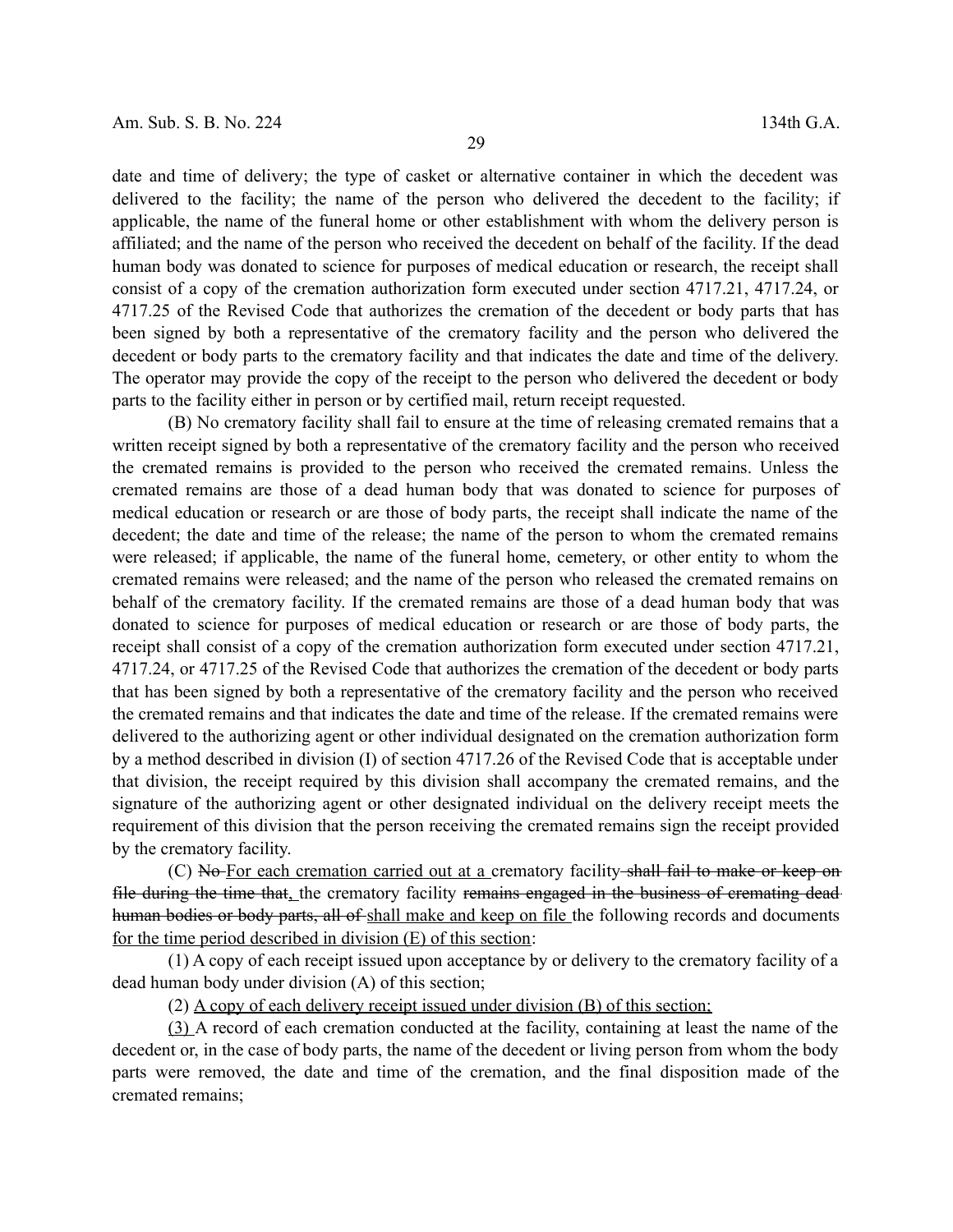## (3) A copy of each delivery receipt issued under division (B) of this section;

(4) A separate record of the cremated remains of each decedent or the body parts removed from each decedent or living person that were disposed of in accordance with division  $(C)(1)$  or  $(2)$ of section 4717.27 of the Revised Code, containing at least the name of the decedent, the date and time of the cremation, and the location, date, and manner of final disposition of the cremated remains.

(D) All records required to be maintained under sections 4717.21 to 4717.30 of the Revised Code are subject to inspection by the board of embalmers and funeral directors or an authorized representative of the board, upon reasonable notice, at any reasonable time.

(E) The documents listed in divisions  $(C)(1)$  and (2) of this section shall be retained for the shorter of the time that the crematory facility remains engaged in the business of cremating dead human bodies or body parts or ten years following the date of the cremation. The documents listed in divisions (C)(3) and (4) of this section shall be retained during the time that the crematory facility remains engaged in the business of cremating dead human bodies or body parts.

Sec. 4717.30. (A) A crematory operator, crematory facility, funeral director, or funeral home is not liable in damages in a civil action for any of the following actions or omissions, unless the actions or omissions were made with malicious purpose, in bad faith, or in a wanton or reckless manner or unless any of the conditions set forth in divisions  $(B)(1)$  to  $(3)$  of this section apply:

(1)(a) For having arranged or performed the cremation of the decedent, or having released or disposed of the cremated remains, in accordance with the instructions set forth in the cremation authorization form executed by the decedent on an antemortem basis under section 4717.21 of the Revised Code;

(b) For having arranged or performed the cremation of the decedent or body parts removed from the decedent or living person or having released or disposed of the cremated remains in accordance with section 4717.27 of the Revised Code or the instructions set forth in a cremation authorization form executed by the person authorized to serve as the authorizing agent for the cremation of the decedent or for the cremation of body parts of the decedent or living person, named in the cremation authorization form executed under section 4717.24 or 4717.25 of the Revised Code.

(2) For having arranged or performed the cremation of the decedent, or having released or disposed of the cremated remains, in accordance with section 4717.27 of the Revised Code or the instructions set forth in the cremation authorization form executed by a designated agent under division (C) of section 4717.24 of the Revised Code.

(B) The crematory operator, crematory facility, funeral director, or funeral home is not liable in damages in a civil action for refusing to accept a dead human body or body parts or to perform a cremation under any of the following circumstances, unless the refusal was made with malicious purpose, in bad faith, or in a wanton or reckless manner:

(1) The crematory operator, crematory facility, funeral director, or funeral home has actual knowledge that there is a dispute regarding the cremation of the decedent or body parts, until such time as the crematory operator, crematory facility, funeral director, or funeral home receives an order of the probate court having jurisdiction ordering the cremation of the decedent or body parts or until the crematory operator, crematory facility, funeral director, or funeral home receives from the parties to the dispute a copy of a written agreement resolving the dispute and authorizing the cremation to be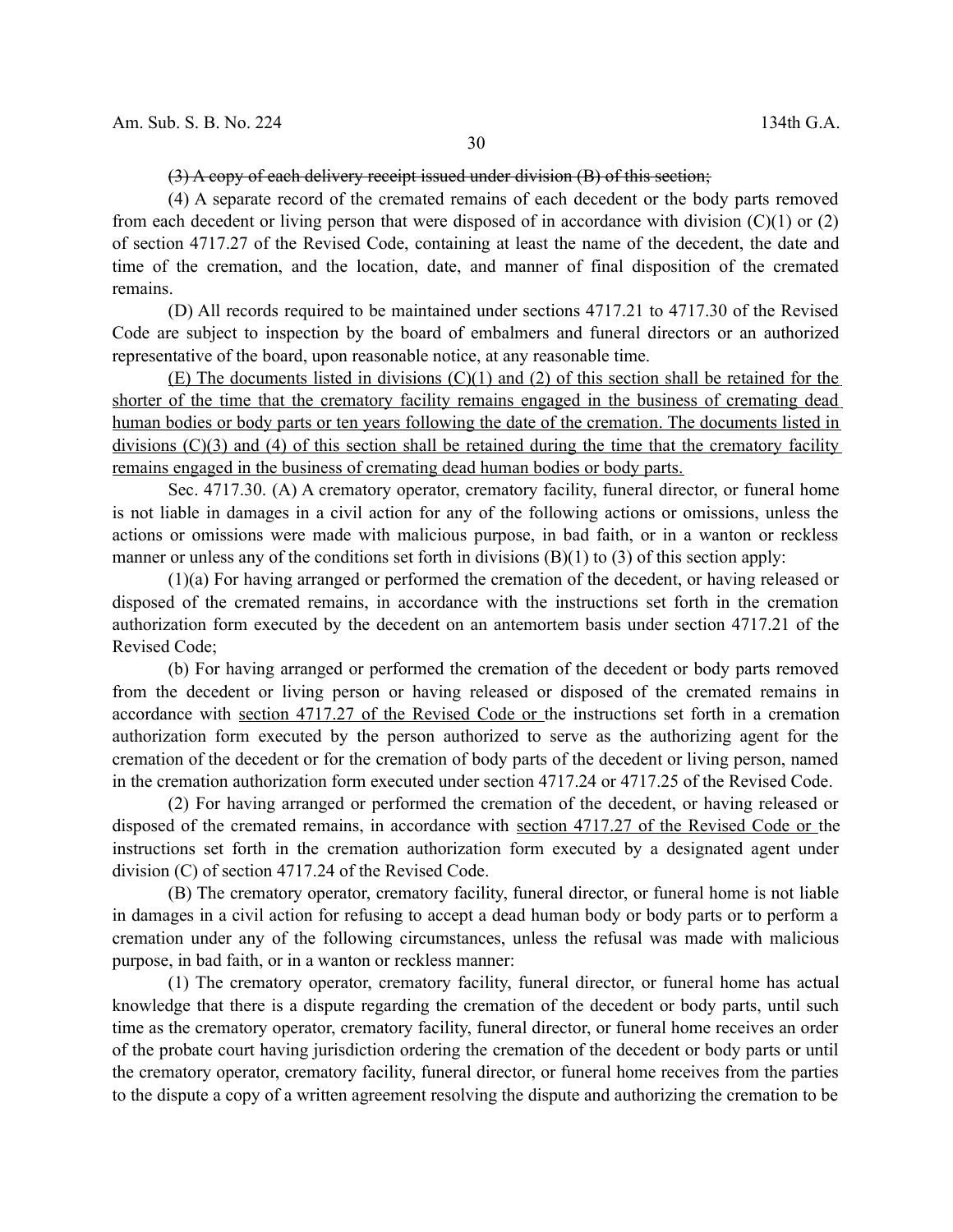performed.

(2) The crematory operator, crematory facility, funeral director, or funeral home has a reasonable basis for questioning the accuracy of any of the information or statements contained in a cremation authorization form executed under section 4717.21, 4717.24, or 4717.25 of the Revised Code, as applicable, that authorizes the cremation of the decedent or body parts.

(3) The crematory operator, crematory facility, funeral director, or funeral home has any other lawful reason for refusing to accept the dead human body or body parts or to perform the cremation.

(C) A crematory operator, crematory facility, funeral director, or funeral home is not liable in damages in a civil action for refusing to release or dispose of the cremated remains of a decedent or body parts when the crematory operator, crematory facility, funeral director, or funeral home has actual knowledge that there is a dispute regarding the release or final disposition of the cremated remains in connection with any damages sustained, prior to the time the crematory operator, crematory facility, funeral home, or funeral director receives an order of the probate court having jurisdiction ordering the release or final disposition of the cremated remains, or prior to the time the crematory operator, crematory facility, funeral director, or funeral home receives from the parties to the dispute a copy of a written agreement resolving the dispute and authorizing the cremation to be performed.

(D) A crematory operator, crematory facility, funeral director, or funeral home is not liable in damages in a civil action in connection with the cremation of, or disposition of the cremated remains of, any dental gold, jewelry, or other items of value delivered to the crematory facility or funeral home with a dead human body or body parts, unless either or both of the following apply:

(1) The cremation authorization form authorizing the cremation of the decedent or body parts executed under section 4717.21, 4717.24, or 4717.25 of the Revised Code, as applicable, contains specific instructions for the removal or recovery and disposition of any such dental gold, jewelry, or other items of value prior to the cremation, and the crematory operator, crematory facility, funeral director, or funeral home has failed to comply with the written instructions.

(2) The actions or omissions of the crematory operator, crematory facility, funeral director, or funeral home were made with malicious purpose, in bad faith, or in a wanton or reckless manner.

(E)(1) This section does not create a new cause of action against or substantive legal right against a crematory operator, crematory facility, funeral director, or funeral home.

(2) This section does not affect any immunities from civil liability or defenses established by another section of the Revised Code or available at common law to which a crematory operator, crematory facility, funeral director, or funeral home may be entitled under circumstances not covered by this section.

 Sec. 4717.311. (A) The holder of funds for a preneed funeral contract shall, in the calendar year in which the beneficiary of that contract reaches one hundred five years of age, contact the seller or successor seller to inform the seller or successor seller of the beneficiary's one hundred fifth birthday in that calendar year.

(B) The holder and the seller or successor seller shall agree to one of the following:

(1) That the holder shall make a reasonable attempt to confirm that the beneficiary is still alive. If the holder cannot confirm that the beneficiary is still alive during that calendar year, then, within one hundred eighty days of the end of that calendar year, the holder shall report and remit the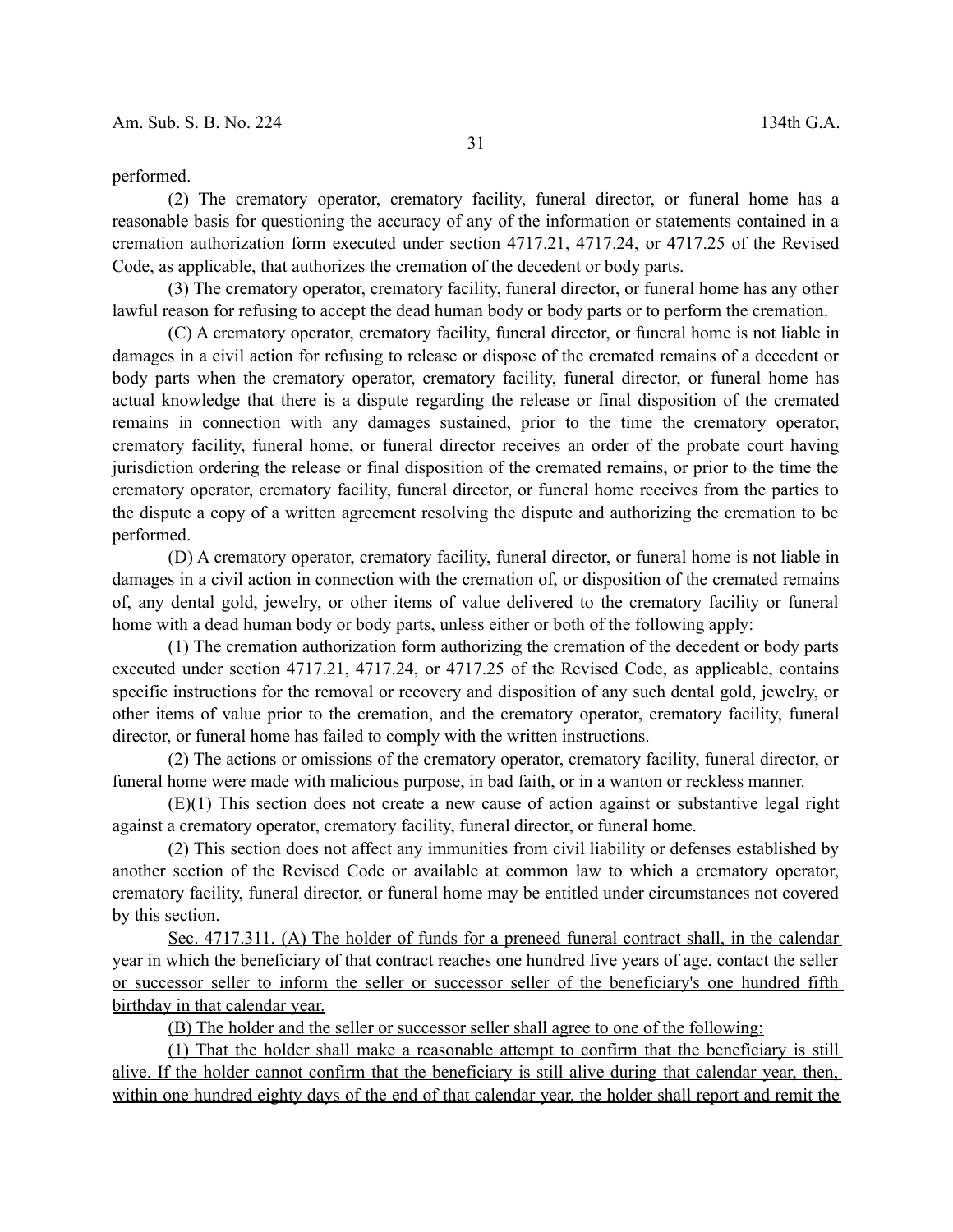funds to the director of commerce pursuant to Chapter 169. of the Revised Code.

(2) That the seller or successor seller shall make a reasonable attempt to confirm that the beneficiary is still alive. If the seller or successor seller cannot confirm that the beneficiary is still alive during that calendar year, then, within thirty days of the end of the calendar year, the seller or successor seller shall notify the holder. Within one hundred eighty days of receiving the notification, the holder shall report and remit the funds to the director of commerce pursuant to Chapter 169. of the Revised Code.

Sec. 4717.35. If a preneed funeral contract contains a provision stating that the preneed funeral contract will be funded by the purchase of an insurance policy, the insurance agent who sold the policy that will fund that preneed funeral contract shall require that any payment made by the purchaser be made in the form of a check, cashier's check, money order, or debit or credit card, payable only to the insurance company. The insurance agent shall remit the application for insurance and the premium paid to the insurance company designated in the preneed funeral contract within the time period specified in division (B)(15) of section 3905.14 of the Revised Code, unless the purchaser rescinds the preneed funeral contract in accordance with division (A) of section 4717.34 of the Revised Code. If the purchaser made payment in the form of a check made payable to the seller, the seller may, within five business days of receiving the check, sign over and forward the check to the insurance company designated in the preneed funeral contract.

If the purchaser of a preneed funeral contract that is revocable and that is funded by an insurance policy or annuity elects to cancel the preneed funeral contract, the purchaser shall provide a written notice to the seller and the insurance company designated in the contract stating that the purchaser intends to cancel that contract. Fifteen days after the purchaser provides the notice to the seller of the contract and the insurance company, the purchaser may cancel the preneed funeral contract and change the beneficiary of the insurance policy or annuity or reassign the benefits under the policy or annuity.

The purchaser of a preneed funeral contract that is irrevocable and that is funded by an insurance policy or annuity may transfer the preneed funeral contract to a successor seller by notifying the original seller of the designation of a successor seller. Within fifteen days after receiving the written notice of the designation of the successor seller from the purchaser, the original seller shall assign the seller's rights to the proceeds of the policy to the successor seller. The insurance company shall confirm the change of assignment by providing written notice to the policyholder.

If, after a preneed funeral contract has been performed and paid for by the proceeds of an insurance policy or annuity, there are excess funds that the purchaser previously assigned by a written contract to the seller to pay for preneed funeral services or funeral goods for other individuals, the insurance company or annuity company holding such excess funds shall pay those funds directly to the seller, and the seller shall deposit the funds into a trust or purchase insurance or annuity policies to fund additional preneed funeral contracts.

Sec. 4717.36. (A) This section applies only to preneed funeral contracts that are funded by any means other than an insurance policy or policies, or an annuity or annuities.

No money in a preneed funeral contract trust shall be distributed from the trust except as provided in this section.

(B) A seller of a preneed funeral contract that stipulates a fixed or firm or guaranteed price for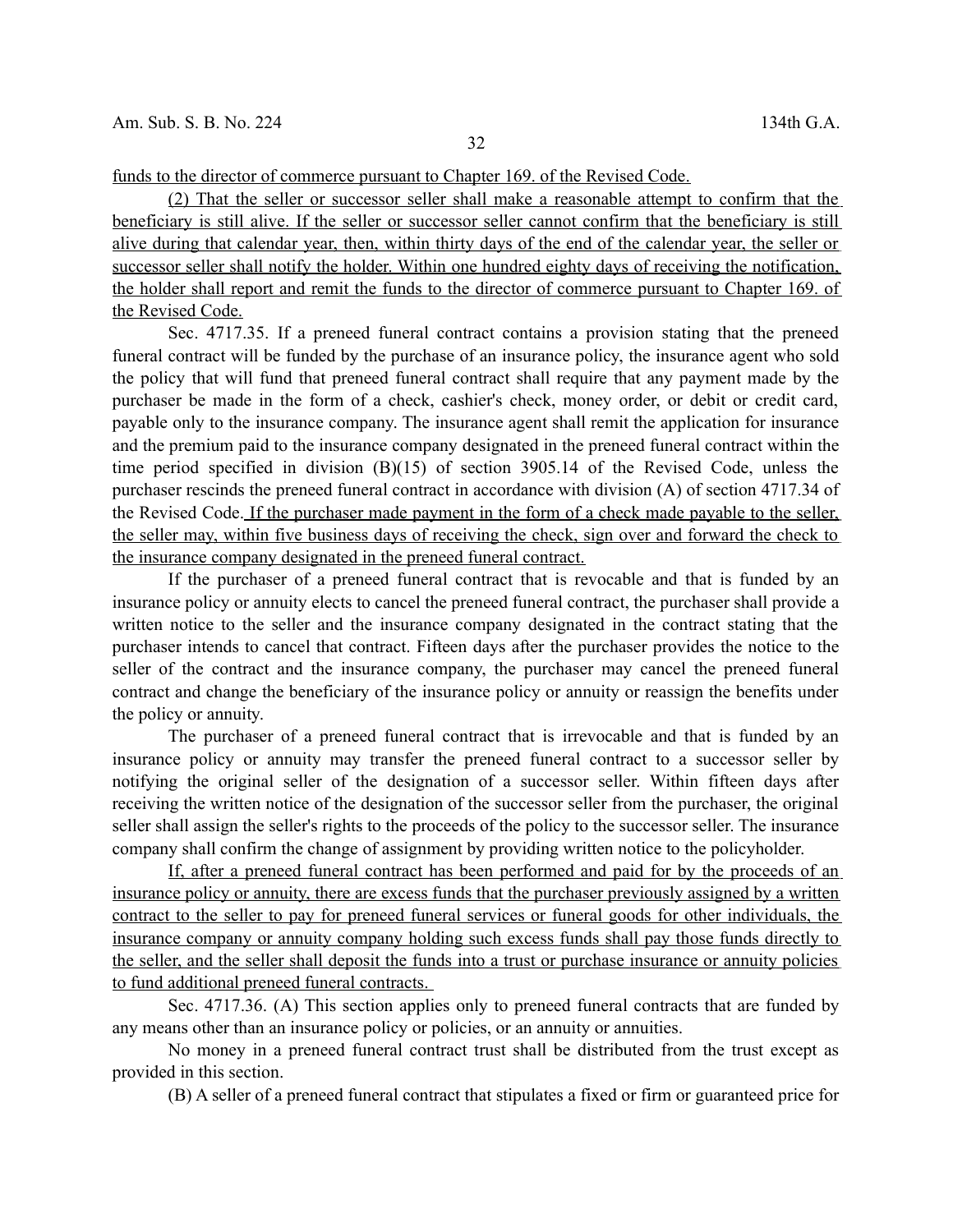funeral services and funeral goods to be provided under a preneed funeral contract may charge an initial service fee not to exceed ten per cent of the total amount of all payments to be paid under the preneed funeral contract for such guaranteed price funeral services and funeral goods. If the amount to be paid by the purchaser is to be paid in installments, the seller may collect the initial service fee only after all of the installments have been paid.

 $(C)$ -All  $(1)$  Except for the following, all payments made by the purchaser of a preneed funeral contract, except for the initial service fee permitted by division (B) of this section and any applicable sales tax, shall be made in the form of a check, cashier's check, money order, or debit or credit card, payable only to the trustee of the preneed funeral contract trust or to the trustee's designated depository:

(a) The initial service fee permitted by division (B) of this section;

(b) The fee collected under division (A)(14) of section 4717.07 of the Revised Code;

(c) Any applicable sales tax.

(2) If the purchaser makes payment in the form of a check made payable to the seller, the seller may, within five business days of receiving the check, sign over and forward the check to the trustee or the trustee's designated depository.

(3) Within thirty days of the seller receiving any form of payment made payable to the trustee or the trustee's designee, the seller shall remit the payment to the trustee or the trustee's designee unless the purchaser rescinds the preneed funeral contract in accordance with division (A) of section 4717.34 of the Revised Code. The funds deposited with the trustee shall remain intact and held in trust for the contract beneficiary.

(D) The seller shall establish a preneed funeral contract trust at one of the following types of institutions and shall designate that institution as the trustee of the preneed funeral contract trust:

(1) A trust company licensed under Chapter 1111. of the Revised Code;

(2) A national bank, federal savings bank, or federal savings association that pledges securities in accordance with section 1111.04 of the Revised Code;

(3) A credit union authorized to conduct business in this state pursuant to Chapter 1733. of the Revised Code.

(E) Moneys deposited in a preneed funeral contract trust fund shall be held and invested in the manner in which trust funds are permitted to be held and invested pursuant to Chapter 1111. of the Revised Code.

(F) The seller shall establish a separate preneed funeral contract trust for the moneys paid under each preneed funeral contract, unless the purchaser or purchasers of a preneed funeral contract or contracts authorize the seller to place the moneys paid for that contract or those contracts in a combined preneed funeral contract trust. The trustee of a combined preneed funeral contract trust shall keep exact records of the corpus, income, expenses, and disbursements with regard to each purchaser and contract beneficiary for whom moneys are held in the trust. The terms of a preneed funeral contract trust are governed by this section and the payments from that trust are governed by Chapter 1111. of the Revised Code, except as otherwise provided in this section.

A trustee of a preneed funeral contract trust may pay taxes and expenses for a preneed funeral contract trust and may charge a fee for managing a preneed funeral contract trust. The fee shall not exceed the amount regularly or usually charged for similar services rendered by the institutions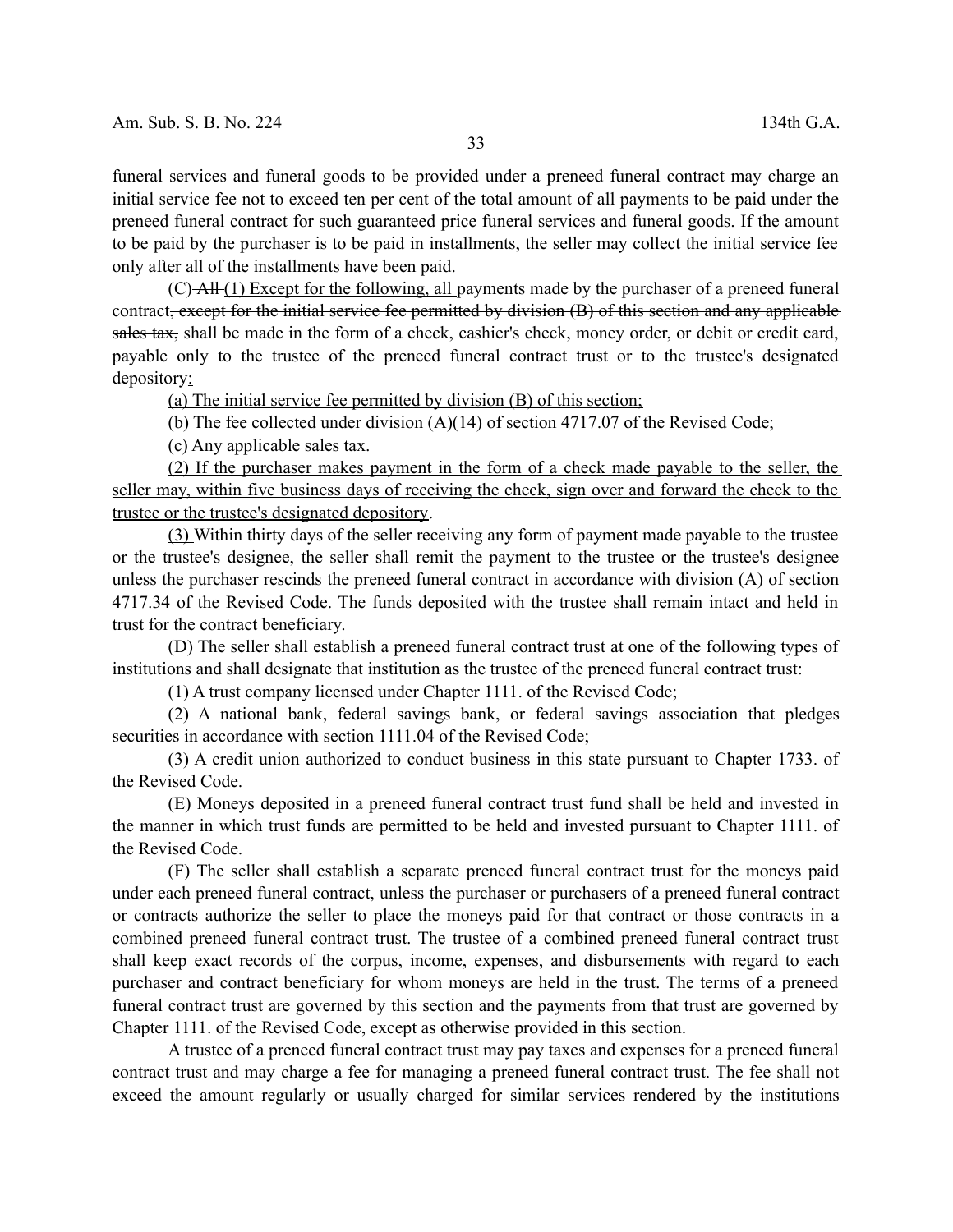described in division (D) of this section when serving as a trustee.

(G) If the purchaser of a preneed funeral contract that is revocable elects to cancel the contract, the purchaser shall provide a written notice to the seller of the contract and the trustee of the preneed funeral contract trust stating that the purchaser intends to cancel the contract. Fifteen days after the purchaser provides that notice to the seller and trustee, the purchaser may cancel the contract. Upon canceling a preneed funeral contract pursuant to this division, one of the following shall occur, as applicable:

(1) If the preneed funeral contract does not stipulate a firm or fixed or guaranteed price for funeral goods and funeral services to be provided under the preneed funeral contract, the trustee shall give to the purchaser all of the assets of the trust that exist at the time of cancellation, less any fees charged, distributions paid, and expenses incurred by the trustee pursuant to division (F) of this section.

(2) If the preneed funeral contract does stipulate a firm or fixed or guaranteed price for funeral goods and funeral services to be provided under the contract, the purchaser may request and receive from the trustee all of the assets of the trust at the time of cancellation, less a cancellation fee that the original seller may collect from the trustee that is equal to or less than ten per cent of the value of the assets of the trust on the date the trust is cancelled, provided, however, that to the extent the original seller took an initial service fee as permitted by division (B) of this section, the aggregate amount of the cancellation fee and the initial service fee may not exceed ten per cent of the value of those assets. In addition to any cancellation fee, there may also be deducted any fees charged, distributions paid, and expenses incurred by the trustee pursuant to division (F) of this section.

If more than one purchaser enters into the contract, all of those purchasers must request cancellation of the contract for it to be effective under this division, and the trustee shall refund to each purchaser only those funds that purchaser has paid under the contract and any income earned on those funds in an amount that is in direct proportion to the amount of funds that purchaser paid relative to the total amount of payments deposited in that trust, less any fees charged, distributions paid, and expenses incurred by the trustee pursuant to division (F) of this section, the amount of which are in direct proportion to the amount of funds that purchaser paid relative to the total amount of payments deposited in that trust.

(H) The purchaser of a preneed funeral contract that is irrevocable may transfer the preneed funeral contract to a successor seller. A purchaser who elects to make such a transfer shall provide a written notice of the designation of a successor seller to the trustee and the original seller. Within fifteen days after receiving the written notice of the new designation from the purchaser, the trustee shall list the successor seller as the seller of the preneed funeral contract and the original seller shall relinquish and transfer all rights under the preneed funeral contract to the successor seller. The trustee shall confirm the transfer by providing written notice of the transfer to the original seller, the successor seller, and the purchaser. If the preneed funeral contract stipulates a firm or fixed or guaranteed price for the funeral goods and funeral services to be provided under the preneed funeral contract, the original seller may collect from the trustee a transfer fee from the trust that equals up to ten per cent of the value of the assets of the trust on the date the trust is transferred, provided, however, that to the extent the original seller took an initial service fee as permitted by division (B) of this section, the aggregate amount of the transfer fee and the initial service fee may not exceed ten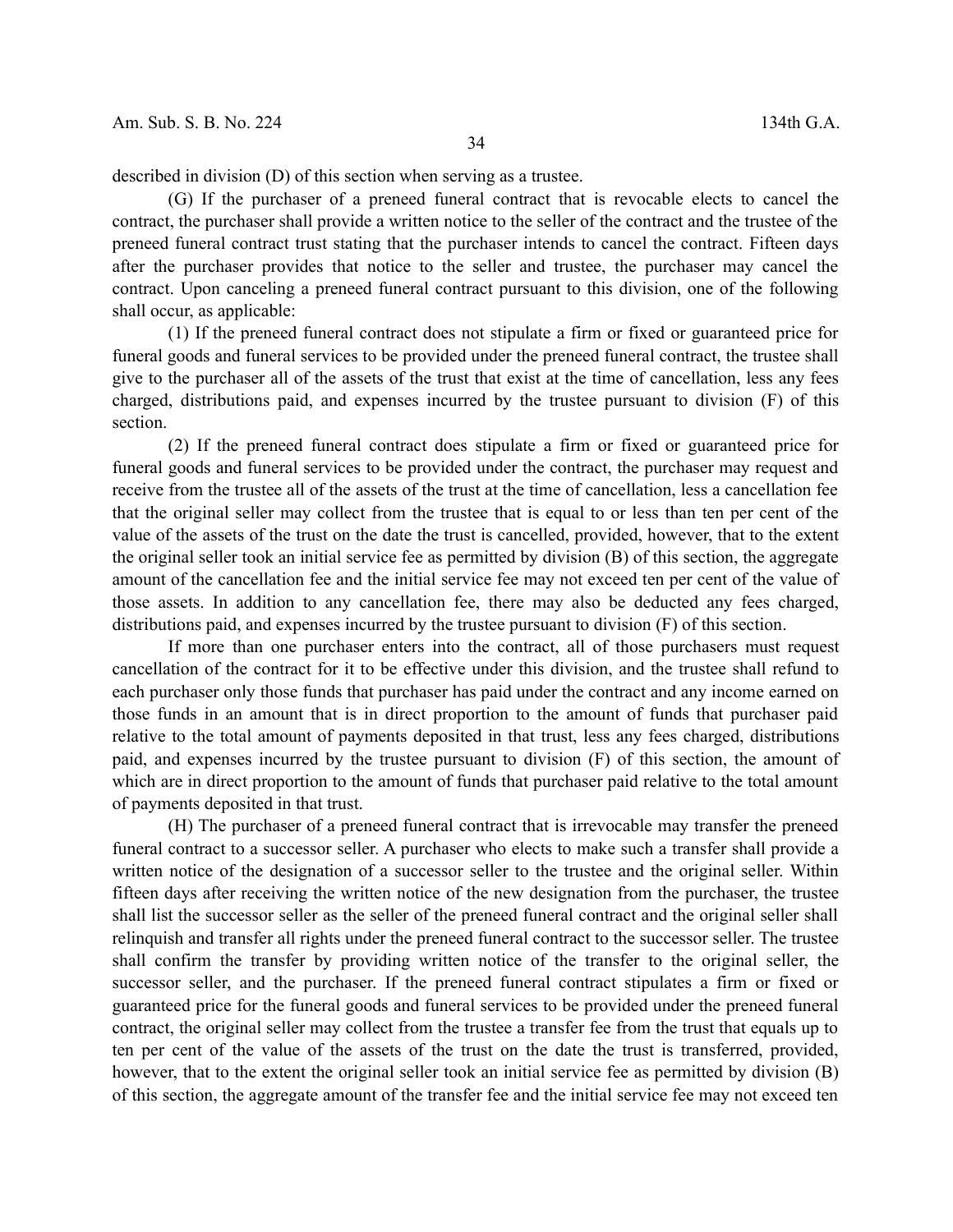per cent of the value of those assets. If the preneed funeral contract does not stipulate a firm or fixed or guaranteed price for funeral goods and funeral services to be provided under the preneed funeral contract, no transfer fee shall be collected by the original seller.

(I) If a seller of a preneed funeral contract elects to transfer a preneed funeral contract trust from an institution listed in divisions  $(D)(1)$  to  $(3)$  of this section to a different institution, the trustee of the original trust shall notify the purchaser of the preneed funeral contract of that transfer in writing within thirty days after the transfer occurred and shall provide the purchaser with the name of and the contact information for the institution where the new trust is maintained. Upon receipt of the trust, the trustee of the transferred trust shall notify the purchaser of the receipt of the trusts in accordance with division (A) of section 4717.33 of the Revised Code.

 $(J)(1)$  If a seller receives a notice that the contract beneficiary has died and that funeral goods and funeral services have been provided by a provider other than the seller, except as otherwise specified in this section, the seller shall direct the trustee, within thirty days after receiving that notice, to pay to the provider that provided the funeral goods and services, if still unpaid, or the estate of the contract beneficiary all funds held by the trustee, less any fees charged, distributions paid, and expenses incurred by the trustee pursuant to division (F) of this section.

(2) If the provider has already been paid for providing the funeral goods and funeral services to the contract beneficiary, the seller shall direct the trustee to pay to the estate of the contract beneficiary or, if no estate has been opened, to any person with the right of disposition under section 2108.81 of the Revised Code all funds held by the trustee, less any fees charged, distributions paid, and expenses incurred by the trustee pursuant to division (F) of this section. The trustee shall make a reasonable attempt to pay the estate or person with the right of disposition within one hundred eighty days of receipt of notice that the contract beneficiary has died. If the trustee is unable to make payment within one hundred eighty days, the trustee shall report and remit the funds to the director of commerce pursuant to Chapter 169. of the Revised Code.

(3) In the event the preneed funeral contract stipulates a firm or fixed or guaranteed price for funeral goods and funeral services that were to be provided under the preneed funeral contract, the seller may collect from the trustee a cancellation fee not exceeding ten per cent of the value of the assets of the trust on the date the trust is transferred, provided, however, that to the extent the original seller took an initial service fee as permitted by division (B) of this section, the aggregate amount of the transfer fee and the initial service fee shall not exceed ten per cent of the value of those assets. If the preneed funeral trust does not stipulate a firm or fixed or guaranteed price for funeral goods and funeral services to be provided under the preneed funeral contract, no cancellation fees shall be collected by the original seller.

(K) A certified copy of the certificate of death or other evidence of death satisfactory to the trustee shall be furnished to the trustee as evidence of death, and the trustee shall promptly pay the accumulated payments and income, if any, according to the preneed funeral contract. Such payment of the accumulated payments and income pursuant to this section and, when applicable, the preneed funeral contract, relieves the trustee of any further liability on the accumulated payments and income.

If, after a preneed funeral contract has been performed and paid for by the proceeds of a preneed trust fund, there are excess funds that the purchaser previously assigned by a written contract to the seller to pay for preneed funeral services or funeral goods for other individuals, the trustee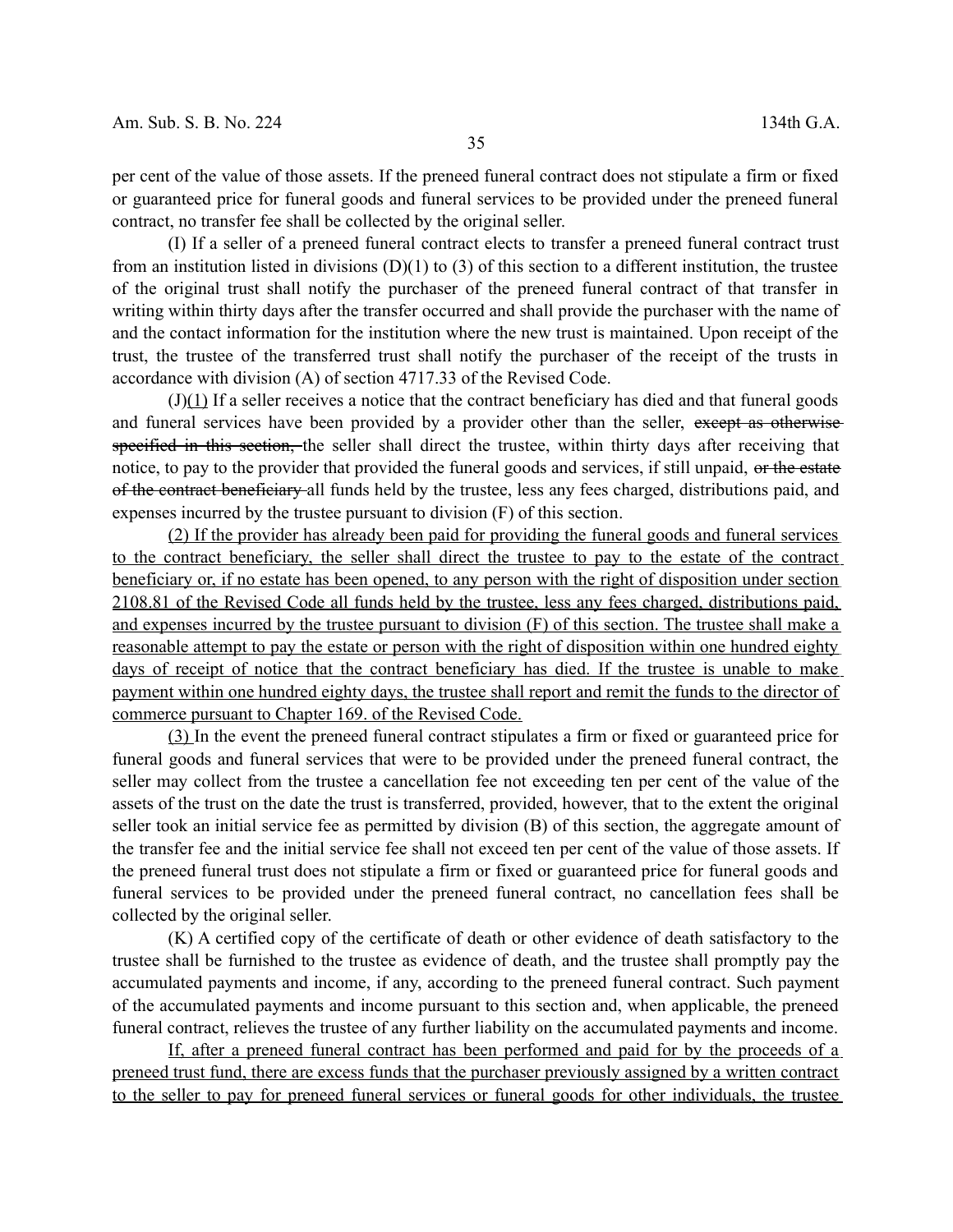holding such excess funds shall pay those funds directly to the seller, and the seller shall deposit the funds into a trust or purchase insurance or annuity policies to fund additional preneed funeral contracts.

SECTION 2. That existing sections 169.02, 2108.75, 2108.77, 2108.81, 2108.82, 3517.152, 3705.20, 4513.17, 4717.04, 4717.05, 4717.06, 4717.07, 4717.10, 4717.13, 4717.14, 4717.24, 4717.28, 4717.30, 4717.35, and 4717.36 of the Revised Code are hereby repealed.

SECTION 3. The General Assembly intends to review and consider changes to the statutory provisions governing preneed funeral contacts and preneed cemetery merchandise and services contracts in order to clarify the trusting requirements for caskets purchased on a preneed basis. To further this intent, the State Board of Embalmers and Funeral Directors shall study such trusting requirements as they exist in other states and submit a report of its findings to the General Assembly not later than three months after the effective date of this section.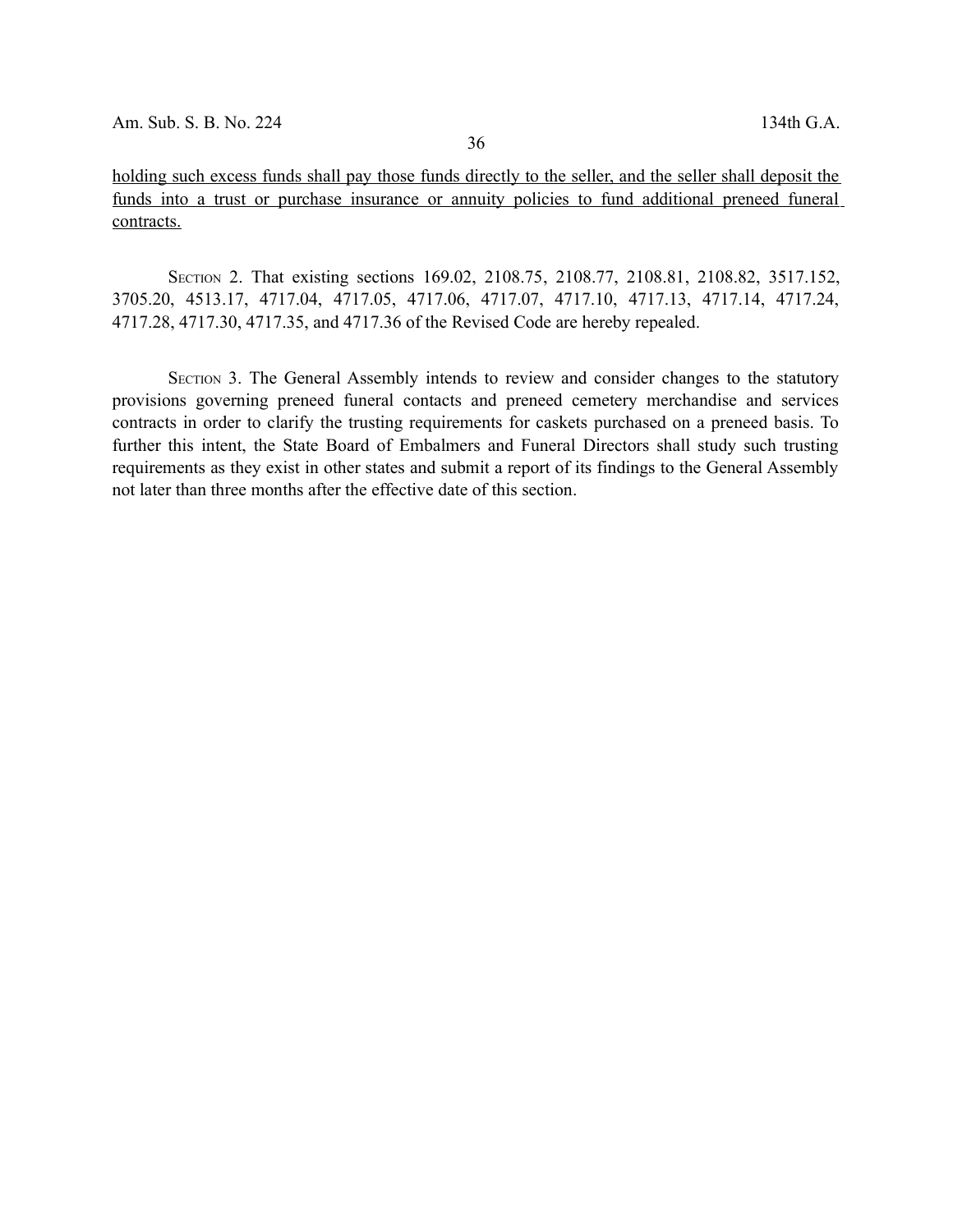Am. Sub. S. B. No. 224 134th G.A.

*Speaker \_\_\_\_\_\_\_\_\_\_\_\_\_\_\_\_\_\_\_ of the House of Representatives.*

*President \_\_\_\_\_\_\_\_\_\_\_\_\_\_\_\_\_\_\_ of the Senate.*

Passed \_\_\_\_\_\_\_\_\_\_\_\_\_\_\_\_\_\_\_\_\_\_\_\_, 20\_\_\_\_

Approved \_\_\_\_\_\_\_\_\_\_\_\_\_\_\_\_\_\_\_\_\_\_\_\_, 20\_\_\_\_

*Governor.*